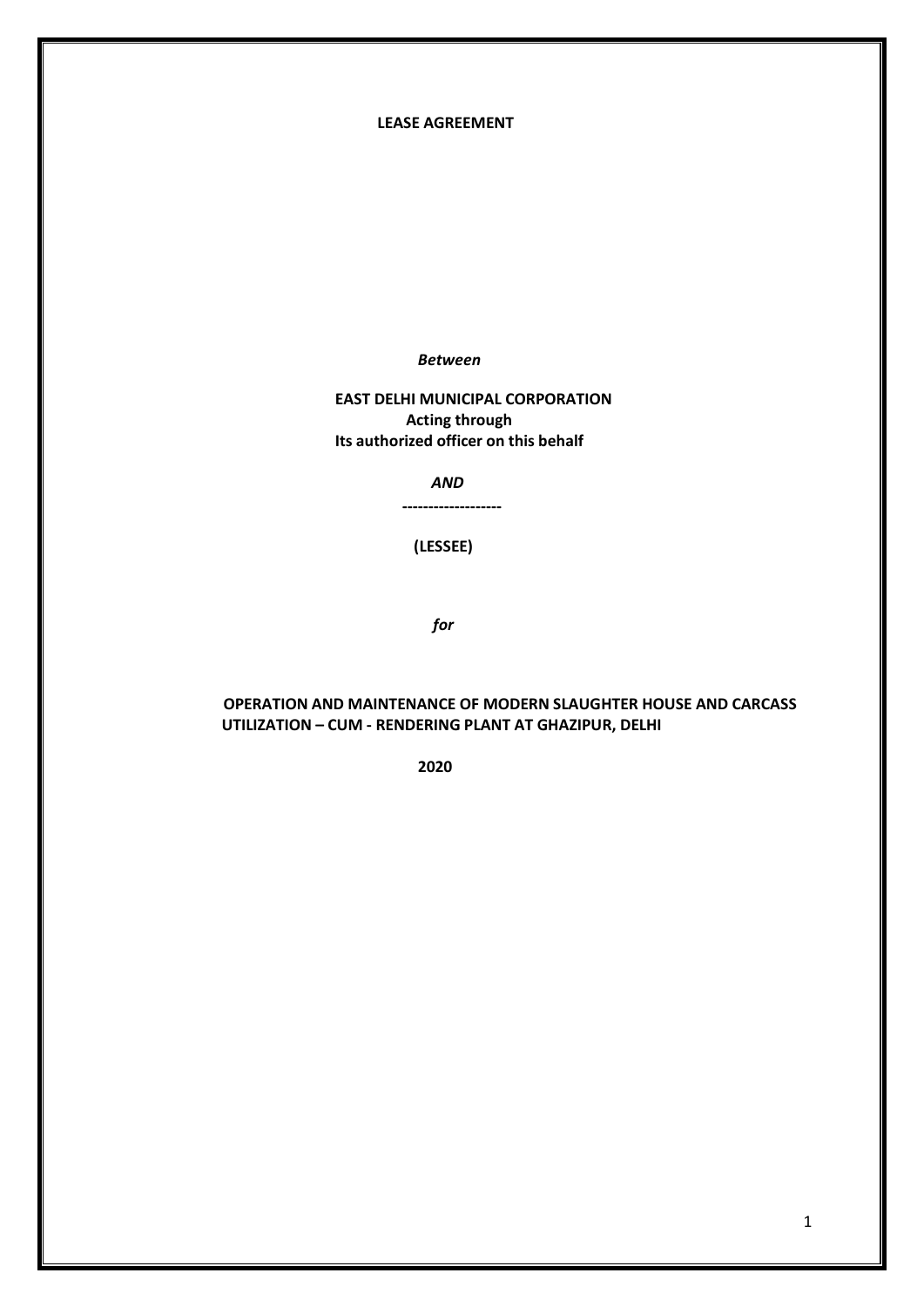**Lease agreement for Operation and Maintenance of Modern Slaughter House and Carcass utilization – cum- Rendering Plant at Ghazipur, Delhi**

#### **TABLE OF CONTENTS**

| <b>ARTICLE</b> | <b>CONTENTS</b>                                                | <b>PAGE</b>    |
|----------------|----------------------------------------------------------------|----------------|
| $\mathbf{1}$   | <b>DEFINITIONS AND INTERPRETATION</b>                          | $\overline{ }$ |
| 1.1            | Definitions                                                    | $\overline{7}$ |
| $1.2$          | Interpretation                                                 | 12             |
| 2              | <b>LEASE</b>                                                   | 13             |
| 2.1            | Grant of Lease                                                 | 13             |
| 2.2            | Rights Associated with the grant of lease                      | 13             |
| 2.3            | Lease Period                                                   | 13             |
| 2.4            | Renewal of Lease                                               | 14             |
| 2.5            | Acceptance of Lease                                            | 14             |
| 2.6            | <b>Conditions Precedent</b>                                    | 14             |
| 2.7            | Obligation to satisfy Conditions Precedent                     | 14             |
| 2.8            | Non-compliance with Conditions Precedent                       | 15             |
| 2.9            | Option with lessee on non-satisfaction of conditions precedent | 15             |
| 3              | <b>PROJECT SITE</b>                                            | 16             |
| 3.1            | Handover of Site                                               | 16             |
| 3.2            | Rights, Title and Use of the Site                              | 16             |
| 3.3            | <b>Peaceful Possession</b>                                     | 17             |
| 3.4            | <b>Applicable Permits</b>                                      | 17             |
| 4              | <b>EDMC's PLANT MANAGER</b>                                    | 18             |
| 4.1            | Procedure for Appointment                                      | 18             |
| 5              | <b>LESSEE's OBLIGATIONS</b>                                    | 18             |
| 5.1            | Performance Bank Guarantee (PBG)                               | 18             |
| $5.2$          | <b>Financing Arrangement</b>                                   | 19             |
| 5.3            | Operation and maintenance of Project Facilities                | 19             |
| 5.4            | Royalty                                                        | 20             |
| 5.5            | Insurance                                                      | 20             |
| 5.6            | Application of Insurance Proceeds                              | 21             |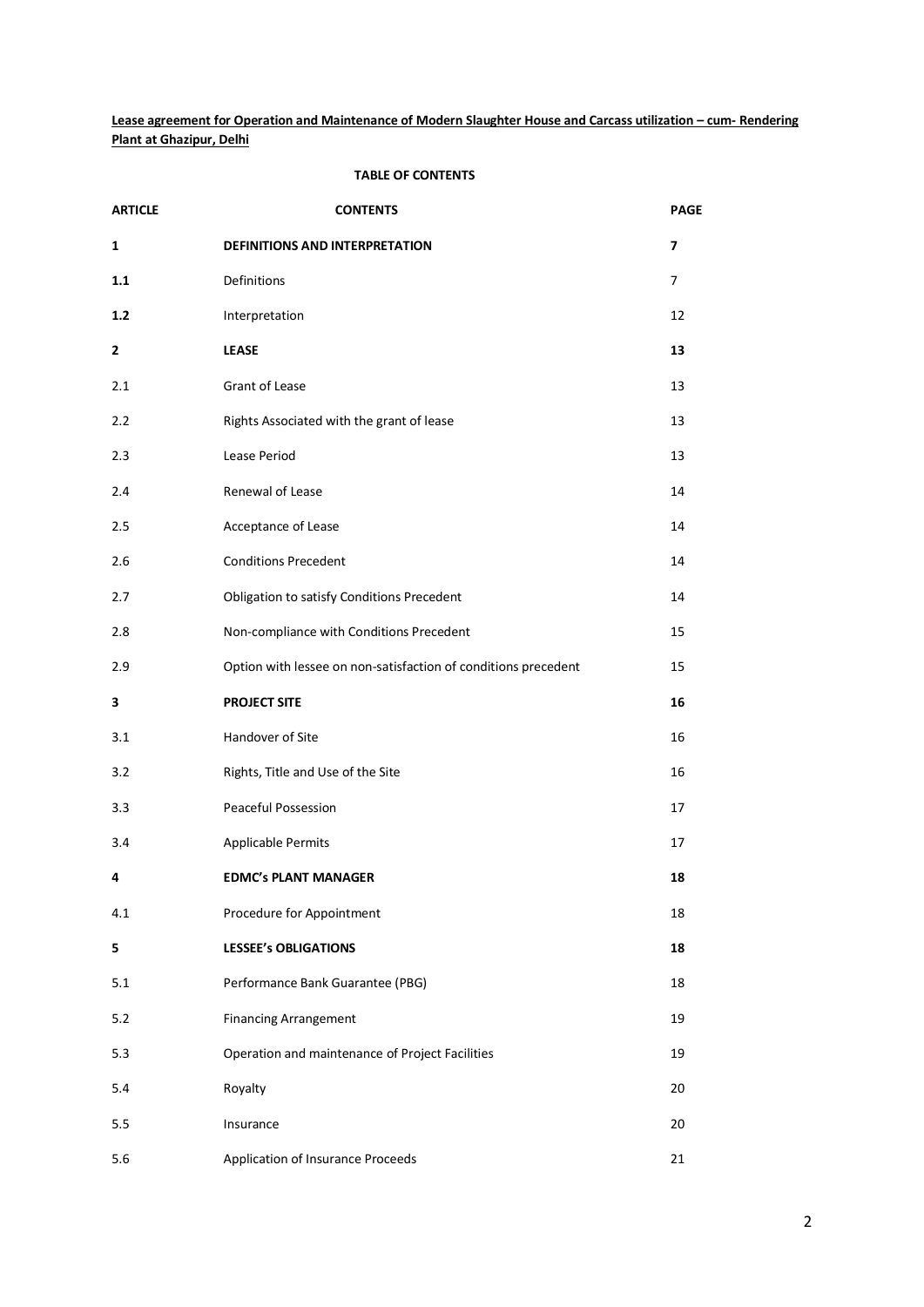| <b>ARTICLE</b> | <b>CONTENTS</b>                                                                  | <b>PAGE</b> |
|----------------|----------------------------------------------------------------------------------|-------------|
| 5.7            | <b>Environmental Compliance</b>                                                  | 21          |
| 5.8            | Land use                                                                         | 21          |
| 5.9            | Acceptance and Rejection of Animals                                              | 22          |
| 5.10           | Sale/Management of by Products                                                   | 22          |
| 5.11           | <b>General Obligations</b>                                                       | 22          |
| 5.12           | No Breach of Obligations                                                         | 24          |
| 5.13           | Maintenance of Records                                                           | 24          |
| 6              | <b>EDMC's OBLIGATIONS</b>                                                        | 25          |
| 6.1            | <b>Specific Obligations</b>                                                      | 25          |
| 7              | <b>PAYMENTS</b>                                                                  | 26          |
| 7.1            | Payments during terms of Lease                                                   | 26          |
| 7.2            | Terms of Payment                                                                 | 26          |
| 8              | <b>FORCE MAJEURE</b>                                                             | 27          |
| 8.1            | Force Majeure                                                                    | 27          |
| 8.2            | Non-Political Event                                                              | 27          |
| 8.3            | <b>Indirect Political Event</b>                                                  | 27          |
| 8.4            | <b>Political Event</b>                                                           | 28          |
| 8.5            | Duty to report Force Majeure Event                                               | 28          |
| 8.6            | Effect of Force Majeure Event on the lease                                       | 29          |
| 8.7            | Allocation of costs arising out of Force Majeure                                 | 29          |
| 8.8            | Dispute resolution                                                               | 30          |
| 8.9            | Change in Law                                                                    | 30          |
| 9              | <b>EVENTS OF DEFAULT &amp; TERMINATION</b>                                       | 32          |
| 9.1            | <b>Events of Default</b>                                                         | 32          |
| 9.2            | Termination due to Event of Default                                              | 32          |
| 9.3            | Rights of EDMC on termination                                                    | 35          |
| 9.4            | <b>Accrued Rights of Parties</b>                                                 | 36          |
| 10             | <b>OWNERSHIP AND HANDOVER OF PROJECT</b><br><b>FACILITIES &amp; PROJECT SITE</b> | 36          |
| 10.1.          | Ownership during the Terms of Licence                                            | 36          |
| 10.2           | Handover of Project, Project Site and Project Facilities                         | 36          |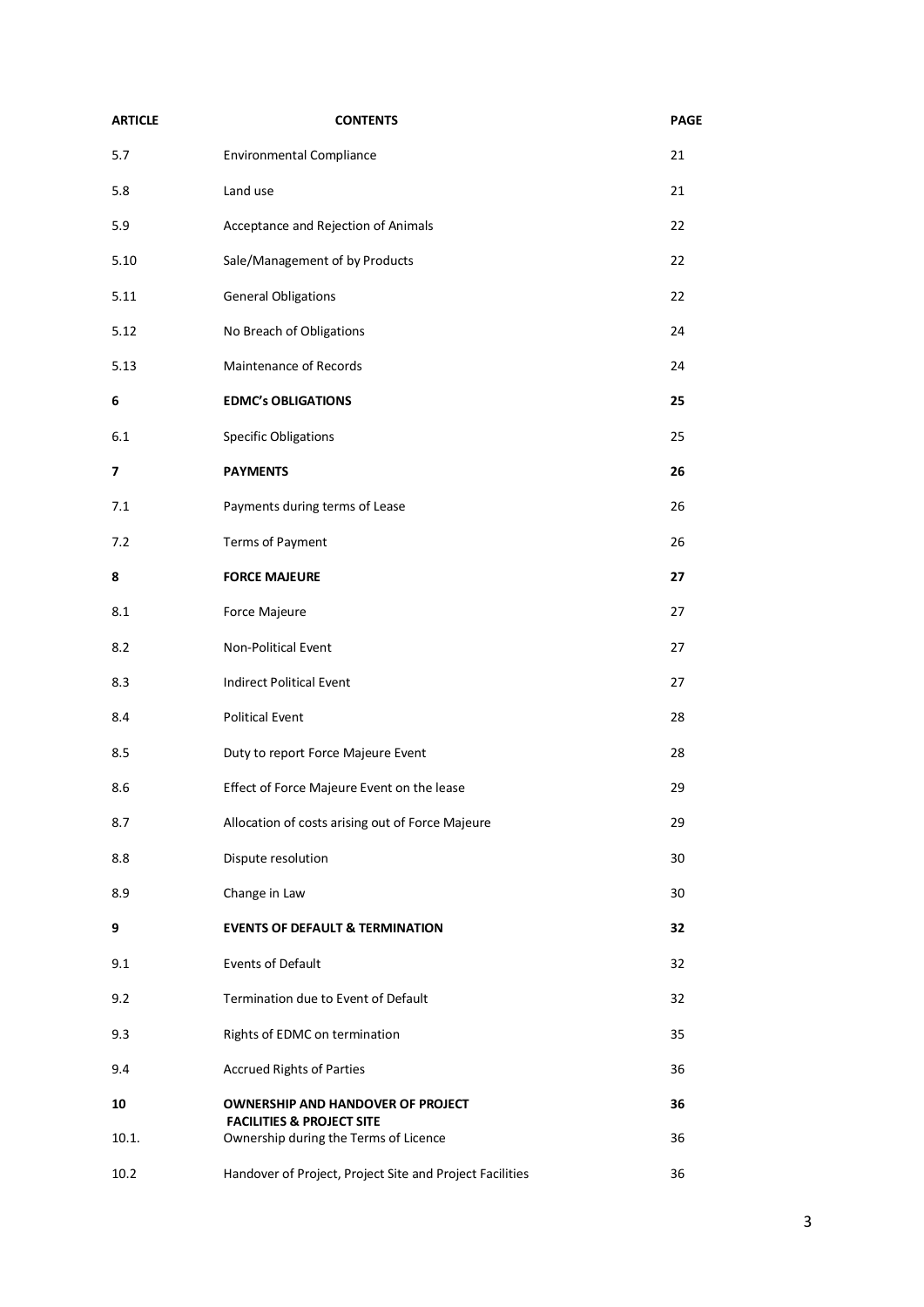| 11    | <b>DISPUTE RESOLUTION</b>                    | 38 |
|-------|----------------------------------------------|----|
| 11.1  | Amicable Resolution                          | 38 |
| 11.2  | Arbitration                                  | 39 |
| 11.3  | Performance During Dispute                   | 39 |
| 12    | <b>REPRESENTATIONS AND WARRANTIES</b>        | 40 |
| 12.1  | Representations and Warranties of the lessee | 40 |
| 12.2  | Representations and Warranties of EDMC       | 41 |
| 12.3  | Obligation to Notify Change                  | 41 |
| 13    | <b>MISCELLANEOUS</b>                         | 41 |
| 13.1  | Assignments and Charges                      | 41 |
| 13.2  | Interest and Right of Sett off               | 42 |
| 13.3  | Governing Law and Jurisdiction               | 42 |
| 13.4  | Waiver                                       | 42 |
| 13.5  | Survival                                     | 43 |
| 13.6  | Amendments                                   | 43 |
| 13.7  | Notices                                      | 43 |
| 13.8  | Severability                                 | 44 |
| 13.9  | No Partnership                               | 44 |
| 13.10 | Language                                     | 44 |
| 13.11 | Exclusion of Implied Warranties etc.         | 44 |
| 13.12 | Counterparts                                 | 45 |

### **SCHEDULES**

- 1. Details of Project Site & Facilities
- II. Applicable Approvals
- III. Scope of EDMC's Plant Manager
- IV. Inventory List of Equipment, Spare Parts etc. Handed Over to the lessee
- V. Fees structure approved by EDMC for modern slaughter house complex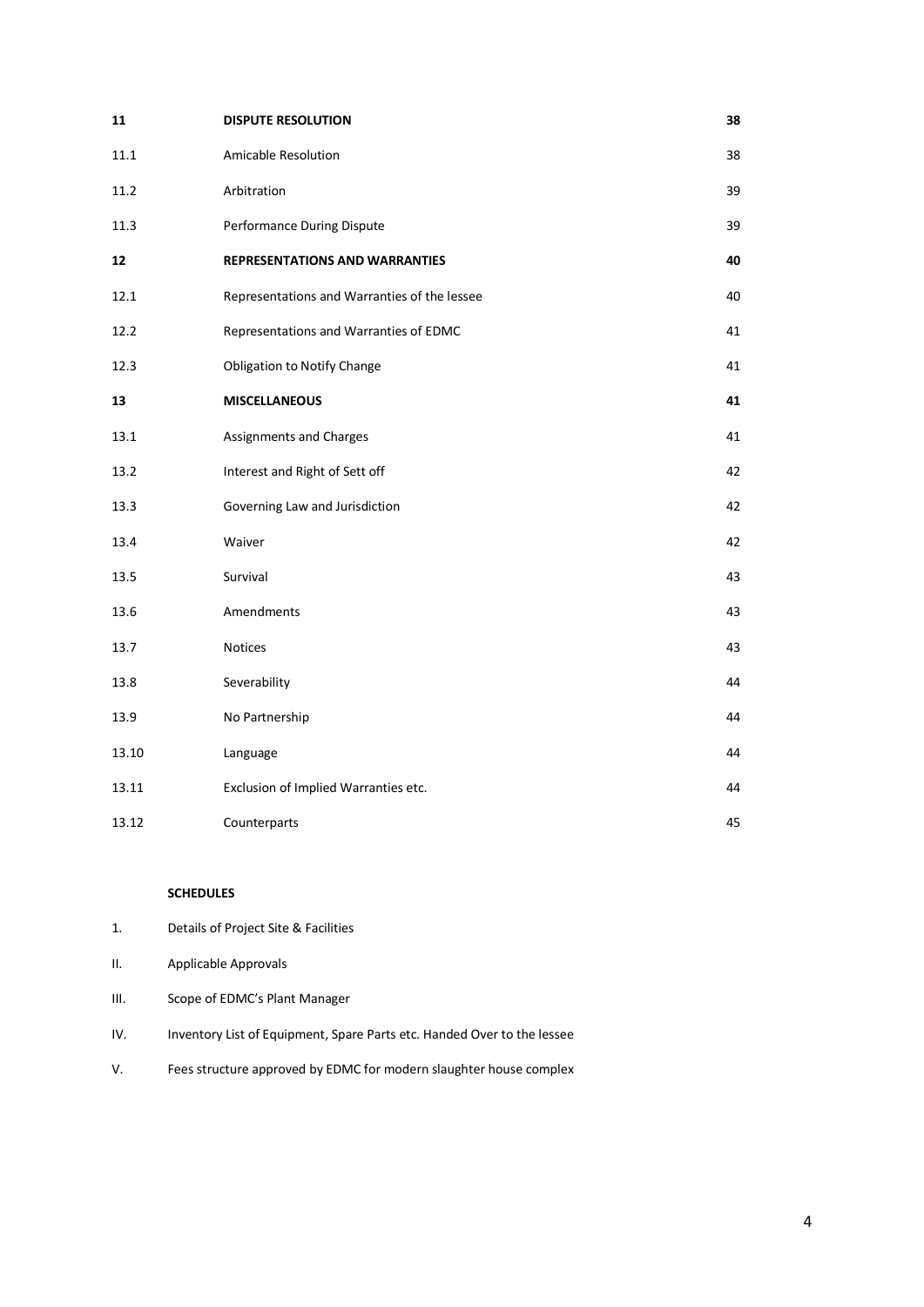## (To be printed on a Stamp Paper)

This Lease Agreement mutually agreed and entered into on this \_\_\_\_\_\_\_day of \_\_\_\_\_\_\_, Two Thousand and \_\_\_\_\_\_\_at Delhi,

#### **BETWEEN**

**East Delhi Municipal Corporation,** a municipal corporation established under the DMC Act 1957 and having its office at 419, Udyog Sadan Patparganj Indl. Area Patparganj Delhi -110091, acting through, the Commissioner (hereinafter referred to as "EDMC" or "Lessor", which expression shall, unless repugnant to the context or meaning thereof, mean and include its successors and assigns) of ONE PART

#### **AND**

\_\_\_\_\_\_\_, a company incorporated under the Companies Act, 1956 and having its registered office at \_\_\_\_\_\_\_\_\_\_\_\_\_\_\_\_\_\_\_\_\_\_\_\_\_\_\_\_(hereinafter referred to as "lessee", which expression shall, unless repugnant to the context or meaning thereof, mean and include its successors and permitted assigns) of the **OTHER PART**

EDMC and lessee are hereinafter referred to individually as the **"Party"** and collectively as the **"Parties".**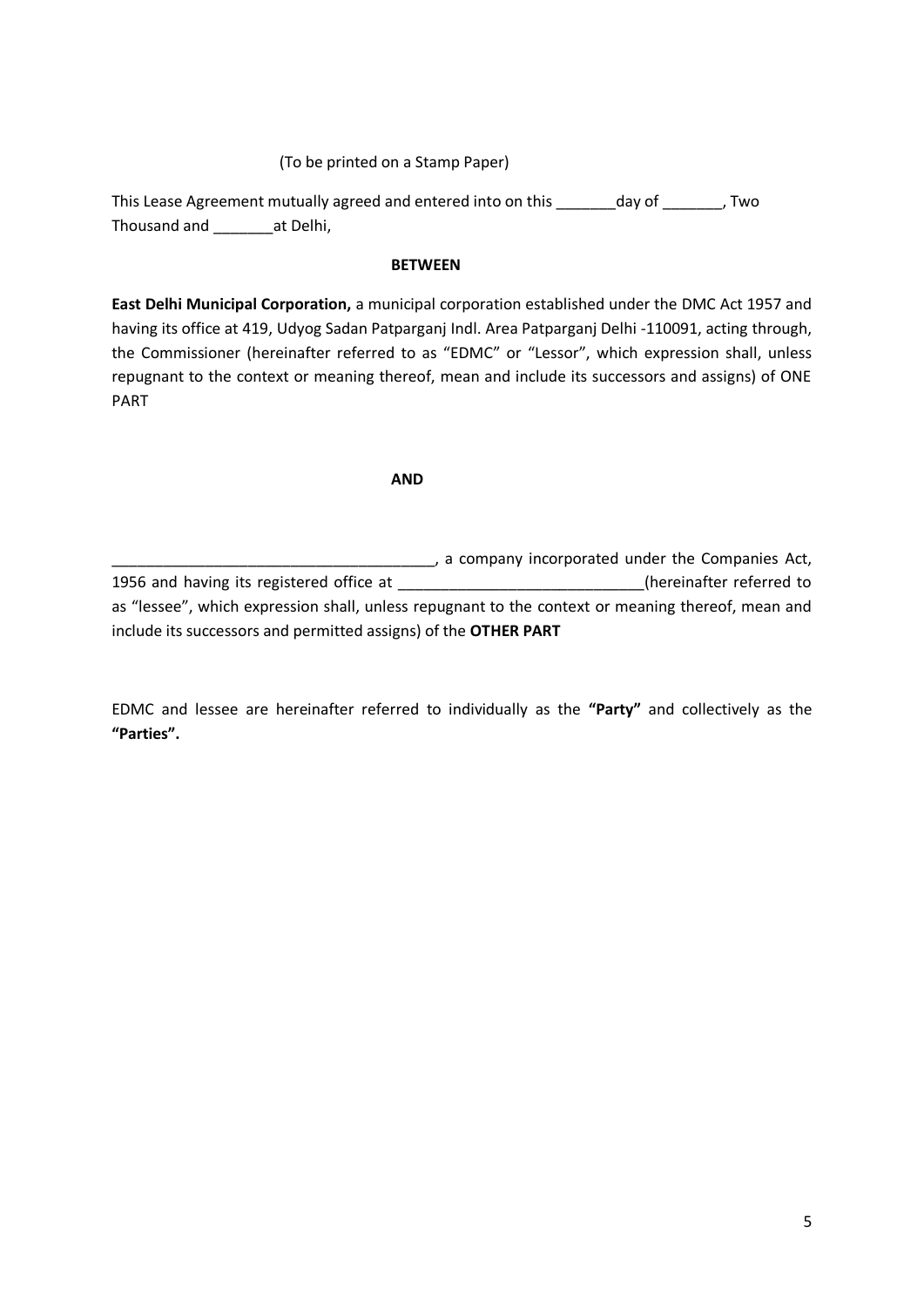## **Whereas:**

- A. East Delhi Municipal Corporation (EDMC) is responsible for providing various civic services within the limits of the Corporation of Delhi including creation of required infrastructure for a modern slaughter house facility and its operation. For environmental, health and regulatory reasons, it was decided to relocate the then "Idgah Slaughter House" to Ghazipur, in Delhi, by constructing a modern, slaughter house at Ghazipur, in Delhi (hereinafter referred to as "Site"). The site was chosen because of its isolation from urban areas and proximity to road networks for the transport of animals and delivery and distribution of fresh meat.
- B. The objective of the new slaughterhouse is to provide the wholesome meat to the population of Delhi as well as ensuring the highest standards for hygiene and safety, operational efficiency, and environmental management.
- C. EDMC had engaged suitable agencies for running the project facility of modern slaughter house at Ghazipur along with other utilities. EDMC desired to find an Operator for the slaughter house at Ghazipur for a designated period, in accordance with the terms of this agreement.
- D. EDMC after evaluating the aforesaid Proposals, accepted the Proposal submitted by the lessee and issued Letter of Intent No. \_\_\_\_\_\_\_\_\_ dated \_\_\_\_\_\_\_\_\_ to the lessee for operation and maintenance of the slaughter house at Ghazipur and carcass utilization cum rendering plant and in response thereto received proposals from number of companies/firms/agencies including that of the lessee.
- E. EDMC, after evaluating the aforesaid Proposals, accepted the Proposal submitted by the lessee and issued Letter of Intent No. \_\_\_\_\_\_dated \_\_\_\_\_ to the lessee for operation and maintenance of the said slaughter house and rendering plant at Ghazipur.
- F. The objective of rendering plant established in the slaughter house complex is to provide the eco- friendly environment to the population of Delhi as well as ensuring the scientific disposal of dead animals collected from entire city of Delhi.
- G. The Parties hereto are required to enter into the Lease agreement being these presents to record the terms, conditions and covenants of the Lease.

NOW THIS AGREEMENT WITNESSETH AS FOLLOWS: -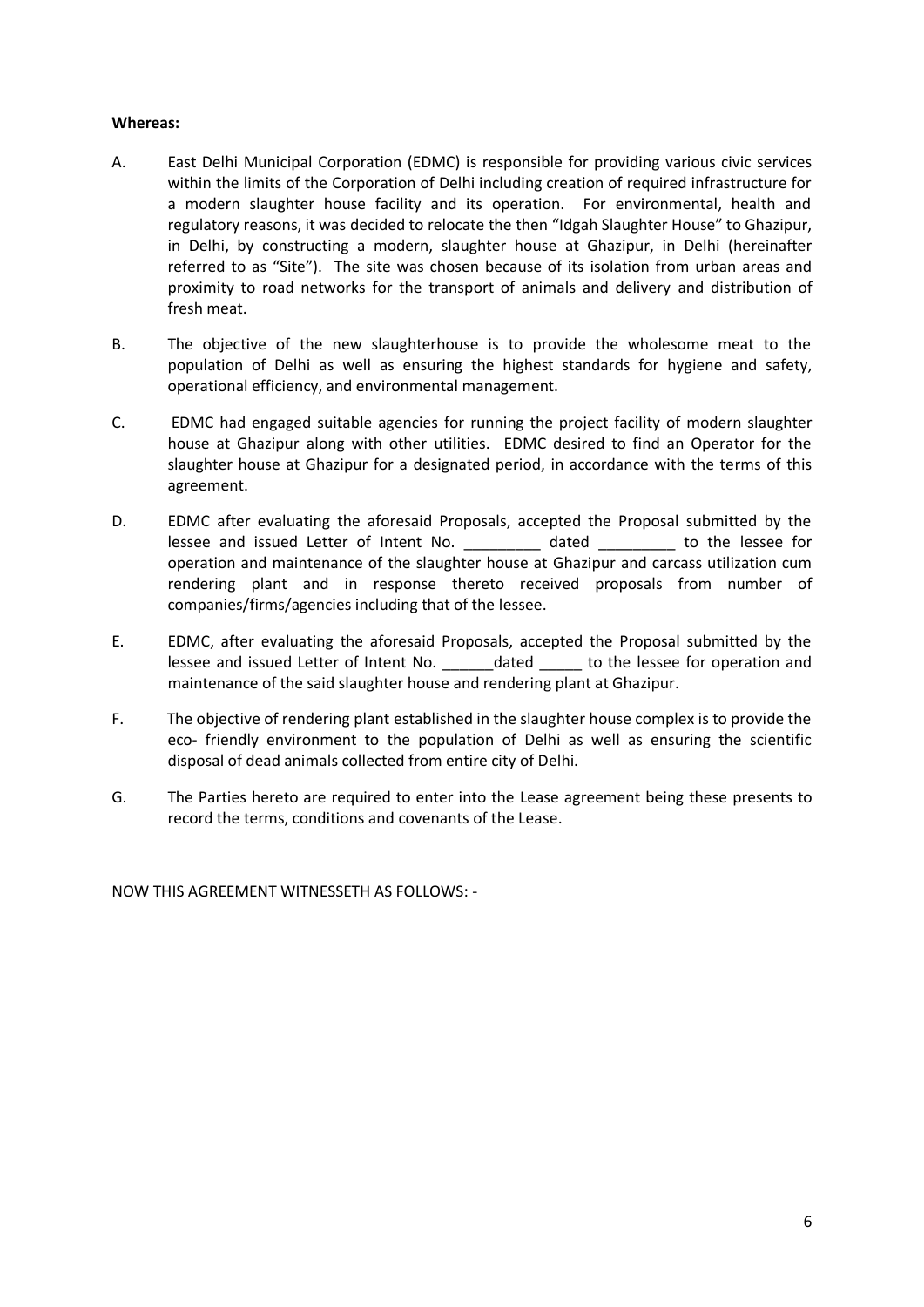## **DEFINITIONS AND INTERPRETATION**

#### **1.1 Definitions**

In this Agreement, the following words and expressions shall, unless repugnant to the context or meaning thereof, have the meaning hereinafter respectively ascribed to them hereunder:

**"Access Road"** means the motorable approach road (approx. 50 ft. wide) for access to the Site from the main road and the intended route of which is indicated in green on the Site plan annexed as Schedule I hereto.

**"Additional Cost"** shall mean the additional capital expenditure and/or the additional operating costs or both as the case may be which the lessee would be required to incur as a result of Change in Law.

**"Affected Party"** shall mean the Party claiming to be affected by a Force Majeure Event in accordance with Article 8.1.

**"Agreement"** shall mean this agreement, including its schedules and annexure and includes any amendments made hereto in accordance with the provisions hereof.

**"Applicable Law"** shall mean all applicable laws, acts, ordinances, rules, regulations, notification and guidelines in force and effect, as on the date hereof and which may be promulgated or brought into force and effect hereinafter in India including judgements, decrees, injunctions, writs or orders of any court of record, as may be in force and effect during the period of subsistence of this Agreement and applicable to the Project/the lessee.

**"Applicable-Approvals"** shall mean all clearances, licenses, permits, authorisations, no objections, consents and approvals to be obtained or procured by the lessee under Applicable Law, in connection with the operation and maintenance of the Project during the period of subsistence of this Agreement.

**"Appointed Date"** shall mean the date of signing this Agreement.

**"Arbitration Act"** shall mean the Arbitration and Conciliation Act, 1996 of India and shall include any amendment to or any re-enactment thereof as in force from time to time.

**"Change in Law"** shall have the meaning ascribed thereto in Article 8.4.

**"COD' or 'Date of Commissioning"** shall mean the Commercial Operations Date of the Project, which shall be the date on which the EDMC's Plant Manager has issued the Readiness Certificate in accordance with the provisions of Article 4 and Schedule 6 and which shall be next date from the expiry of the lease period of existing lessee as the slaughter and rendering plant are already functional.

**"Contractor"** shall mean any Person with whom the lessee has entered into/may enter into any material contract in relation with the Operation and Maintenance of the facility.

**"CPHEEO"** shall mean Central Public Health and environmental engineering organisation under Ministry of Urban Development, Government of India.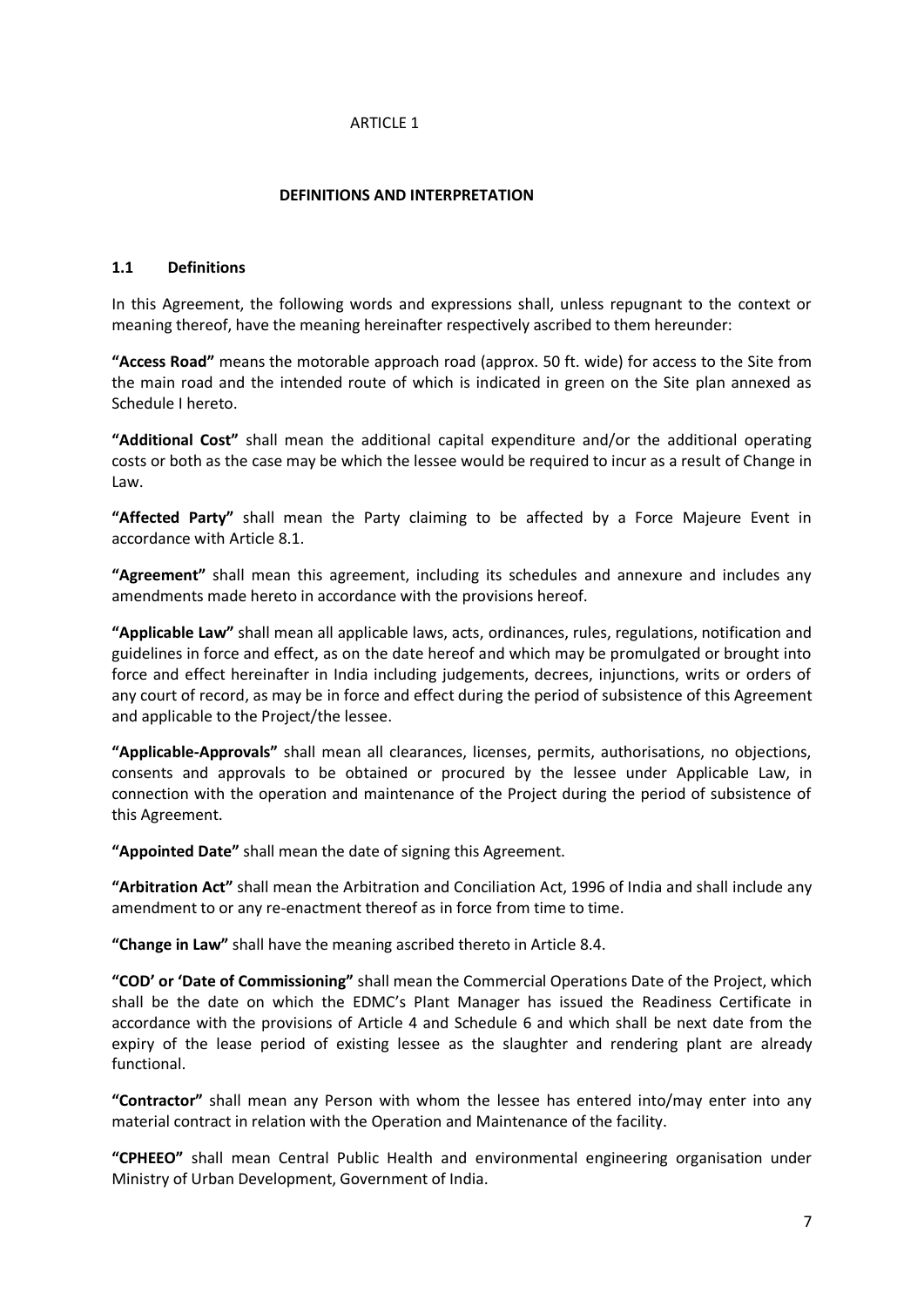"DPCC" shall mean the Delhi Pollution control Committee.

**"Effective Date"** is the date from which the lease agreement comes into force subsequent to satisfying all the requirements of conditions precedent as per **Clause 2.6**.

**"Emergency"** shall mean conditions or situation that is likely to endanger the safety of the individuals on or about the Project Facilities or which poses an immediate threat of material damage to any of the Project Facilities.

**"Encumbrance"** shall mean a legal right or interest in land that affects a good or clear title and diminishes the land value. It can be of numerous forms such as zoning ordinances, easement rights, claims, mortgage, charge, pledge, lien, hypothecation, security interest or other obligations and shall also include physical encumbrances, including utilities both under and above the ground and encroachments on the site.

**"Fee structure approved by EDMC"** shall mean the fees/rates approved by EDMC for various services rendered at the slaughter house complex, including the slaughtering of animals, as enclosed at Schedule V and its amendments issued by EDMC from time to time.

**"Financing Documents"** shall mean collectively the documents/loan agreements evidencing Lenders' commitment to finance the Project and shall include the security documents creating the relevant security (such as mortgages or charges or liens) on the Plant or any part thereof, for securing the debt provided.

**"Financial Year"** shall mean the period commencing from April 1 of any given year to March 31 of the succeeding year.

**"Force Majeure"** or **"Force Majeure Event**" shall mean an act, event, condition or occurrence as specified in Article 8.

**"GoI"** shall mean the Government of India.

**"GNCTD"** shall mean the state Government of National Capital Territory of Delhi.

**"Good Industry Practice"** shall mean the exercise of that degree of skill, diligence, prudence and foresight in compliance with the undertakings and obligations under this Agreement which would reasonably and ordinarily be expected of a skilled and an experienced person engaged in the operation and maintenance or supervision or monitoring thereof of any of them of a project similar to that of the project.

**"Government Agency"** shall mean GoI, GNCTD, EDMC/SDMC/NDMC or any state government or governmental department, commission, board, body, bureau, agency, authority, instrumentality, court or other judicial or administrative body, central, state, or local, having jurisdiction over the lessee, the Site/Project Facilities or any portion thereof, or the performance of all or any of the services or obligations of the lessee under or pursuant to this Agreement.

**"Hand back of Project Facilities"** shall have the meaning ascribed thereto in **Article 10.**

**"Lenders"** shall mean any person, financial institutions, banks, funds and trustee for bond holders or debenture holders, who have provided Loans to the lessee for financing any part of the Project as evidenced in financing documents.

**"Lease"** shall have the meaning ascribed thereto in **Article 2.1**.

**"Lease Period"** shall have the meaning ascribed thereto in **Article 2.3**.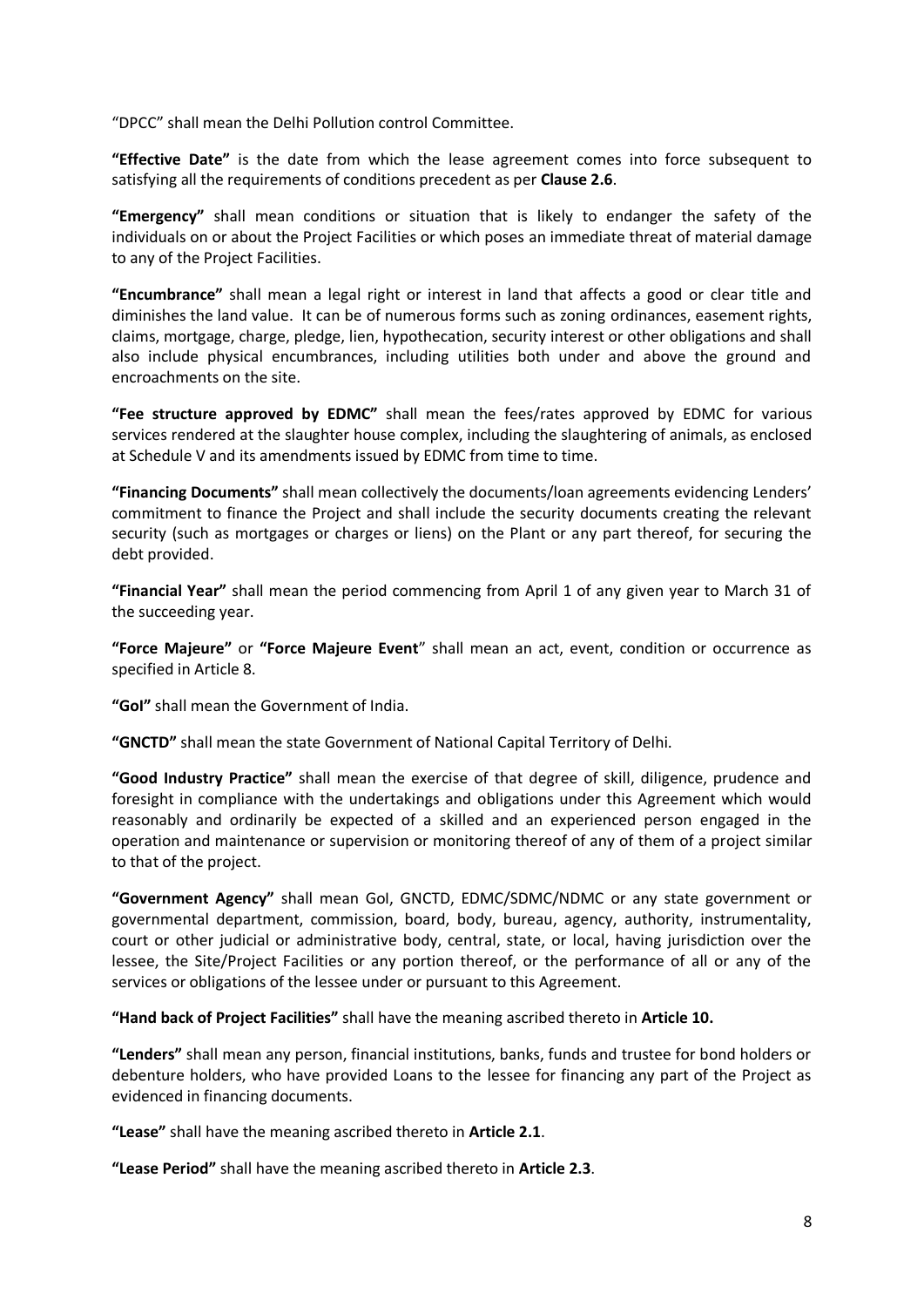**"Lessee"** or **"Operator"** shall mean party entering into this agreement to implement the Project and includes its successors and permitted assigns expressly approved by EDMC.

**"Material Adverse Effect"** shall mean a material adverse effect on (a) the ability of the lessee to exercise any of its rights to perform/discharge any of its duties/obligations under and in accordance with the provisions of this Agreement and/or (b) the legality, validity, biding nature or enforceability of this Agreement.

**"Material Breach"** shall mean a breach by either Party of any of its obligations under this Agreement which has or is likely to have a Material Adverse Effect on the project and which such Party shall have failed to cure.

**"EDMC"** shall mean East Delhi Municipal Corporation, established under the provisions of the Delhi Municipal Corporation Act, 1957.

**"Plant Manager"** or **"EDMC's Plant Manager"** shall be the Veterinary doctor nominated by EDMC either by Director Veterinary services or by the Commissioner, EDMC. The EDMC's Plant Manager shall be the nodal person for supervision and monitoring of functioning of the slaughter house and rendering plant at Ghazipur and also the live stock market and the compliance by the lessee with the O&M requirements, more particularly to undertake, perform, carry out the duties, responsibilities, services and activities set forth in the bid documents consisting of this agreement, RFP and O & M Requirements and Guidelines.

**"O&M Requirements"** shall mean the requirements for operation and maintenance of the Project Facilities set forth through the bid documents and other applicable regulations.

**"Operation Period"** shall mean the period from the Effective Date and the Transfer Date and the duration of this period shall be a minimum of ten years from such effective Date.

**"O&M Requirements & Guidelines"** means the part of RFP documents enclosed in this agreement.

**"Parties"** shall mean the parties to this Agreement and "Party" shall mean either of them, as the context may admit or require.

**"Performance Security"** shall mean the guarantee for performance of its obligations to be procured by the lessee in accordance with **Article 5.1**.

**"Person"** shall mean (unless otherwise specified or required by the context), any individual, company, corporation, partnership, joint venture, trust, unincorporated organisation, government or government body or any other legal entity.

**"Post Lease Activities"** shall mean the activities to be undertaken by the lessee after the Term of this agreement, as may be required to be carried out subsequent to the inspection by competent third party and noticed by the EDMC.

**"Post Lease rectification Period"** shall mean the period commencing from the day following the date next to the end of lease period till such duration as may be required to rectify the defects, if any, identified by EDMC, subsequent to competent third party inspection.

**"Preliminary Notice"** shall mean the notice of intended termination by the Party entitled to terminate this Agreement to the other Party setting out, inter alia, the underlying Event of Default.

**"Processing"** shall mean the entire operation and process of animals to produce carcass and other products in line with the provisions of this agreement.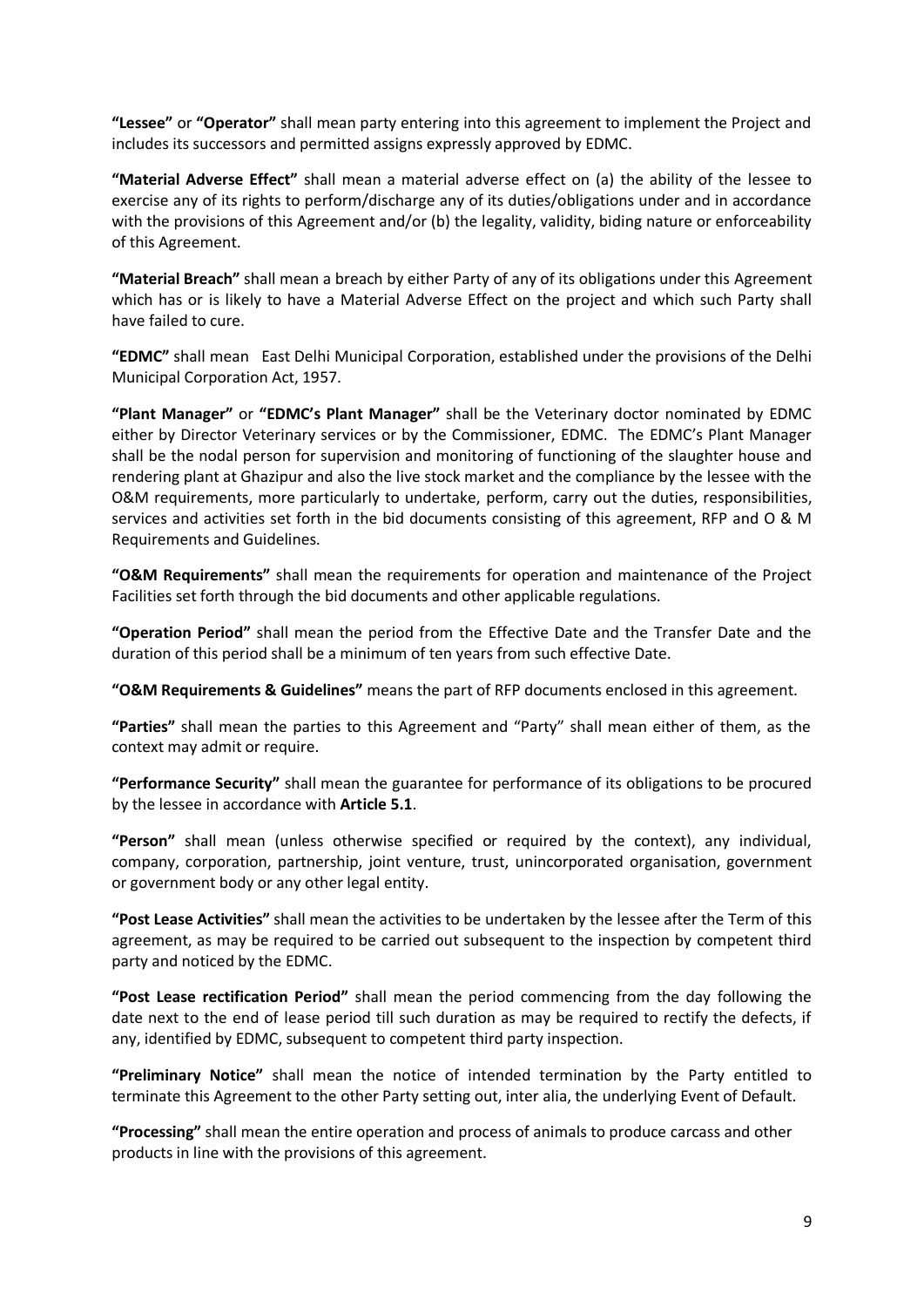**"Project"** shall mean operation and maintenance of the Slaughter House Complex at Ghazipur which shall include the Project Facilities comprising of rendering plant, live stock markets, lairage, slaughter house assemble lines, mezzanine floors, despatch section, tripery and by-product processing, utilities such as boiler house, refrigeration, firefighting, water supply and distribution, ETP etc., during the lease period as well as Post lease rectification period.

**"Project Facilities"** shall mean the Slaughter House Complex and carcass utilization -cum- rendering plant at Ghazipur with buildings, structures, equipment, open space, etc. Detailed in schedule-1 of this agreement.

"Readiness Certificate" shall mean the certificate issued by EDMC's Plant Manager certifying, inter alia, that:

(i) the lessee has obtained all approvals necessary to operate the facility.

(ii) the lessee has mobilised all the resources for smooth operation of the Slaughter House Complex at Ghazipur and rendering plant.

**"Rupees"** or "**Rs."** Refers to the lawful currency of the Republic of India.

**"Rejected Animals"** means such animals, identified by veterinary doctors deputed by EDMC / lessee during ante-mortem inspection at Lairage, as not fit for slaughtering and which are to be removed from the lairage by the lessee for returning back to the respective owners' of those animals.

**"Site"** or **"Project Site"** shall mean the modern slaughter house and carcass utilization -cumrendering plant constructed by EDMC, along with the live stock markets and other associated facilities which is located at Ghazipur, Delhi.

**"Solid Waste"** means wastes generated from the operation of Project and that are in either solid or semi-solid form.

**"Tax"** shall mean and includes all taxes, fees, cess, duties and levies that may be payable by the lessee under the Applicable Law.

**"Term"** or **"Lease Period"** means the period of 10 years commencing from Effective Date and will also include such successive time period/s by which the Lease granted in this Agreement may be renewed/extended as provided herein.

**"Termination"** shall mean early termination of this Agreement pursuant to Termination Notice or otherwise in accordance with the provisions of this Agreement but shall not, unless the context otherwise requires, include expiry of this agreement due to efflux of time in the normal course.

**"Termination Date"** shall mean the date specified in the Termination Notice as the date on which Termination occurs/comes into effect.

**"Termination Notice"** shall mean the notice of Termination by either Party to the other Party, in accordance with the applicable provisions of this Agreement.

**"Termination Payment"** means the payments payable pursuant to **Clause 9.2 (f)** of this Agreement.

**"Tests"** shall mean the tests to be carried out in accordance with the O&M Requirements and generally confirms to the nature of operation as per standard practice.

**"Transfer Date"** means the date immediately following the date of expiry of this Agreement including extension there to or earlier termination thereof in accordance with the provisions of this Agreement;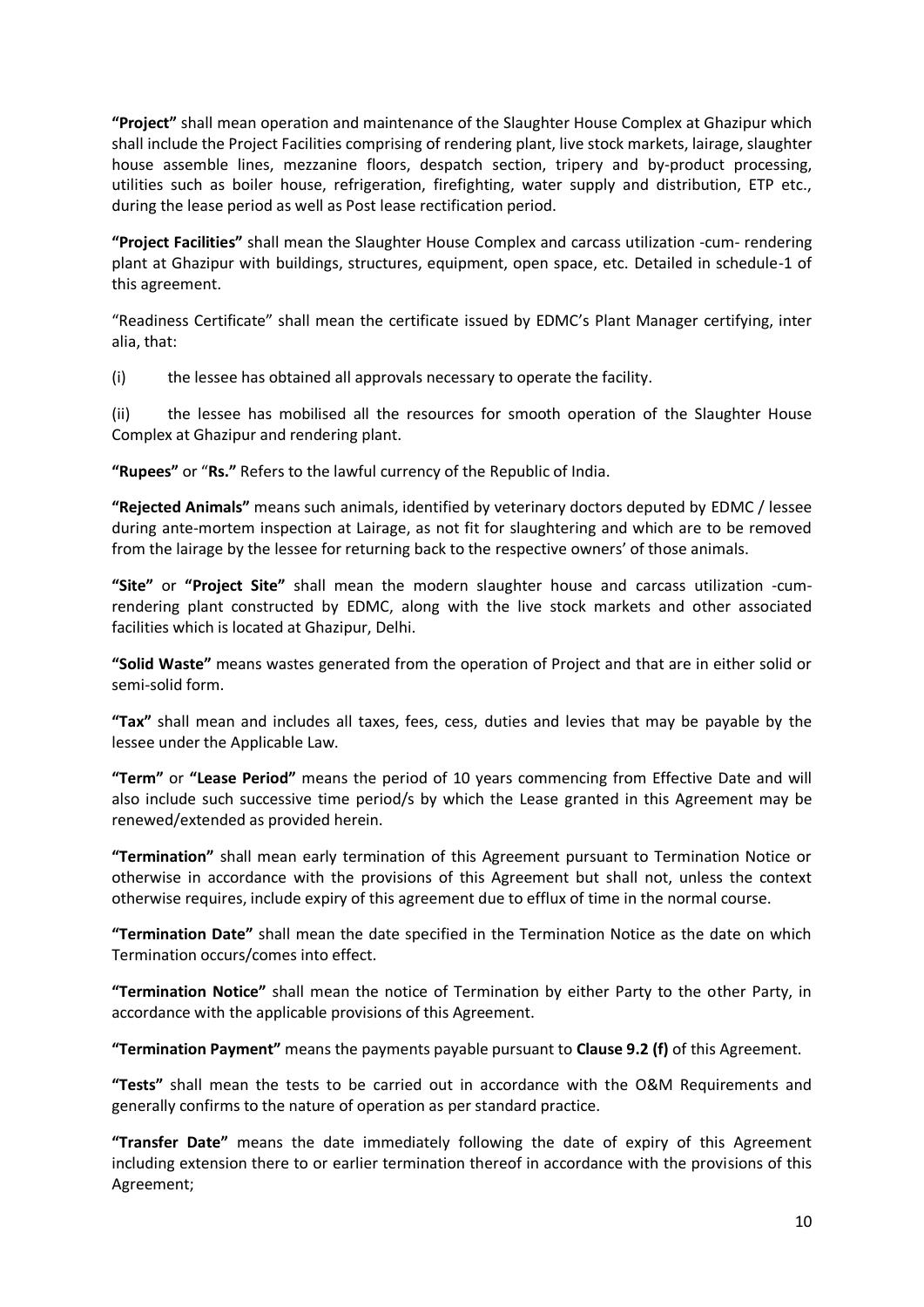## **1.2 Interpretation**

- (a) The words, phrases and expressions defined hereinabove in Clause 1.1 or defined elsewhere by description in this Agreement, together with their respective grammatical variations and cognate expressions shall carry the respective meanings assigned to them in the said Clause 1.1 or in this Agreement and shall be interpreted accordingly. Expressions which have not been defined in this Agreement shall carry the respective meanings assigned to them in their ordinary applicability read in context with the manner of their usage in this Agreement or in their respective technical sense, as the case may be;
- (b) all words in singular shall be deemed to connote their respective plurals and vice-versa, unless the context suggests otherwise;
- (c) the words "include" and "including" are to be construed without limitation;
- (d) the headings of the Clauses in this Agreement are merely for purposes of convenience and shall have no bearing on the interpretation of this Agreement;
- (e) the Schedules and Annexures to this Agreement form an integral part of this Agreement and shall be interpreted accordingly.
- (f) any reference to any period commencing "from" a specified day or date and "till" or "until" a specified day or date shall include both such days or dates;
- 1.3 Priority of Documents:

The documents forming part of the bidding process leading to this agreement shall be relied upon and interpreted in the following descending order of priority:

- (a) This Agreement
- (b) The Appendices to the Agreement
- (c) The LOA issued to the Preferred Bidder
- (d) The written clarifications issued to the bidders
- (e) Written addenda to the RFP
- (f) The RFP
- (g) The Preferred Bidder's Bid.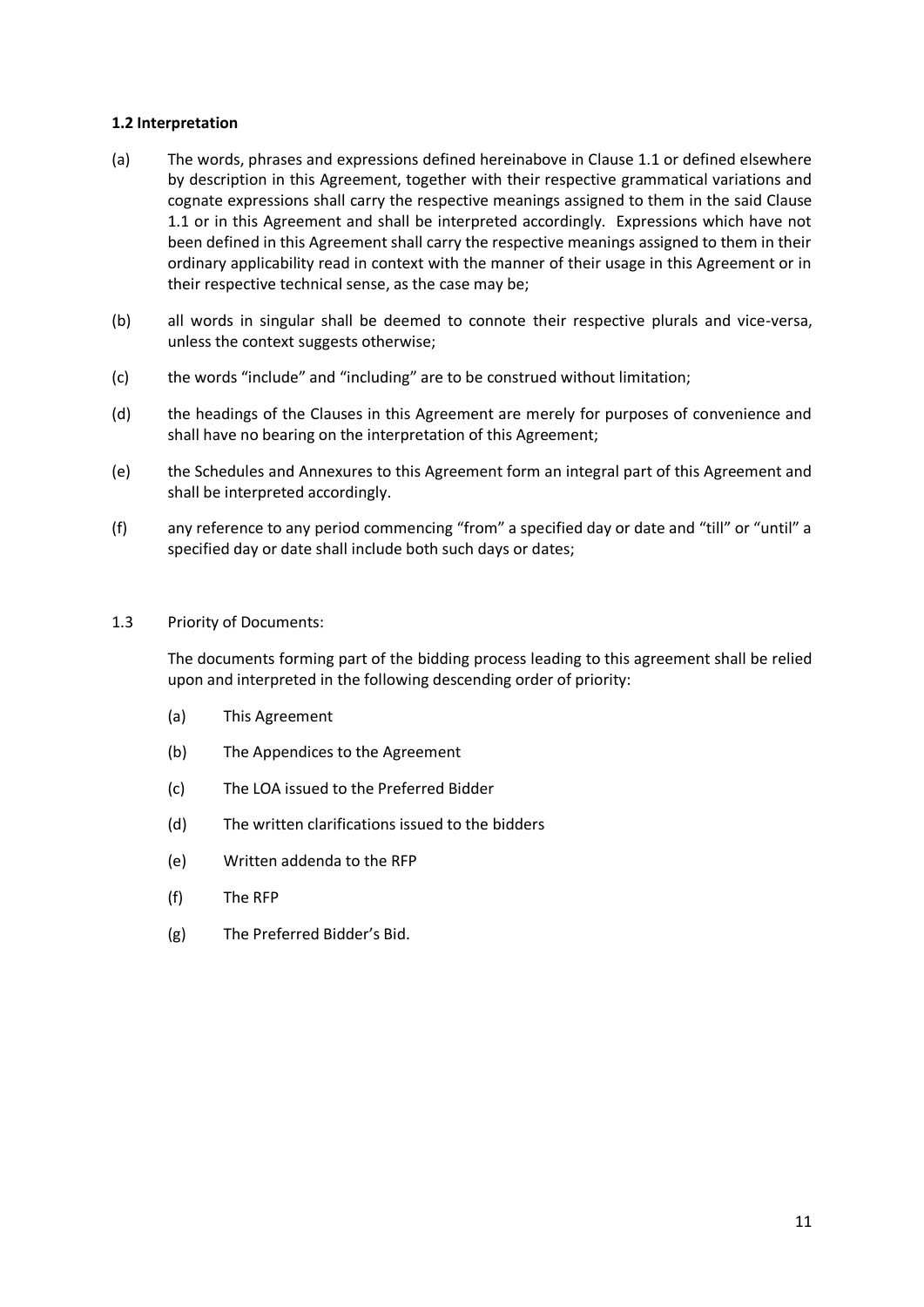## **THE LICENCE**

### **2.1 Grant of Lease**

Subject to and in accordance with the terms and conditions set out in this Agreement, EDMC hereby grants to the lessee and the lessee hereby accepts during the Term the exclusive right and authority, to operate and maintain the Project Facilities and to exercise and/or enjoy the rights, powers, benefits, privileges, authorization and entitlements granted under this Agreement:

(a) to maintain and control the operations of the live-stock markets and receive animals for slaughtering from the owners of the animals at lairage with appropriate identification.

(b) to carryout slaughtering of the animals declared as fit by the veterinary doctor of EDMC/ lessee to be slaughtered and deliver the carcass to the respective owners at the delivery section of the complex.

(c) To operate and maintain and carcass utilization -cum- rendering plant for rendering of fallen/ dead animals from all over Delhi. The lessee himself or through its contractor/ contractors will collect / lift the dead animals and transport them to the rendering plant from the area of entire Delhi and render them.

## **2.2 Rights Associated with the Grant of Lease**

Without prejudice to the generality of foregoing, the Lease hereby granted to the lessee shall include without being limited to, and shall entitle lessee, without requiring any further authorization or authority from EDMC, to enjoy, the following rights, privileges and benefits in accordance with the provisions of this Agreement and Applicable Laws:

- (a) upon commissioning of a Project Facility, to manage, operate and maintain the same either itself or through such Person as may be selected by it with approval from EDMC and in such case the overall responsibility shall lie with the operator.
- (b) to borrow or raise money or funding required for the due operation and maintenance of the Project from any financial institution without any Encumbrance/charge upon the property and assets of the corporation.
- (c) to use, appropriate techniques to process animals acceptable and treat/dispose the liquid as well as solid Matter as per the provisions of this Agreement.
- (d) to levy appropriate fees for the category of service rendered within the complex, as approved by EDMC and as per the provisions of this Agreement.
- (e) to store, use, appropriate, market and sell or dispose all the by-products obtained after the processing of animals with due consent of the owners of the animals and to further retain and appropriate any revenues generated from the sale of such products.
- (f) exclusively hold, control the project facilities and site (but not to own), in accordance with the terms of the Lease agreement, only for the purposes of the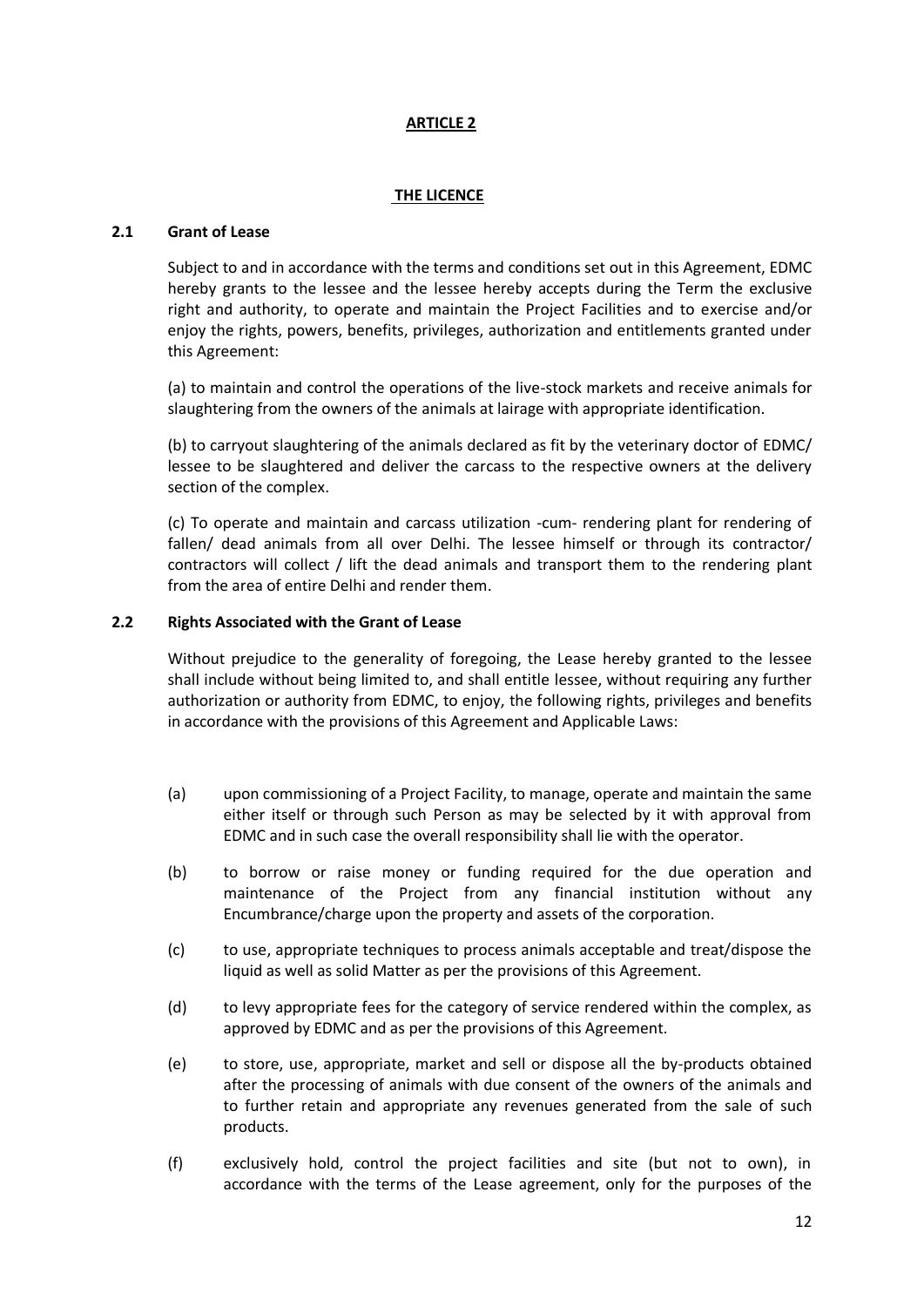operation and maintenance of this project, in accordance with the terms of this Agreement.

## **2.3 Lease Period**

The Lease is granted to the lessee for a period of 10 years from the Effective Date (hereinafter referred to as the "Term") and shall terminate upon the expiry of the Term or upon earlier Termination of this Agreement or for any such period for which the extension of the term is granted to the lessee.

## **2.4 Renewal of Lease**

EDMC may agree to renew or extend the Lease after the expiry of the initial Term, for a maximum of another 10 years period. However, the final decision in this regard shall be taken by the Commissioner EDMC after assessing the performance of work of the lessee during the preceding five years and also keeping in view the interests of EDMC and subject to fulfilment of the following circumstances:

- (i) The Project Facilities were and are being used only for the purpose of the Project (and only slaughtering and related activities are being undertaken as part thereof);
- (ii) All the norms stipulated by the Ministry of Environmental and forest and Pollution Control Board on the day of the renewal of the lease have been fulfilled by the lessee.
- (iii) The lessee is not in default in compliance with any of the terms and conditions of this Lease agreement during the Term.
- (iv) The lessee had not defaulted in making any payment required to be made by it to the Lessor or any other specified person, as specified in the provisions of this Agreement.

# **2.5 Acceptance of Lease**

In consideration of the right, privileges and benefits conferred upon the lessee, and other good and valuable consideration expressed herein, the lessee hereby accepts the Lease and agrees and undertakes to perform/discharge all of its obligations in accordance with the provisions hereof.

# **2.6 Conditions Precedent**

This Agreement would become effective and binding, only upon the satisfaction of the following Conditions Precedent:

- (a) EDMC shall handover to the lessee the peaceful physical possession of the project facilities free from Encumbrance, for the purpose of operation and maintenance of the Project including and carcass utilization -cum- rendering plant. The Ghazipur slaughter House and carcass utilization -cum- rendering plant is handed over to the lessee on "as is where is basis".
- (b) All the Applicable approvals required to enable the operation and maintenance of the Project and Project Facilities have been obtained by the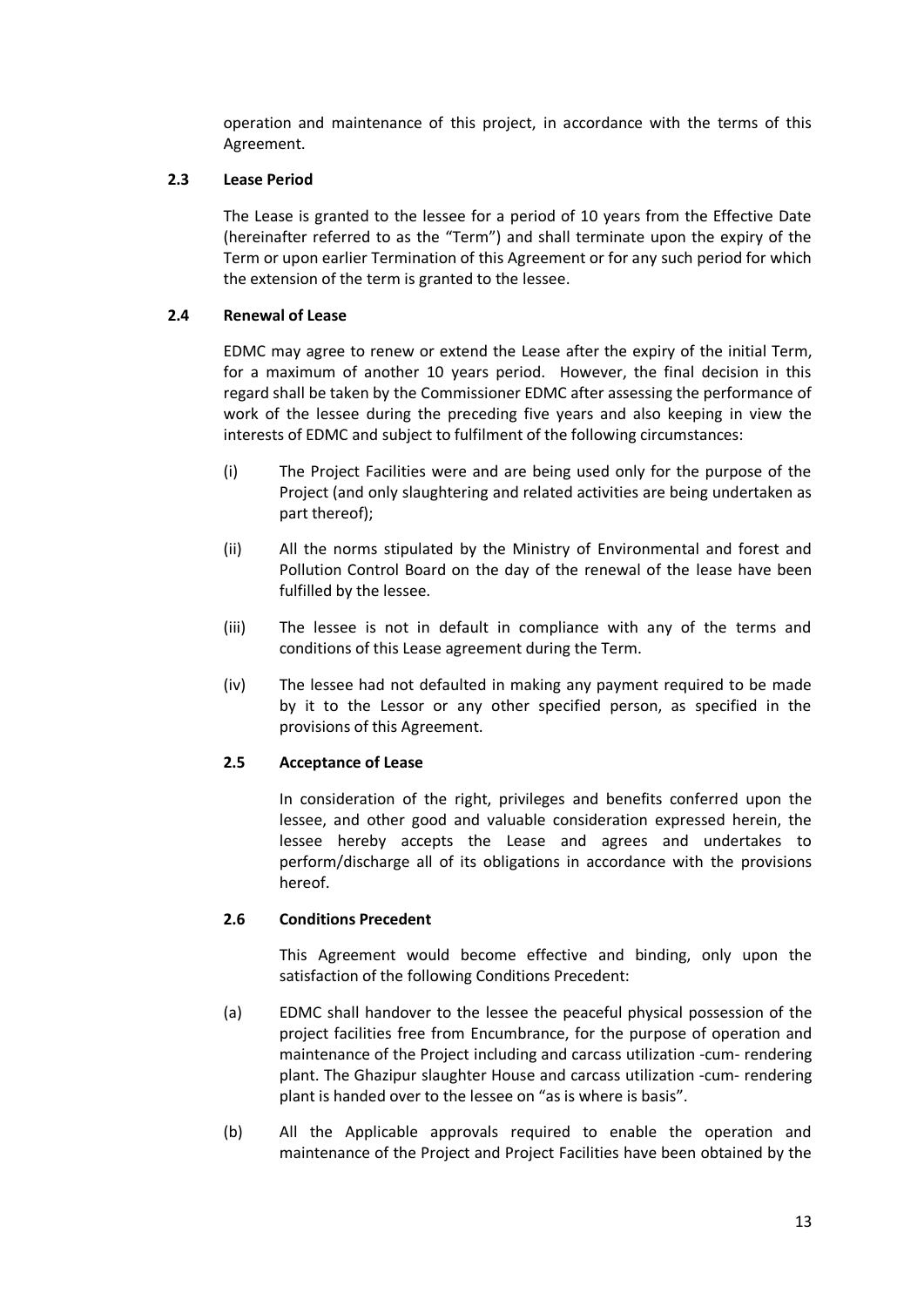EDMC as per the details enclosed at schedule-II. However, their further renewals will be obtained by lessee/ operator.

(c) The "Readiness Certificate" shall have been issued by EDMC's Plant Manager in favour of the lessee.

## **2.7 Obligation to satisfy Conditions Precedent**

Each Party shall make all reasonable endeavours at its respective cost and expense to comply in full with the Conditions Precedent relating to it within a period of 60 (sixty) days from the date of execution of this Agreement or any extension agreed to between the Parties.

- (a) The later of the date within such 60 days when EDMC or the Lessee fulfils its Conditions Precedent (unless Lessee waives the same for the EDMC) shall be the date from which the obligations of the Parties hereunder shall commence and this agreement shall become effective (the **"Effective Date"**).
- 2.8 Non-Compliance with Conditions Precedent

It is agreed that, if the above preconditions on part of either of the parties are not met within two (02) months from the date of execution of this agreement, then the other party shall have the option of either: (i) extending the time period for satisfaction of the conditions precedent by another two (2) months or (ii) terminate this Agreement, in which event the Party which has not met the pre-condition shall pay the other party an amount equivalent to the first year royalty quoted by the selected bidder in his financial bid accepted by EDMC.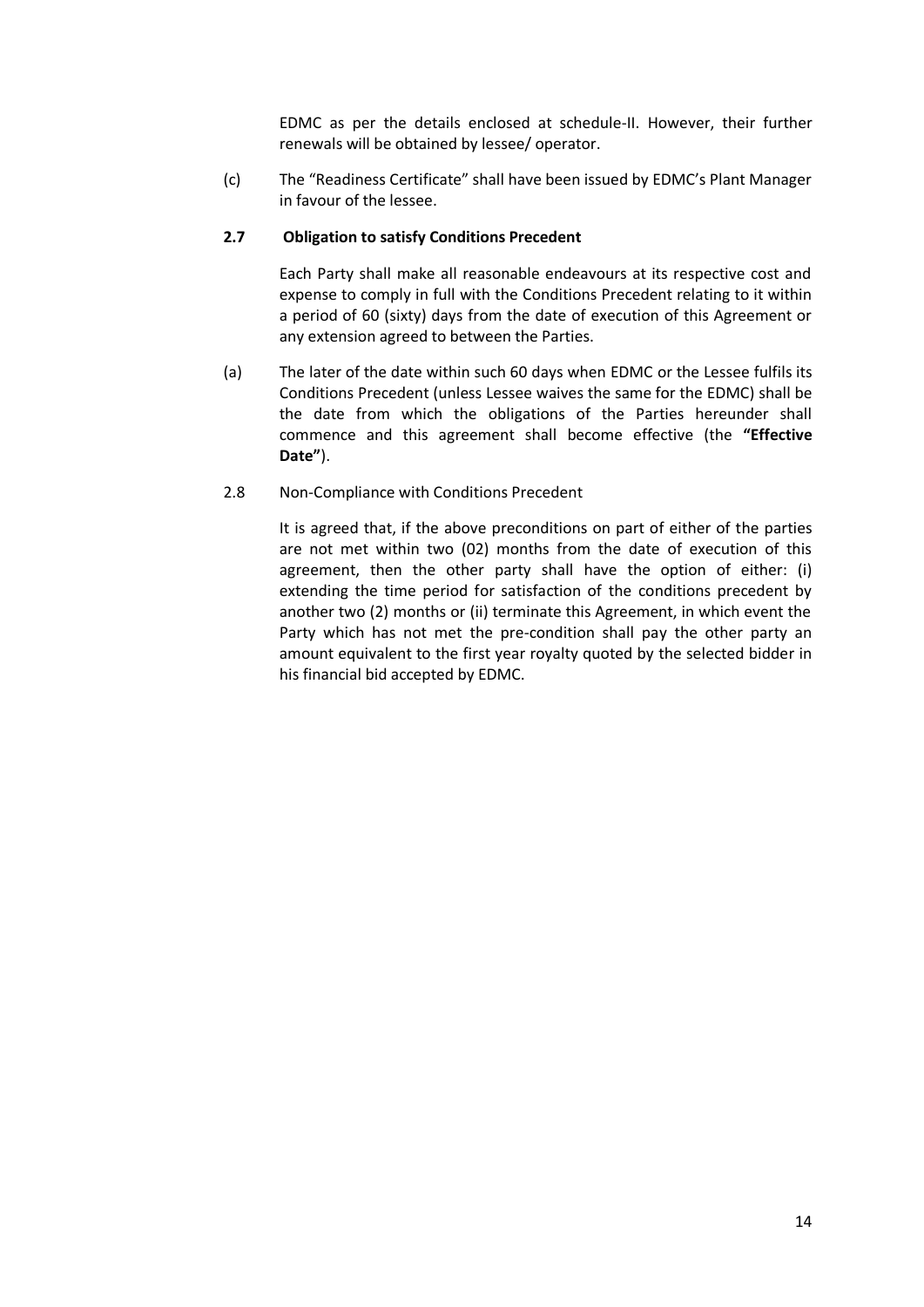## **PROJECT FACILITIES**

## **3.1 Handover of Project facilities**

- (a) EDMC shall handover to the lessee the peaceful physical possession of the project facilities free from Encumbrance, for the purpose of operation and maintenance of the Project. EDMC shall charge a nominal lease rent of Rs. 1 per square metre per year for the entire area handed over to the lessee including the livestock markets, hutments for animal stay, slaughter house complex, effluent Treatment Plant, utilities area and carcass utilization cum- rendering plant etc. The details of the facilities handed over along with the list of key equipments are enclosed at Schedule IV of this agreement.
- (b) Upon the Project Facilities being handed over pursuant to the preceding sub-article (a), the lessee shall, subject to the provisions of Article 5, have the right to enter upon, occupy and use the same and to make at its costs, charges and expenses for smooth operation of the project facilities as may be necessary or appropriate to operate the Project Facilities in accordance with the provisions of this Agreement.
- 3.2 Rights, Title and Use of the Project Facilities
- (a) The lessee shall have the right to the use of the Project Facilities in accordance with the provisions of this Agreement and for this purpose, it may regulate the entry into and use of the same by third parties.
- (b) The lessee shall not part with or create any Encumbrance on the whole or any part of the Project Facilities, including the Site save and except with the written consent of EDMC.
- (c) The lessee shall not, without the prior written approval of EDMC, use the Project Facilities for any purpose other than for the purpose of the Project and purposes incidental or ancillary thereto.
- (d) (i) The lessee shall allow access to and use of the Site for laying/installing/maintaining telegraph lines, electric lines or for such other public purposes as EDMC may specify. Provided that such access or use shall not result in a Material Adverse effect and that EDMC shall, in the event of any physical damage/shifting of the Project Facilities on account thereof, ensure that the Project facilities are promptly restored.

(ii) The Lessee shall also at all times allow access to and use of the Site by EDMC or any of its designated official for the purposes of periodical inspection of the Project Facility by EDMC with/without the help of competent third party to verify the conditions of equipment and other facilities, preferably without affecting the normal operations of the plant.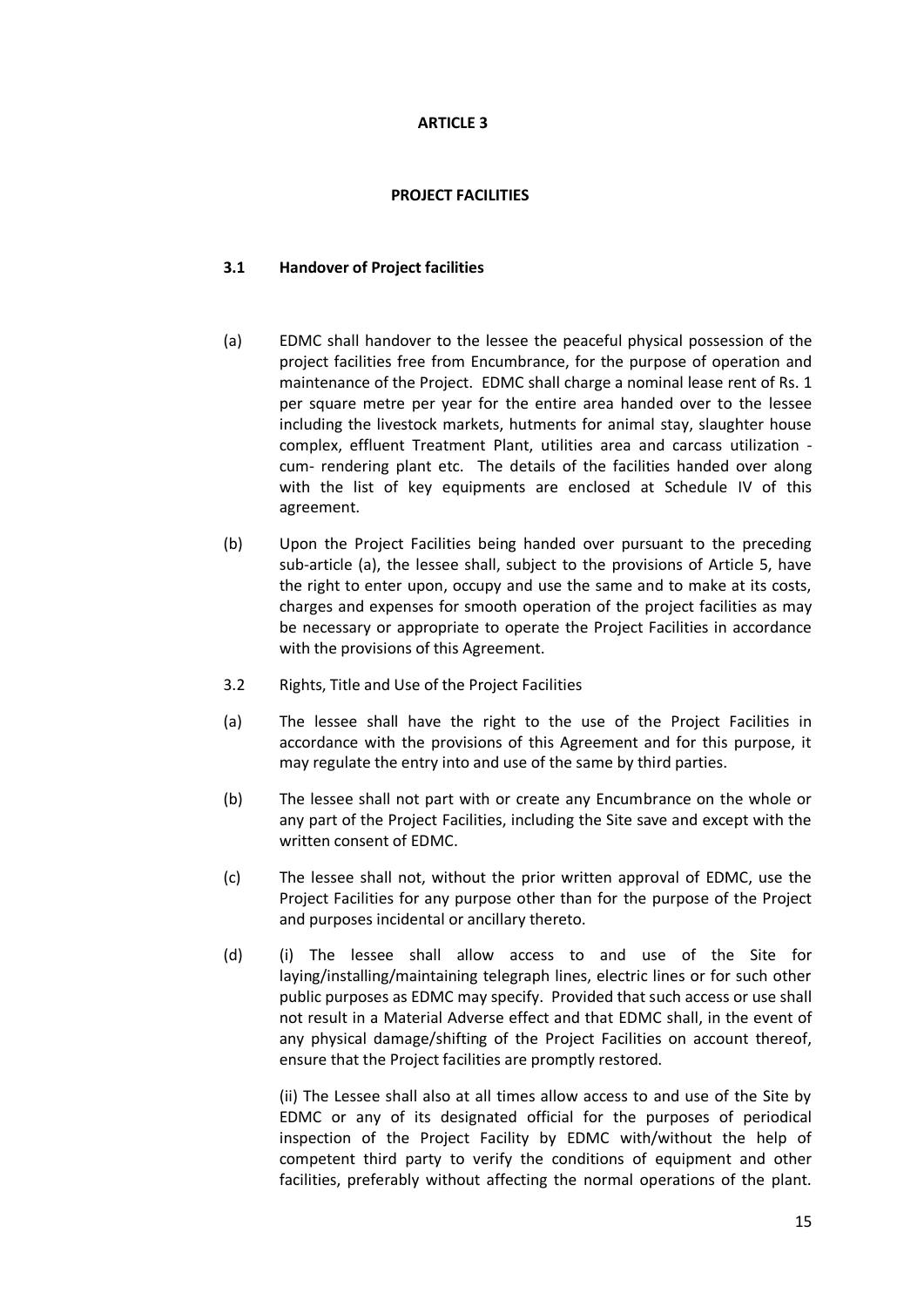The appointment of competent third party for inspection shall be with the mutual consent of both EDMC and the lessee. The cost towards the third party inspection shall be borne equally by both the EDMC and the lessee. The lessee shall extend required support for the inspection and also carry out the repairs, cleaning and or maintenance of equipment as advised by EDMC during/after the inspection.

- (e) EDMC may permit the lessee or Operator to use the space available at the Project Facilities for display of advertisements as per applicable provisions and the operator shall pay the necessary advertisement tax as per the prevailing rates of EDMC.
- (f) The Lessee shall pay the lease rental in advance for each year (one full year) within 30 days from the start of the calendar year.

## **3.3 Peaceful Possession**

EDMC hereby warrants that:

That EDMC has full powers to hold and deal with the PROJECT Facilities consistent, interalia, with the provisions of this agreement and that the lessee shall, in respect of the Project, have no liability regarding any compensation payment on account of incompletion of the project Facilities thereby.

(a) The lessee shall, subject to complying with the terms and conditions of this Agreement, remain in peaceful possession and enjoyment of the whole Project Facilities during the Term of lease, and in the event the lessee is obstructed by any Person claiming any right, title or interest in or over the Project Facilities or any part thereof or in the event of any enforcement action including any attachment, distraint, appointment of receiver or liquidator being initiated by any Person claiming to have any interest in/charge on the Project Site or Project Facilities or any part thereof, EDMC shall, as called upon by the lessee, defend such claims and proceedings at its costs and also keep the lessee indemnified against any consequential loss or damages which the lessee may suffer, on account of any such right, title, interest or charge.

# **3.4 Applicable Permits**

The lessee shall obtain and maintain the Applicable Permits at its own cost in such sequence as is consistent with the requirements of the Project. EDMC shall provide all necessary co-operation/assistance for obtaining the permission. The lessee shall be responsible and shall be in compliance with the terms and conditions; subject to which Applicable Permits have been issued.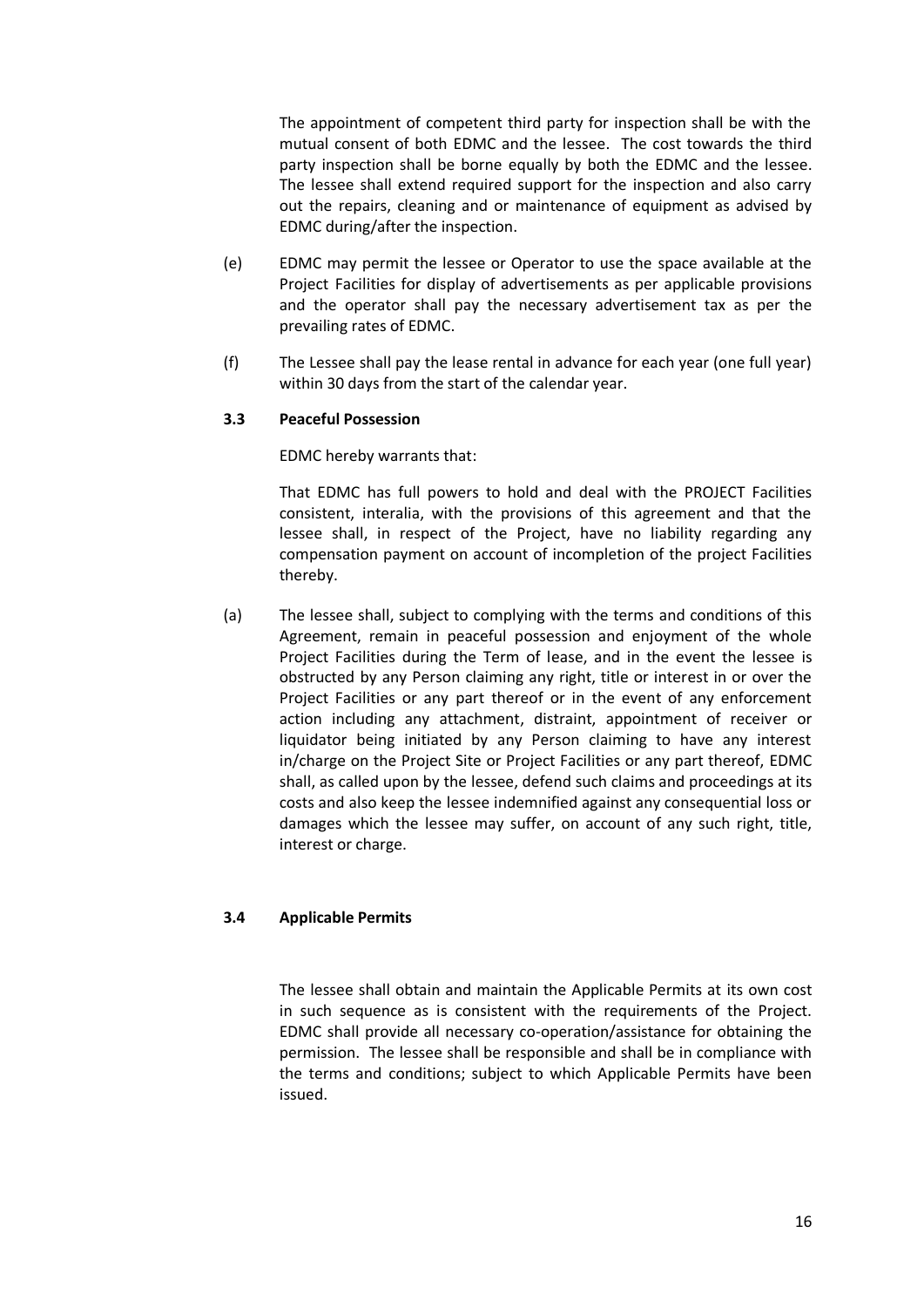#### **EDMC'S PLANT MANAGER**

## **4.1 Procedure for Appointment**

(a) EDMC shall nominate a Veterinary Doctor as EDMC's representative incharge for overseeing the operations of the complex. The EDMC's representative may be designated as either the "Plant Manager" or any other suitable designation. The scope of nature of work of the EDMC's Representative/Plant Manager is set out in Schedule III.

## **ARTICLE 5**

## **LESSEE'S OBLIGATIONS**

In addition to and not in derogation or substitution of any of its other obligations under this Agreement, the lessee shall have the following obligations:

## **5.1 Performance Bank Guarantee (PBG)**

- (a) The lessee shall, for due and punctual performance of its obligations hereunder relating to the Project, deliver to EDMC, simultaneously with the execution of this Agreement, a bank guarantee from a scheduled bank, ("Performance Security") for a sum equal to six months royalty quoted by the successful bidder.
- (b) The PBG shall be kept valid throughout the term of the agreement and also during the Post Lease Rectification Period. The renewal/extension of the PBG as and when required is to be done by the lessee at least one month before the date of expiry; of the existing PBG, failing which, EDMC would be entitled to revoke the PBG.

In the event of encashment of the PBG by the EDMC, in full or part, the Lessee shall within 30 (thirty) days of receipt of the encashment notice from the EDMC provide a fresh PBG or replenish the existing PBG, as the case may be. The provisions of this clause 5.1 shall apply *mutatis mutandis* to such fresh PBG. The Lessee's failure to comply with this provision shall constitute a Lessee Event of Default which shall entitle the EDMC to terminate this Agreement in accordance with the provisions of Clause 9.1 hereof.

Provided that if the Agreement is terminated due to any event other than a lessee Event of Default, the PBG if subsisting as on the termination Date shall, subject to EDMC's right to receive amounts at prevailing time if any, due from the lessee under this Agreement, be duly discharged and released to the lessee within 60 days from the termination date.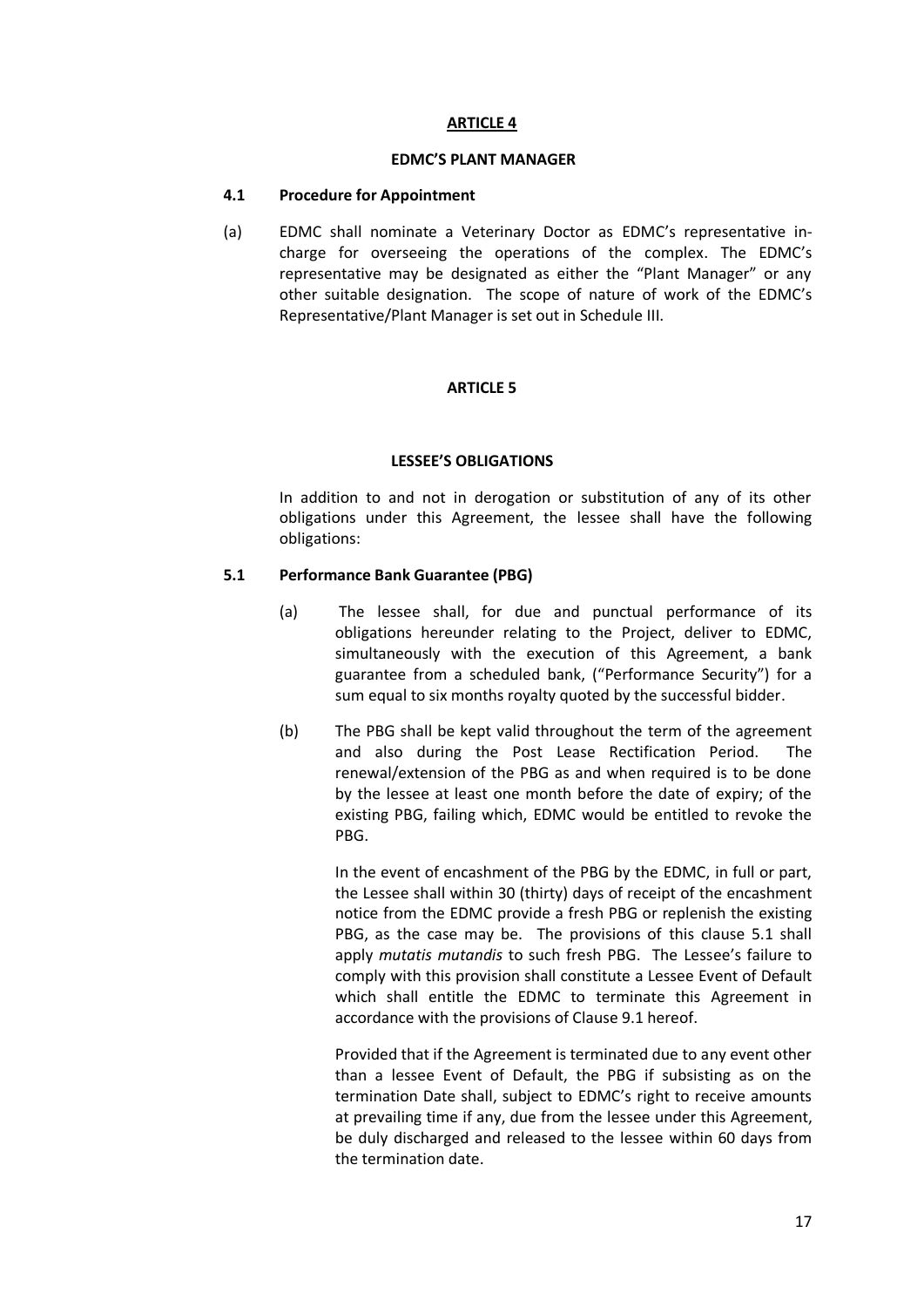### **5.2 Financing Arrangement**

The lessee shall at its cost, expenses and risk make financing arrangements for the expenses towards the operation and maintenance of the Slaughter House and carcass utilization -cumrendering plant at Ghazipur and to meet all of its obligations under this Agreement, in a timely manner.

The Parties in this regard further agree and confirm that lessee shall have no right to create encumbrance on any or all assets handed over by EDMC to the lessee forming a part of the Project Facilities including the site, civil structures, buildings, equipments, spare parts etc. (hereinafter referred to as "EDMC assets") and the ownership of EDMC assets shall always vest with EDMC.

However, the lessee in accordance with the financing documents shall be free to create any encumbrance in favour of Lenders of assets specifically comprising of and limited to equipments and machinery created/developed by the lessee itself (hereinafter referred to as "lessee assets").

## **5.3 Operation and Maintenance of Project Facilities**

- (a) The lessee shall adhere to the operation and maintenance requirements and guidelines as per the RFP and shall adhere to the good industry practices.
- (b) The lessee shall, before commencement of operations of Project Facilities:
	- (i) have requisite organization and designate and appoint suitable officers/representatives as it may deem appropriate to supervise the Project, to interact with the EDMC's Plant Manager/EDMC and to be responsible for all necessary exchange of information required pursuant to this Agreement;
	- (ii) provide such facilities as may be required for the EDMC's Plant Manager, at the Plant during his visits.
- (c) For the purposes of determining that operation and maintenance are being undertaken in accordance with the operation and maintenance requirements and guidelines, EDMC's Plant Manager without advance intimation to the Lessee may choose to make a visit to the plant and monitor the Lessee's activities.
- (d) The lessee shall arrange trained manpower to operate and maintain the slaughter house complex and rendering plant. However, preference shall be given to the "butchers and other manpower" trained by the contractor during the training on operation of the slaughter house plant.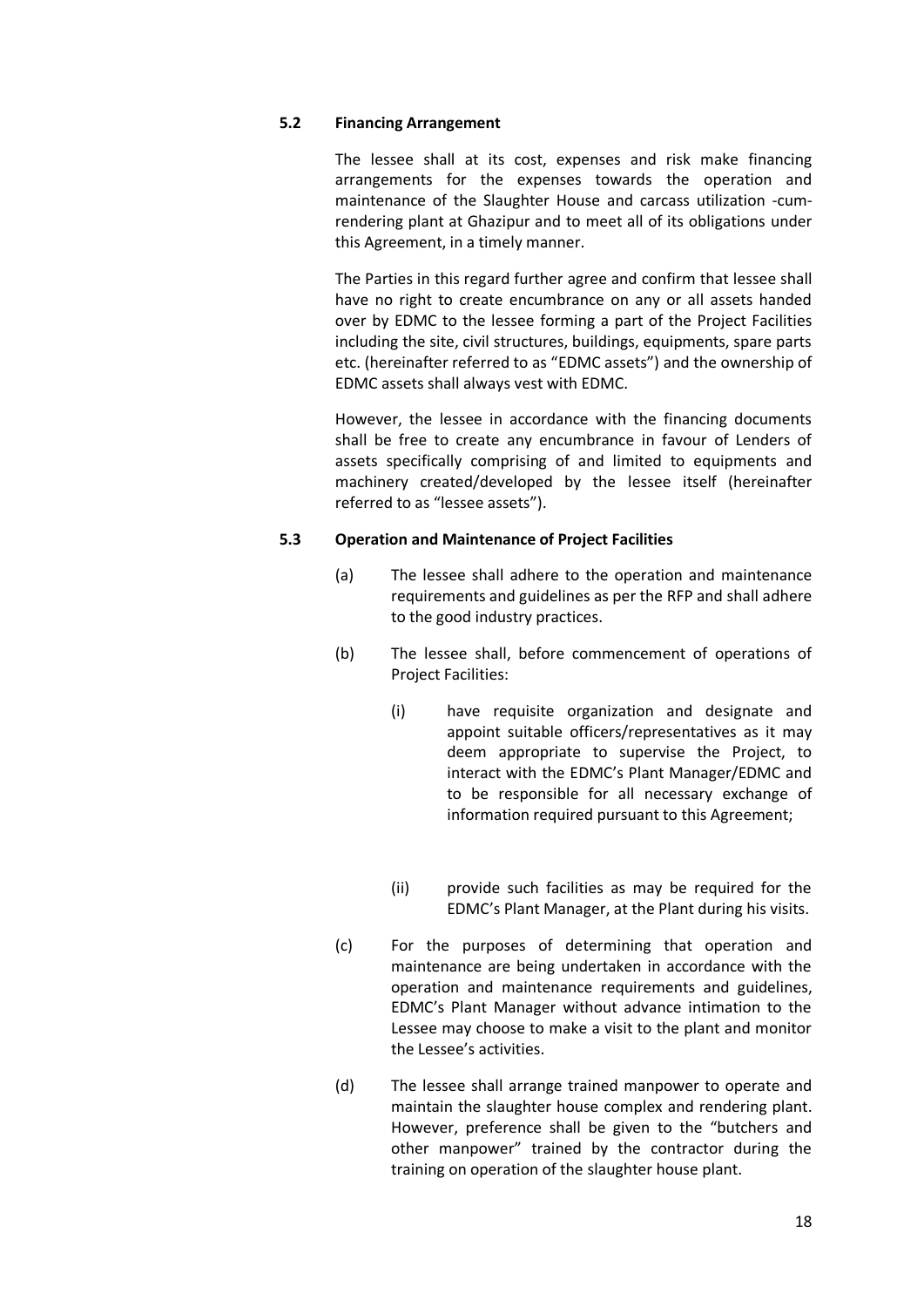- (e) The lessee shall be required to provide all the technical staff, labour, butchers, operators, supervisor, mechanic electrician, clerical, administrative, managerial staff as also the security personnel for the operation and maintenance of the slaughter house and carcass utilization – cum rendering plant at its own cost.
- (f) In case of the rendering plant, the lessee will maintain record of the by products produced and sold. The lessee would provide these records as and when asked by the plant manager.
- (f) The lessee shall be deemed to be in material breach of O&M Requirements if the EDMC's Plant Manger acting reasonably and in accordance with the provisions of this Agreement, has determined that due to breach of its obligations by the lessee after providing just and fair opportunity to the lessee to explain itself;
	- (i) There has been failure/undue delay in carrying out scheduled/planned operation and maintenance or the scheduled/planned operation and maintenance has not been carried out in accordance with the O&M requirements and guidelines as evidenced by events of significance that resulted in prolonged interruptions of meeting the plant capacity.
	- (ii) The maintenance of the Project Facilities or any part thereof has deteriorated to a level which is below the acceptance level prescribed by the O&M Requirements and Guidelines, required in line with the nature of activity.
	- (iii) There has been a serious or persistent let up in adhering to the O&M Requirements and Guidelines thereby the Project Facilities or any part thereof is not safe for operations.

# **5.4 Royalty**

The Lessee shall pay royalty payment to EDMC on a quarterly basis starting from the Effective Date as following:

- (a) The amount of royalty will be as per the financial bid submitted by the bidder and accepted by EDMC (copy enclosed at Annexure....).
- (b) The Lessee shall pay the royalty payment in the form of cheque, demand draft or online digital transaction mode in favour of Commissioner EDMC, payable at Delhi in the first week at the beginning of every quarter.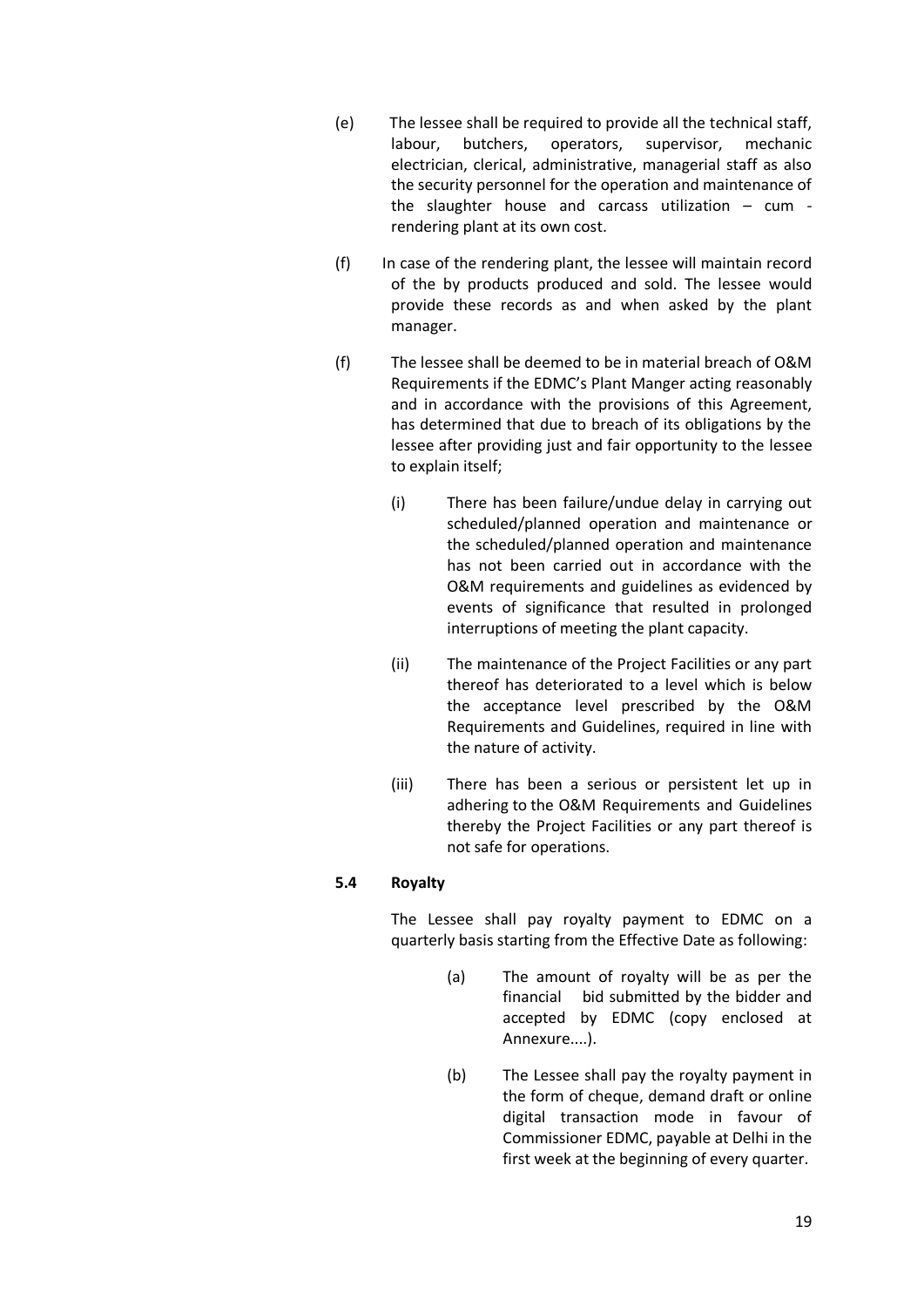- (c) In case of delay in the payment, interest as per SBI, PLR shall be applicable on the delayed payment till the receipt of payment of that corresponding month.
- (d) The above royalty is in addition to the nominal lease rental of Rs.1 per square metre per year to be paid by the lessee.

#### **5.5 Insurance**

The lessee shall at its cost and expense, purchase and maintain by due reinstatement or otherwise, during the Lease Period all insurances in respect of the Project Facilities in accordance with the Good Industry Practices. The lessee shall maintain a register of entry in order of premiums paid towards the project Facilities and proof of payments made shall be submitted to EDMC whenever requested for. The entire complex (slaughter house and carcass utilization – cum - rendering plant) shall be insured in favour of the Commissioner EDMC.

### **5.6 Application of Insurance Proceeds**

Subject to the provisions of the Financing Documents and unless otherwise provided herein, the proceeds of all insurance policies received shall be promptly applied by the lessee towards repair, renovation, restoration or reinstatement of the Project Facilities or any part thereof which may have been damaged or destroyed. The lessee shall designate EDMC as the beneficiary for the assets under ownership of EDMC (EDMC assets) as per clause 10.1 and may designate the Lenders as the beneficiaries for the assets under the lessee's ownership (Lessee assets) as per clause 10.1 or assign the insurance policies in their favour as security for the financial assistance provided by them to the Project. The lessee shall carry out such repair, renovation, restoration or re-instatement to the extent possible in such manner that the Project Facilities after such repair, renovation, restoration or re-instatement be as far as possible in the same condition as it were prior to such damage or destruction, normal wear and tear excepted.

## **5.7 Environmental Compliance**

The lessee shall, at all times, ensure that all aspects of the Project Facilities and processes employed in the operation and maintenance thereof shall confirm with the laws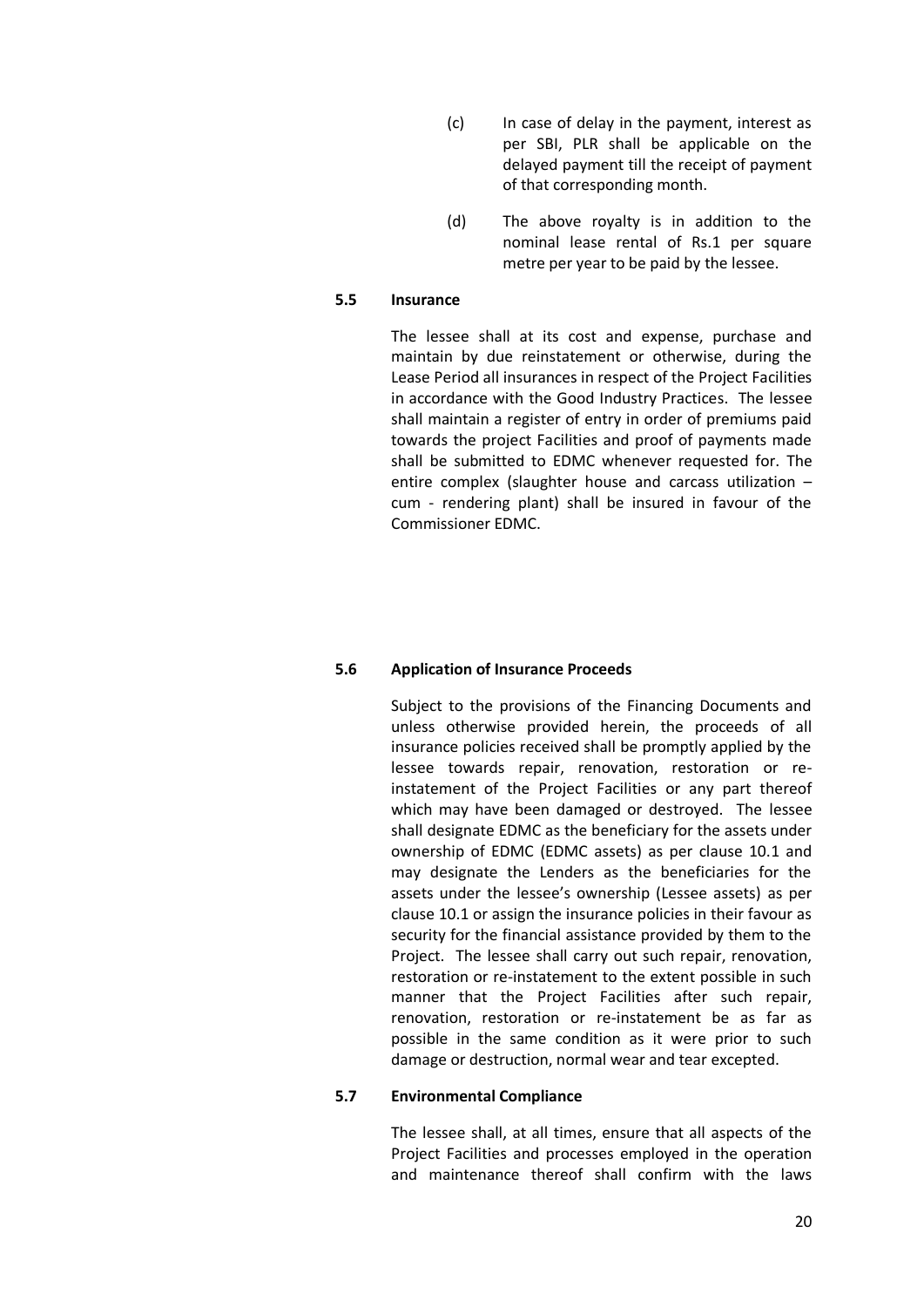pertaining to environment, health and safety aspects and policies and guidelines related thereto. The lessee shall obtain and maintain from time to time all necessary clearances from the Delhi Pollution Control Committee (DPCC) or any other similarly empowered Government Agency at its own cost.

The lessee shall be responsible for the operation and maintenance of the Project Facilities as per the applicable laws, regulations; guidelines etc. And ensure that there is no damage to the environment due the operation of the facilities. The lessee shall be liable to meet any expenses/compensation to be paid due to pollution/environmental damage or remediation caused by the operation and maintenance of the project Facilities.

## **5.8 Land Use**

The lessee shall ensure optimum utilization of the Project Site and shall not use the same for any purpose unconnected or which is not incidental to the project or related activities, unless otherwise permitted under this agreement. However, it may be noted that the lessee shall not be allowed to construct any residential units/dwellings within the Site. For making any small construction/civil structure within the complex, the lessee has to obtain the prior permission of EDMC.

## **5.9 Acceptance and Rejection of Animals**

- (a) the Operator shall receive the animals from the shop keepers at lairage for slaughtering them.
- (b) The operator shall implement a suitable marking and identification system so that the animals received for slaughtering are provided with proper identification marks and the carcass as well as all parts of the animals are traceable so that the owner of the animal receives the carcass/parts of the same animal after processing.
- (c) The operator shall give preference to those meat shopkeepers who have got meat shop licence from all the three municipal corporations for accepting the animals for slaughtering.
- (d) The ante-mortem inspection would be carried out by the veterinary doctors of EDMC /lessee at the lairage and only those animals fit for slaughtering shall be allowed further. It shall be the operator's responsibility to handover the unfit animals to their respective owners and refund them 50% of the slaughtering fee collected for those animals. In case, the animal/carcass is rejected after post-mortem inspection no fees and carcass would be returned to the owner of those animals.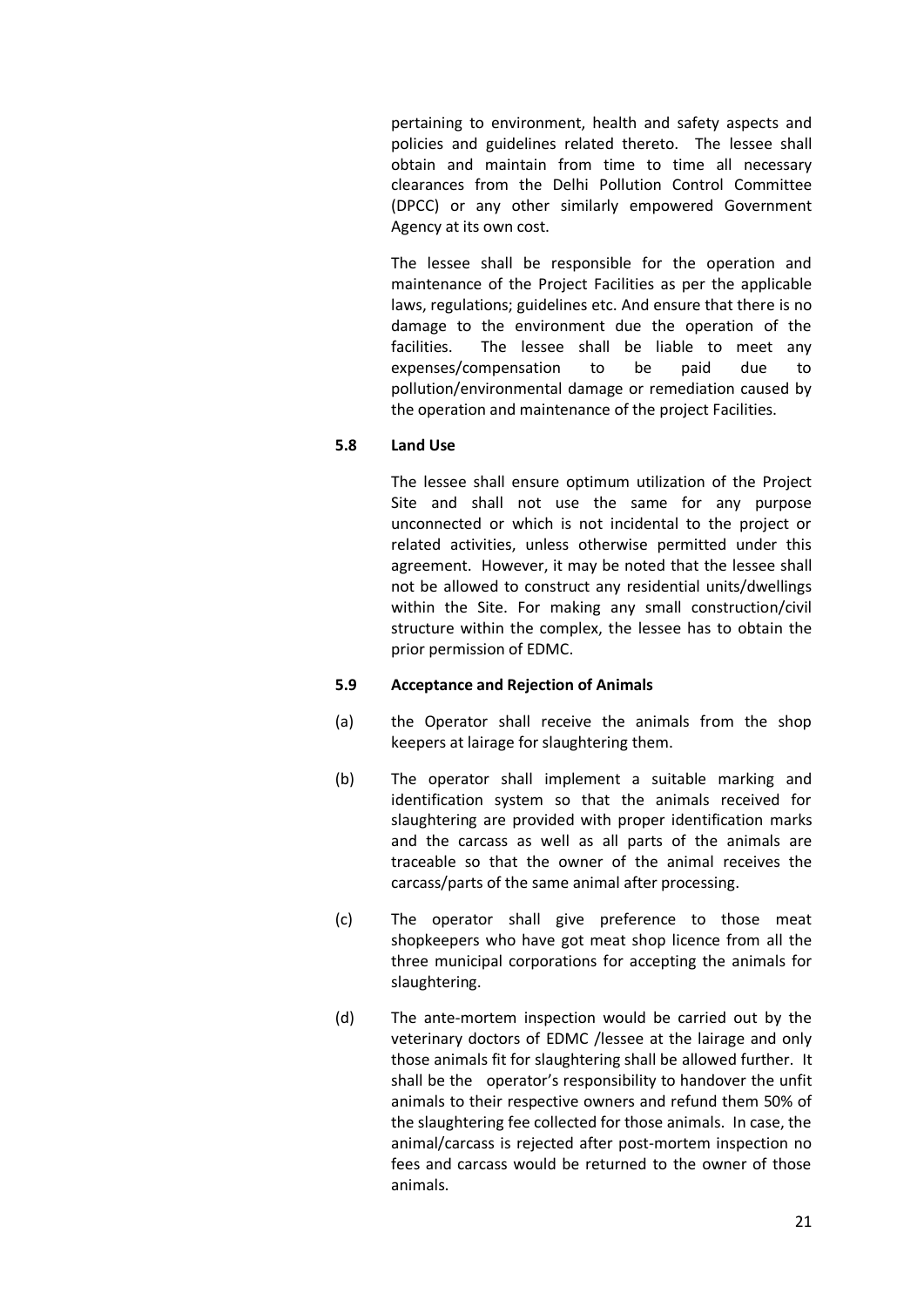#### **5.10 Sale/management of by-product**

- (a) The operator or lessee shall have the right on the blood collected during the operation of the slaughter house and make suitable use of the blood.
- (b) The by-products can contribute to the profitability of the slaughter house operation since they generally have a commercial value. The first right on the by-product shall remain with the owner of the animal. In case the owner of the animal doesn't require the by product the operator shall have the right to process/sell the same.
- (c) If the operator doesn't have the facility for processing of byproducts then the by-products, shall be disposed off at the rendering plant.

#### **5.11 General Obligations**

The lessee shall at its own cost and expense:

- (a) investigate, study, operate and maintain the Project Facilities in accordance with the provisions hereof;
- (b) obtain all Applicable Permits as required by or under the Applicable Law and be in compliance thereof at all times during the Lease Period;
- (c) Comply with Applicable Law governing the operations of Slaughter House at all times during the Lease Period;
- (d) ensure and procure that any contract relating to the project, entered into by the lessee for operation and maintenance of the Project in accordance with this Agreement contains provisions that would entitle the nominee of EDMC to step into such contract/s at EDMC's discretion, in place and substitution of the lessee.
- (e) endeavour to sell or otherwise dispose off, all recyclables in a manner which is not detrimental to the environment;
- (f) procure and maintain in full force and effect, as necessary, appropriate proprietary rights, licenses, agreements and permissions for materials, methods, processes and systems used in or incorporated into the Project;
- (g) make efforts to maintain harmony and good industrial relations among the personnel employed in connection with the performance of its obligations under this Agreement and shall be solely responsible for compliance with all labour laws and solely liable for all possible claims and employment related liabilities of its staff employed in relation with the Project and hereby indemnifies EDMC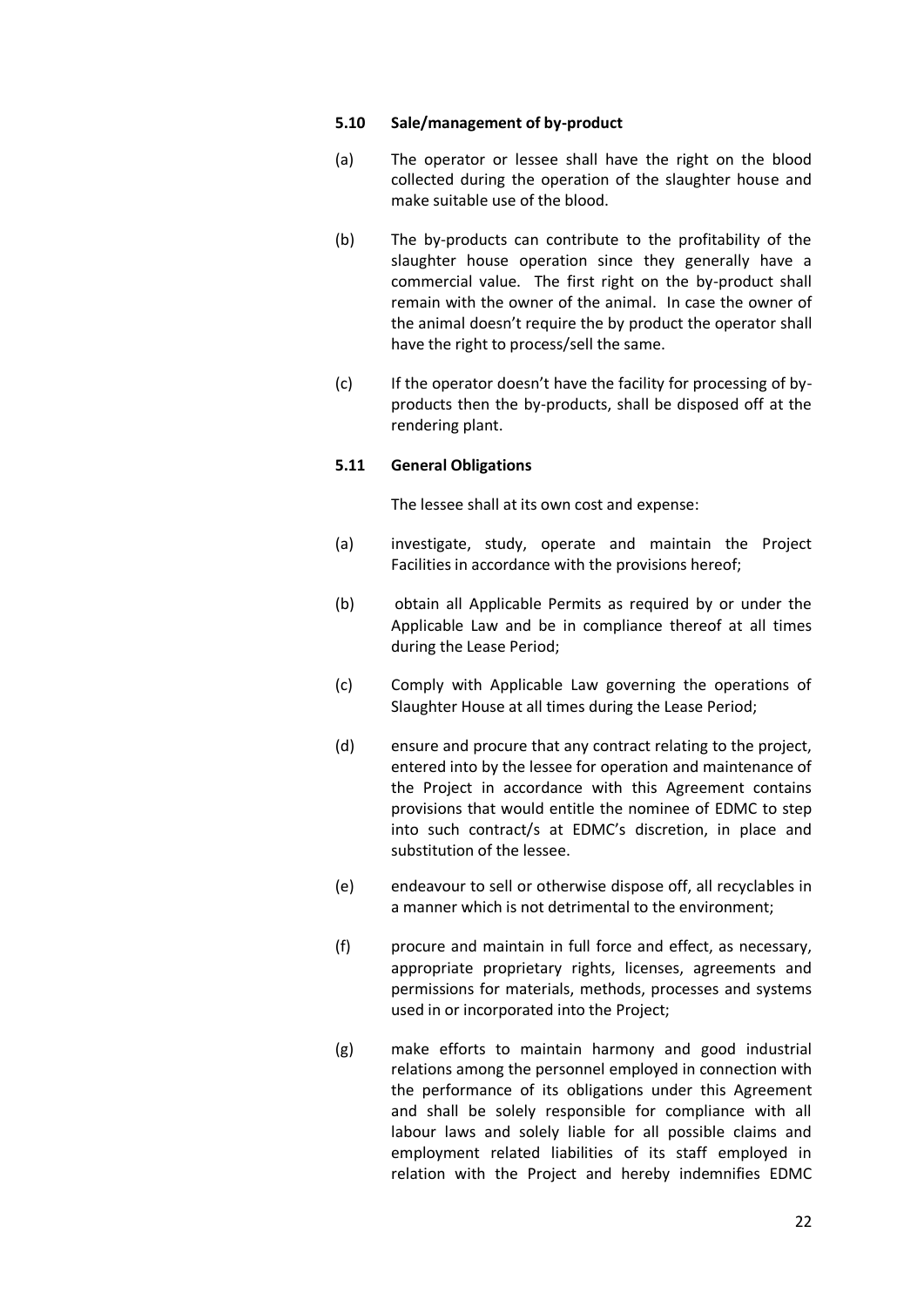against any claims, damages, expenses or losses in this regard and that in no case and for no purpose shall EDMC be treated as employer in this regard;

- (h) make its own arrangements for operation and maintenance materials and observe and fulfil the environmental and other requirements under the Applicable Laws and Applicable Permits;
- (i) be responsible for all the health, security, environment and safety aspects of the Project at all times during the Lease Period.
- (j) ensure that the Project Facilities remain free from all encroachments and take all steps necessary to remove encroachments, if any with the support/assistance from EDMC.
- (k) upon receipt of a request thereof, afford access to the Project Facilities to the authorised representatives of EDMC for the purpose of ascertaining compliance with the terms, covenants and conditions of this Agreement.
- (l) pay all Taxes, duties and outgoings, including utility charges relating to the Project Facilities. The lessee would have to pay property tax as per the rules.

## **5.12 No Breach of Obligations**

The lessee shall not be considered to be in breach of its obligations under this Agreement nor shall it incur or suffer any liability if and to the extent performance of any of its obligations under this Agreement is affected by or on account of any of the following:

- (a) Force Majeure Event, subject to Article 8.3;
- (b) EDMC Event of Default;
- (c) Compliance with the written instructions of from EDMC or the directions of any Government Agency other than instructions issued as a consequence of a breach by the lessee of any of its obligations hereunder;
- (d) Any repair or maintenance work being undertaken on one or more of the Project Facilities that requires suspension of the operations of the Plant.
- (e) Closure of the Project Facilities or part thereof with the approval of EDMC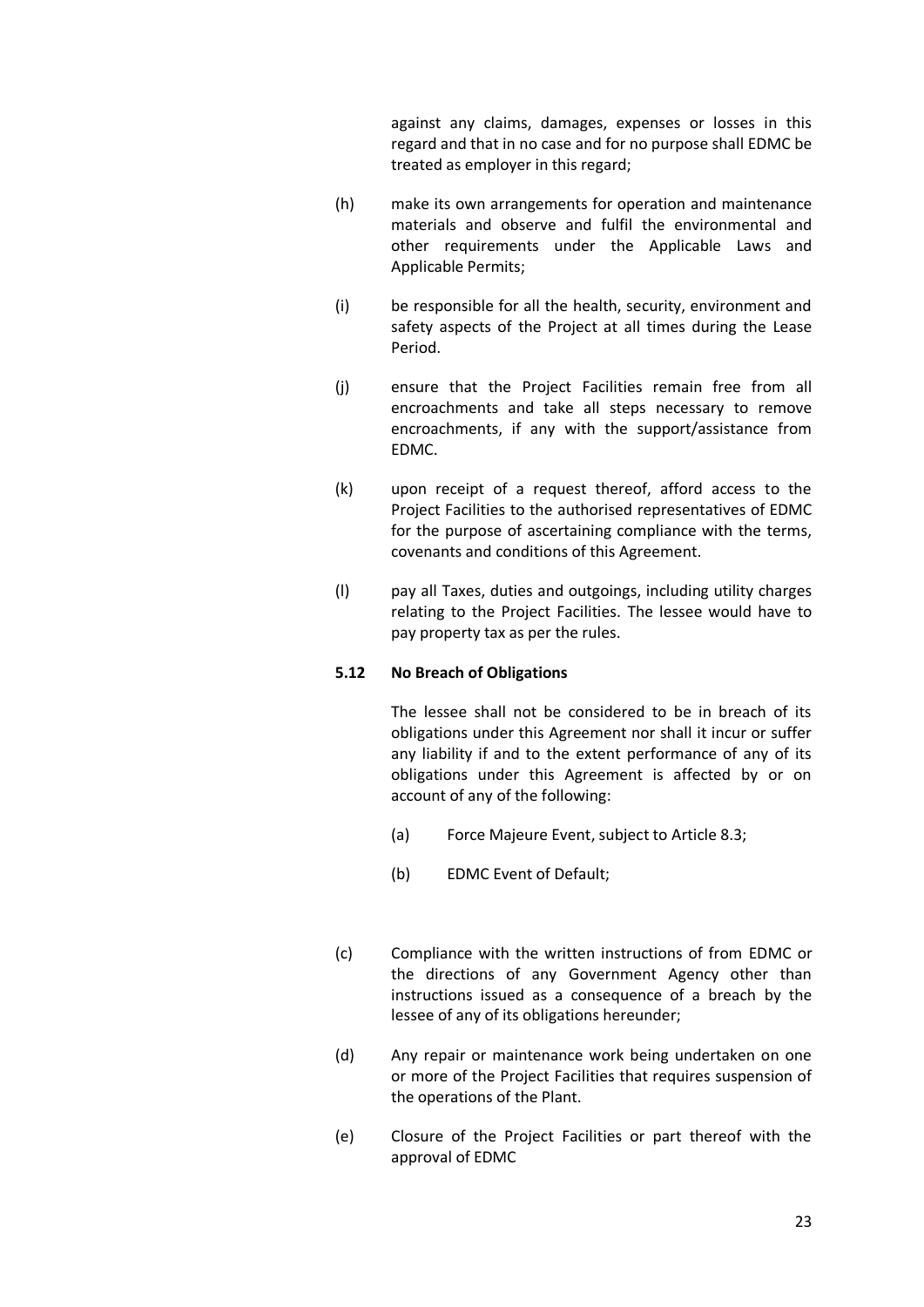(f) Orders of any court having competent jurisdiction.

### **5.13 Maintenance of Records**

The Operator shall maintain separate logbooks/documentation for following which shall be inspected and verified by concerned EDMC officials:

- (a) Details of animals received, rejected, sent for slaughtering assembly lines etc. For each type sheep/goat-Halal, Sheep/goat-Jhatka and buffalo.
- (b) Details of cleaning activity with name of worker for each shift, periodicity of cleaning, type of cleaning with water jet/dry sweeping, application of cleaning chemicals, disinfectant etc.
- (c) Quantum of materials used for operation and maintenance of the Slaughter House.
- (d) Quantum of by-product generated and processed or disposed at rendering plant etc.
- (e) The details of dead animals received in rendering plant category wise.

The lessee shall maintain all the records duly counter checked by the EDMC's Plant Manager or his representative and provide monthly, quarterly and annual reports of the same to the Plant Manager along with any other detail sought by the Plant Manager.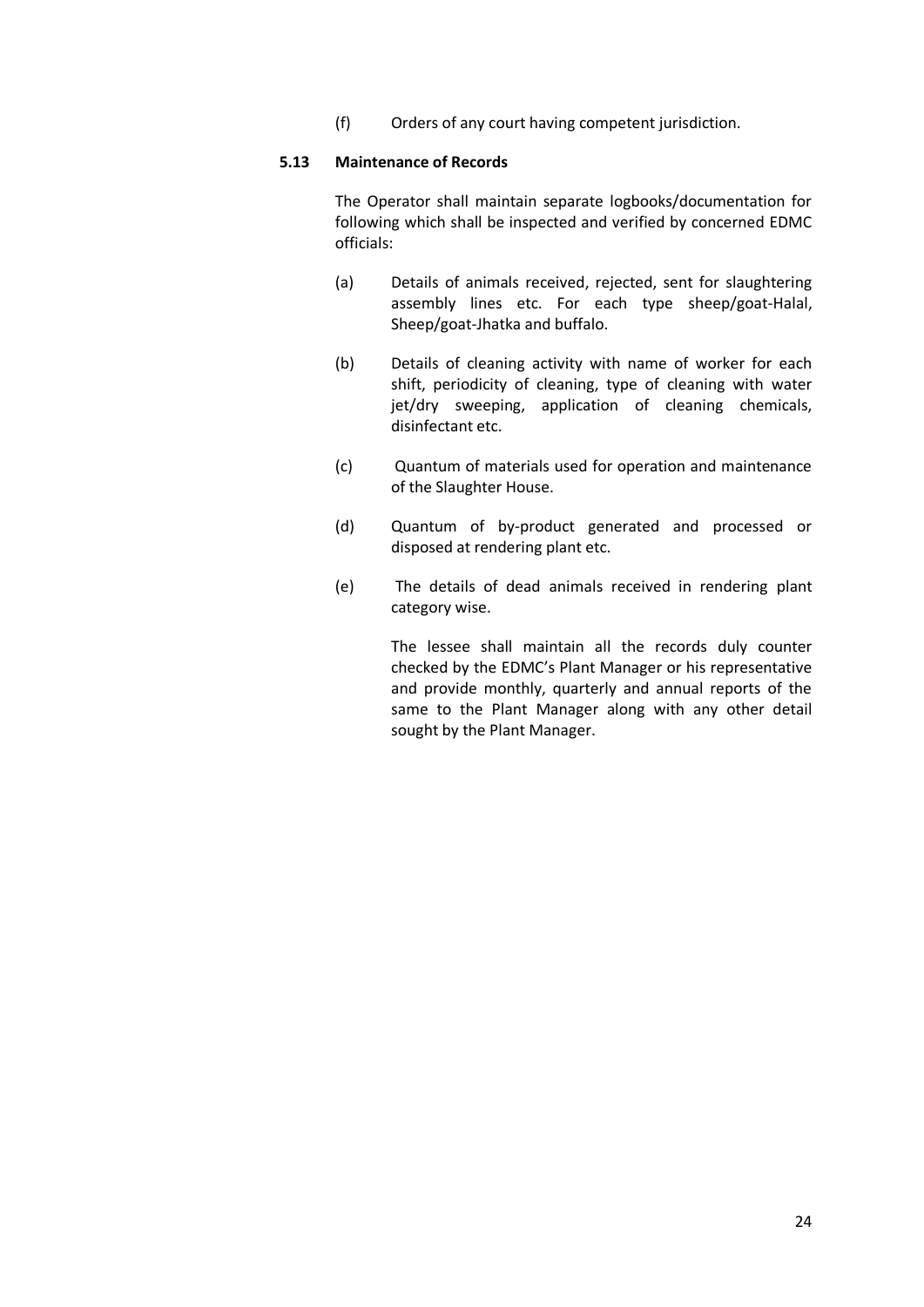#### **EDMC's OBLIGATIONS**

In addition to and not in derogation or substitution of any of its other obligations under this Agreement, EDMC shall have the following obligations:

#### **6.1 Specific Obligations**

The Lessor hereby shall

- (a) save and except as otherwise provided herein, not interfere in or impede in any manner or otherwise limit, restrict or imposeconditions in relation to: (i) the operation and maintenance of the Project Facilities (ii) the peaceful possession, control and use by the Lessee or the persons claiming through or under it of the Project Facilities in accordance with the terms hereof.
- (b) facilitate the Lessee in procuring Applicable Permits from other government authorities.
- (c) In the event of any action, suit or public interest litigation being instituted within Lease period from the date of execution of this deed, by any person or entity to prevent, prohibit or otherwise challenge the Lessor's title in, possession or proposed land use of the Project for purposes of the Slaughter House which, or any order, direction or judgement thereon by any competent authority, has a material adverse effect on the Operation and maintenance of the Project by the Lessee, the Lessee may bring to the notice in writing to EDMC that it requires the Lessor to defend and contest such action/suit or public interest litigation at its own cost and expense and to take such action as is reasonably available to the Lessor in order to mitigate such material adverse effect; provided always, that (i) the Lessee is in compliance with its obligations hereof and not in material breach of this Deed; and (ii) such action, suit or public interest litigation has not been occasioned by/resulted from any act, omission, default, breach, negligence, violation, delay or connivance etc. or otherwise attributable to the Lessee and/or the persons claiming through or under it/them; and (iii) the Lessor shall contest and defend such action, suit or public interest litigation at its cost and expense. And take all such actions as expeditiously as possible.
- (d) The EDMC/its employee/its officers/agent/sub-contractor or any other person so authorized would not be responsible for any accident/casualty and mishappening at this site during the lease period.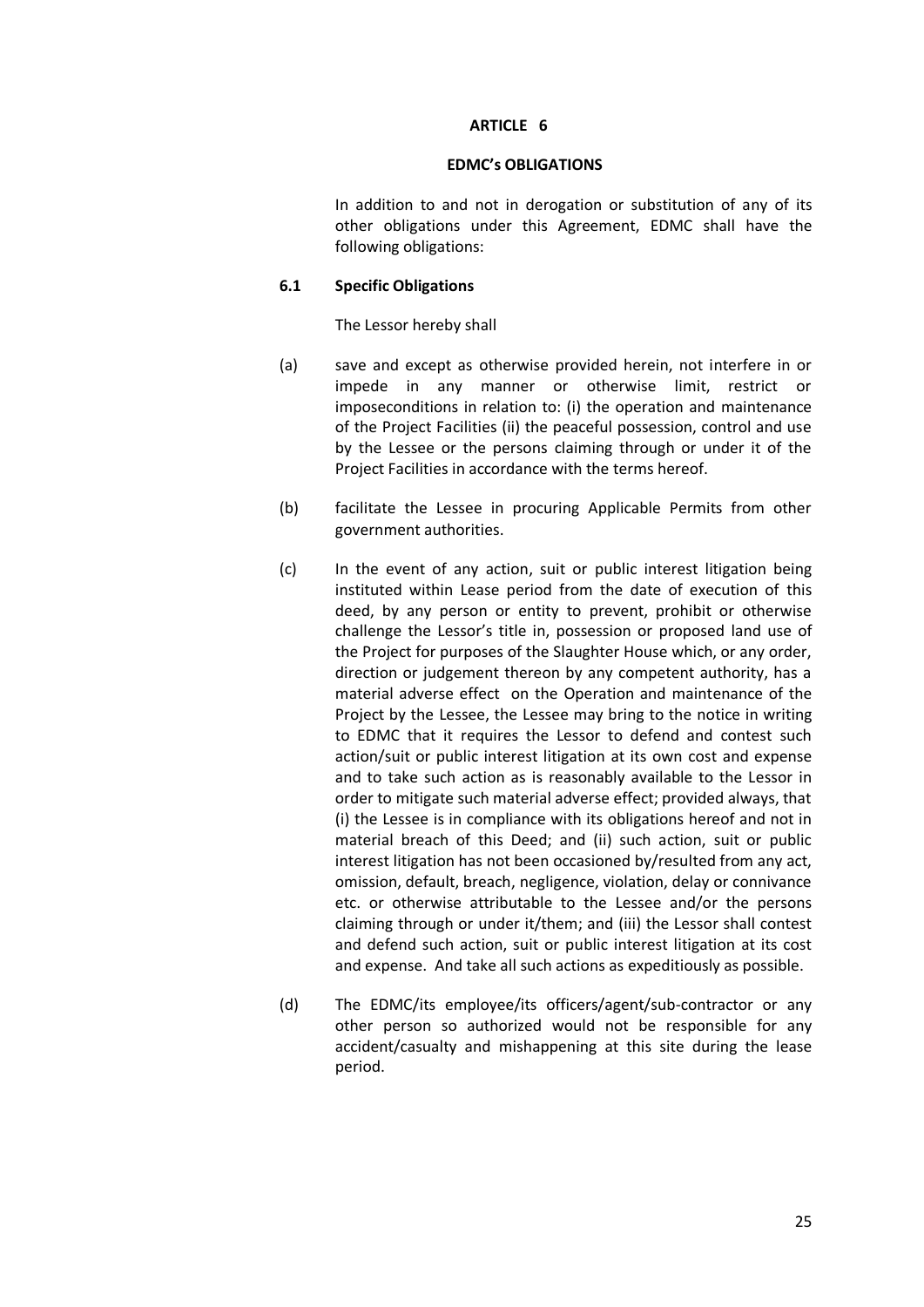## **PAYMENTS**

### **7.1 Payments during Term of License**

- (a) Subject to the provisions of this Agreement and in consideration of the lessee accepting the Lease and undertaking to perform and discharge its obligations in accordance with the terms, conditions and covenants set forth in this Agreement, lessee agrees and undertakes to pay to EDMC, a royalty payment as per **Article 5.4**.
- (b) The lessee shall, on or before the  $7<sup>th</sup>$  day of beginning of each quarter or in case the  $7<sup>th</sup>$  day of the quarter is a holiday then on the following working day of such quarter, make the payment to EDMC.
- (c) The lessee shall also pay the nominal lease rental for the site and other facilities handed over to him by EDMC at the rate of Rs. 1 per square meter per year as advance payment within 30 days of beginning of each calendar year.

#### **7.1.1 Payments during Post Lease Rectification Period**

- i. Lessee shall not be liable to make any payments to the EDMC during Post Lease Rectification Period, if applicable.
- ii The PBG subsisting with EDMC as per clause 7.2.1 at the end of the term shall serve as protective measure to ensure that the lessee abides by all his obligations during this period. Hence the PBG need to be kept valid during this period.

## **7.2 Terms of Payment**

- a. Any delay in making payment in accordance with clause 7.2 above, shall without prejudice to any other consequences under this Agreement, entail payment of interest on the amount in default at prevailing annual prime lending rate of State Bank of India calculated for the duration of delay.
- b. All payments to EDMC by Lessee shall be made by way of cheque payable at par, demand draft or online digital mode in favour of Commissioner, EDMC payable at Delhi.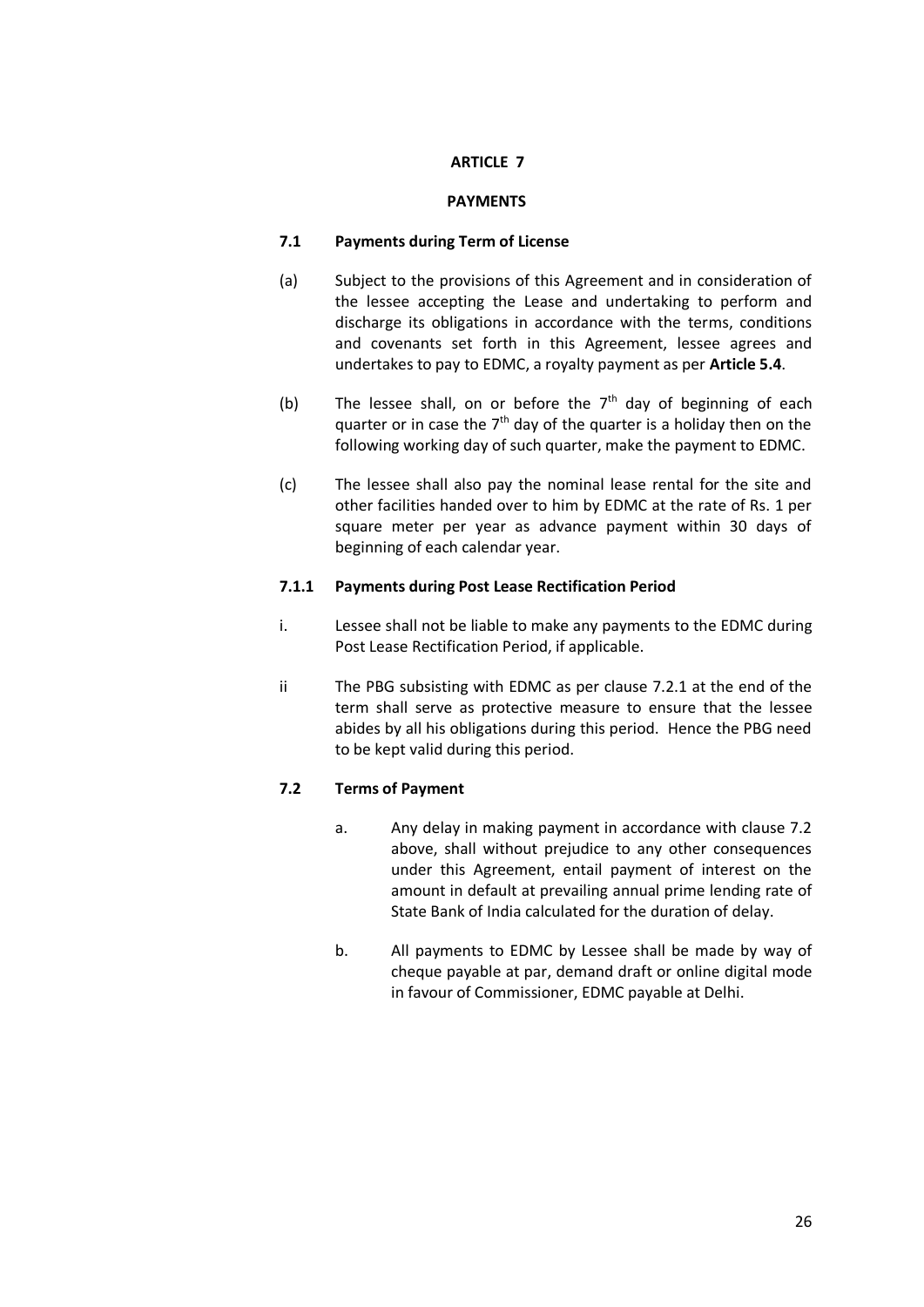#### **FORCE MAJEURE**

### **8.1 Force Majeure**

As used in this Agreement, the expression "Force Majeure" or "Force Majeure: Event" shall mean occurrence in India of any or all of Non-Political Event, Indirect Political Event and Political Event, as defined in Clauses 8.2, 8.3 and 8.4 respectively, if it affects the performance by the Party claiming the benefit of Force Majeure (the "Affected Party") of its obligations under this Agreement and which act or event (i) is beyond the reasonable control of the Affected Party, and (ii) the Affected Party could not have prevented or overcome by exercise of due diligence and following Good Industry Practice, and (iii) has Material Adverse Effect on the Affected Party.

## **8.2 Non-Political Event**

A Non-Political Event shall mean one or more of the following acts or events:

- (a) act of God, epidemic, extremely adverse weather conditions, lightning, earthquake, landslide, cyclone, flood, volcanic eruption, chemical or radioactive contamination or ionising radiation fire or explosion (to the extent of contamination or radiation or fire or explosion originating from a source external to the Site);
- (b) strikes or boycotts (other than those involving the lessee, Contractors, or their respective employees/representatives, or attributable to any act or omissions of any of them) interrupting supplies and services to the Project for a continuous period of 24 (twenty four) hours and an aggregate period exceeding 7 (seven) days in an Accounting Year, and not being an Indirect Political Event set forth in Clause 8.3;
- (c) any judgment or order of any court competent jurisdiction or statutory authority made against the lessee in any proceedings for reasons other than (i) failure of the lessee to comply with any Applicable Law or Applicable Permit, or (ii) on account of breach of any Applicable Law or Applicable Permit of any contract, or (iii)enforcement of this Agreement, or (iv) exercise of any of its rights under this Agreement by the Government;
- (d) the discovery of geological conditions, toxic contamination or archaeological remains on the Site that could not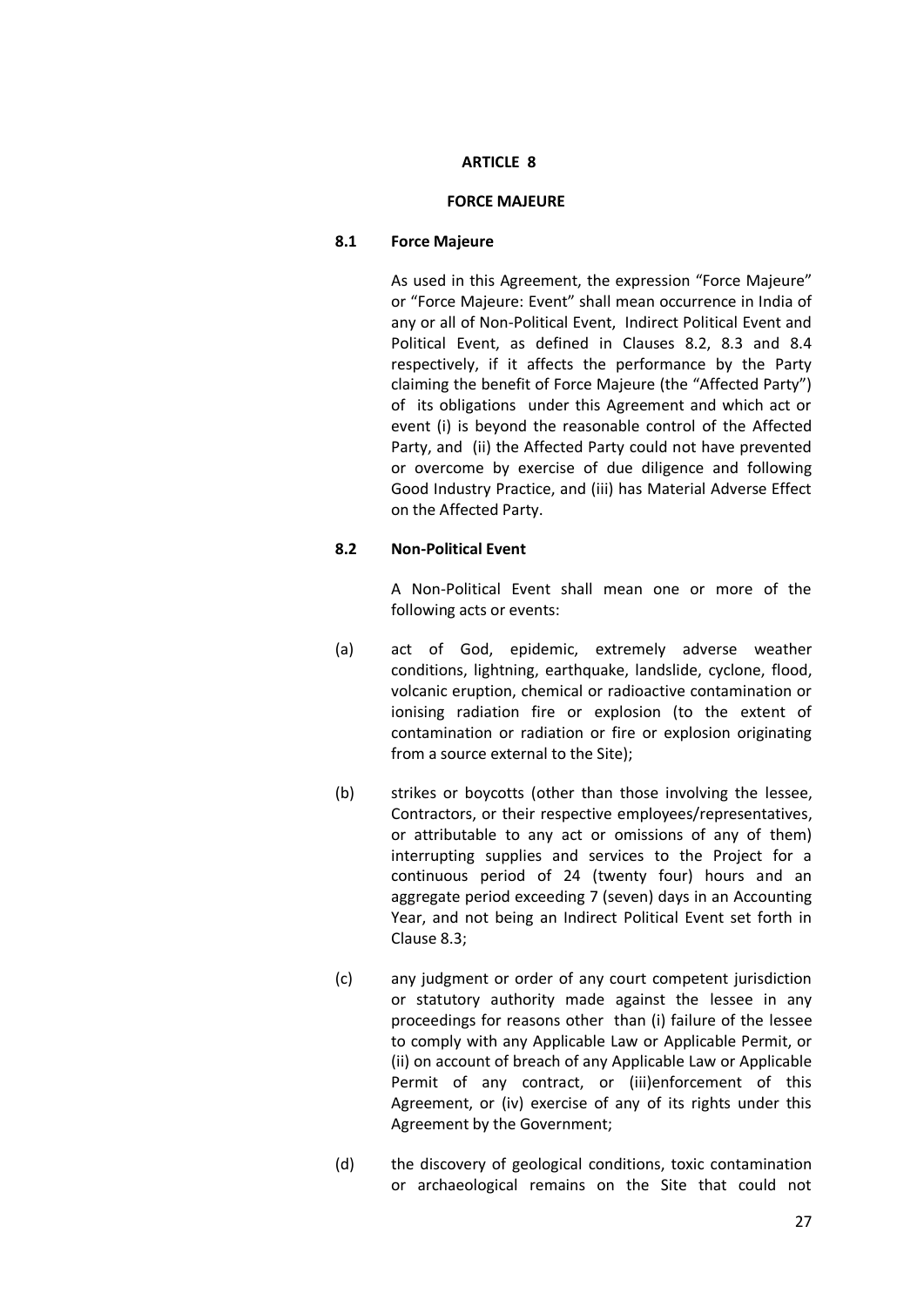reasonably have been expected to be discovered through a site inspection; or

(e) any event or circumstances of a nature analogous to any of the foregoing.

#### **8.3 Indirect Political Event**

An Indirect Political Event shall mean one or more of the following acts or events:

- (a) an act of war (whether declared or undeclared), invasion, armed conflict or act of foreign enemy, blockade, embargo, riot, insurrection, terrorist or military action, civil commotion or politically motivated sabotage;
- (b) industry-wide or State-wide strikes or industrial action for a continuous period of 24 (twenty four) hours and exceeding an aggregate period of 7 (seven) days in an Accounting year;
- (c) any civil commotion, boycott or political agitation which prevents collection of Fee by the lessee for an aggregate period exceeding 7 (seven) days in an Accounting Year;
- (d) any Indirect Political Event that causes a Non-Political Event; or
- (e) any event or circumstances of a nature analogous to any of the foregoing.

## **8.4 Political Event**

A Political Event shall mean one or more of the following acts or events by or on account of any Government Instrumentality:

- (a) Change in Law, only if consequences thereof cannot be dealt with under and in accordance with the provisions of the clause 8.12;
- (b) compulsory acquisition in national interest or expropriation of any Project Assets or rights of the lessee;
- (c) unlawful or unauthorized or without jurisdiction revocation of or refusal to renew or grant without valid cause, any clearance, licence, permit, authorization, no objection certificate, consent, approval or exemption required by the lessee to perform their respective obligations under this Agreement and the Project Agreements; provided that such delay, modification, denial, refusal or revocation did not result from the lessee's failure to comply with any condition relating to grant, maintenance or renewal of such clearance, licence, authorization, no objection certificate, exemption, consent, approval or permit;
- (d) any event or circumstance of a nature analogous to any of foregoing.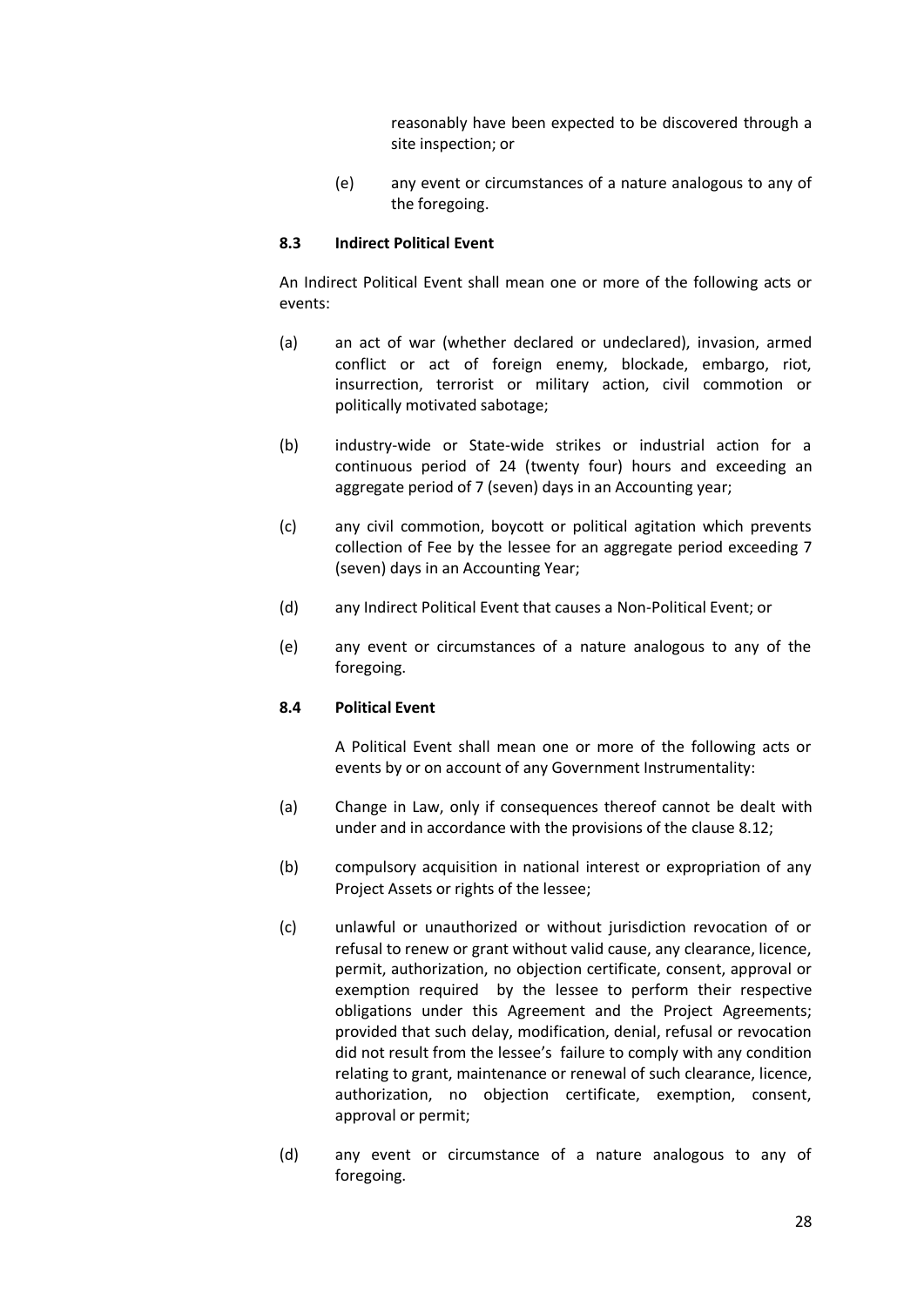#### **8.5 Duty to report Force Majeure Event**

- 8.5.1 Upon occurrence of a Force Majeure Event, the Affected Party shall by notice report such occurrence to the other Party forthwith. Any notice pursuant hereto shall include full particulars of:
- (a) the nature and extent of each Force Majeure Event which is the subject of any claim for relief under this Article 8 with evidence in support thereof;
- (c) the estimated duration and the effect or probable effect which such Force Majeure Event is having or will have on the Affected Party's performance of its obligations under this Agreement;
- (d) any other information relevant to the Affected Party's claim.
- 8.5.2 The Affected Party shall not be entitled to any relief for or in respect of a Force Majeure Event unless it shall have notified the other Party of the occurrence of the force Majeure Event as soon as reasonably practicable, and in any event not later than 7 (seven) days after the Affected Party knew, or ought reasonably to have known, of its occurrence, and shall have given particulars of the : probable material effect that the Force Majeure Event is likely to have on the performance of its obligations under this Agreement.
- 8.5.3 For so long as the Affected Party continues to claim to be materially affected by such Force Majeure Event, it shall provide the other party with regular (and not less than weekly) reports containing information as required by Clause 8.5.1, and, such other information as the other Party may reasonably request the Affected Party to provide.

## **8.6 Termination Notice for Force Majeure Event**

If a Force Majeure Event subsists for a period of 45 (forty five) days or more within a continuous period of 90 (Ninety) days, either Party may in its discretion terminate this Agreement by issuing a termination Notice to the other Party without being liable in any manner whatsoever, save as provided in this Article 8, and upon issue of such Termination Notice, this Agreement shall, notwithstanding anything to the contrary contained herein, stand terminated forthwith; provided that before issuing such Termination Notice, the Party intending to issue the termination Notice shall inform the other Party of such intention and grant 7 (seven) days to make a representation, and may after the expiry of such 7 (seven) days period, whether or not it is in receipt of ;such representation, in its sole discretion issue the Termination Notice.

# **8.7 Allocation of costs arising out of Force Majeure**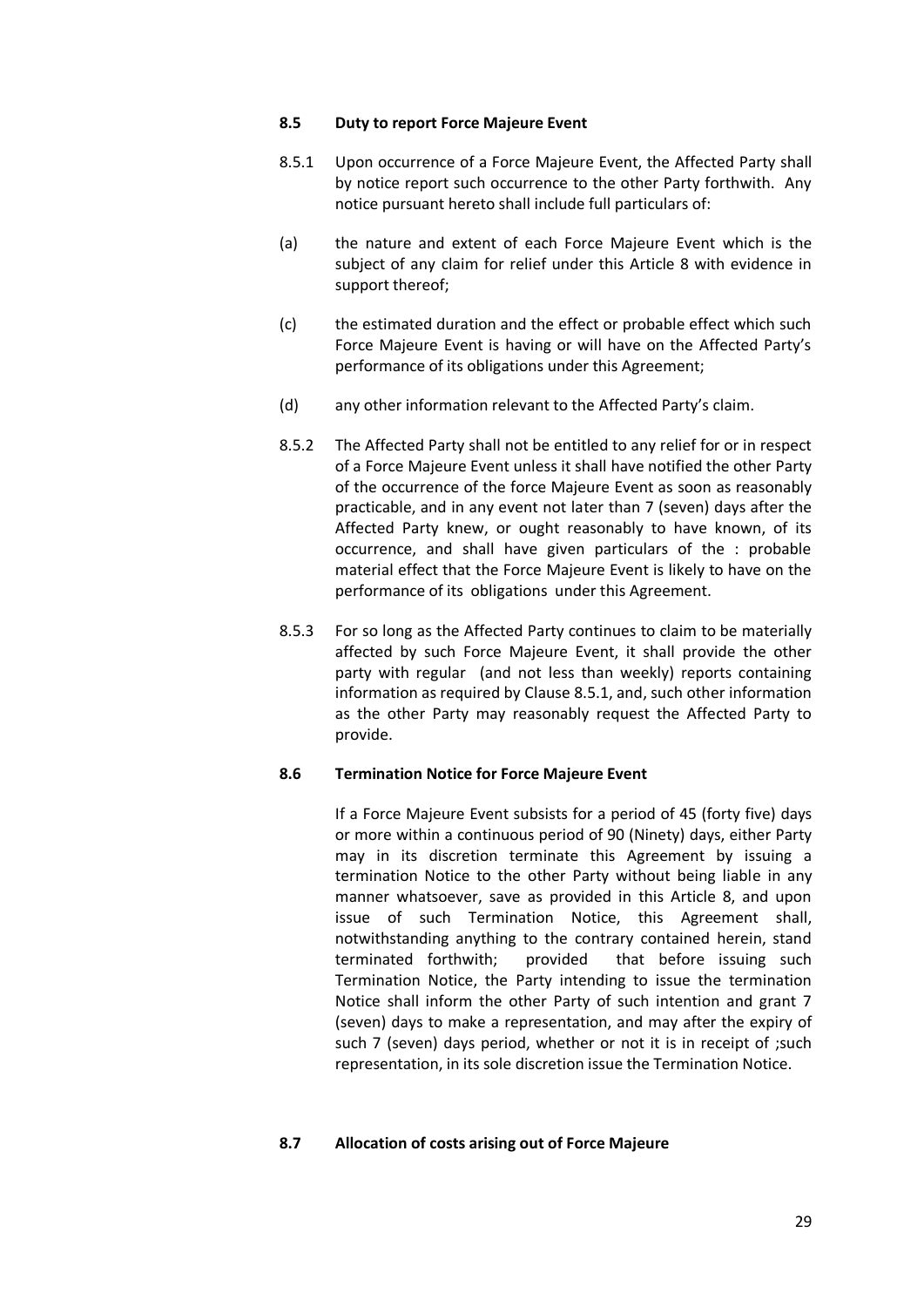- 8.7.1 Upon occurrence of any Force Majeure event prior to the Appointed Date, the Parties shall bear their respective costs and no Party shall be required to pay to the other Party any costs thereof.
- 8.7.2 Upon occurrence of a Force Majeure Event after the Appointed Date, the costs incurred and attributable to such event and directly relating to the Project the; "Force Majeure Costs") shall be allocated and paid as follows:
- (a) upon occurrence of a **Non-Political Event**, the Parties shall bear their respective force Majeure Costs and neither Party shall be required to pay to the other Party any costs thereof;
- (b) upon occurrence of an **Indirect Political Event**, all Force Majeure Costs' attributable to such Indirect Political Event, and not exceeding the Insurance Cover for such Indirect political Event, shall be borne by the lessee and EDMC would pass on the benefits from insurance policies taken on their behalf to the lessee to meet such costs. In case, the Force Majeure Costs exceed such Insurance Cover, one half of such excess amount shall be reimbursed by the EDMC to the lessee; and

Up on occurrence of a **Political Event**, the following amount shall be reimbursed by EDMC to the lessee: An amount equivalent to the slaughtering fee that would have been collected for 2 shifts/day of operation based on the designed plant capacity during the Force Majeure period.

For the purposes of clarity, the abovementioned clauses for Allocation of costs shall also be applicable in case of Termination of this agreement by either Parties due to a Force Majeure event.

8.7.3 Save and except as expressly provided in this Article 8, neither Party shall be liable in any manner whatsoever to the other Party in respect of any loss, damage, cost, expense, claims, demands and proceedings relating to or arising out of occurrence or existence of any Force Majeure Event or exercise of any right pursuant hereto.

## **8.8 Dispute resolution**

In the event that the Parties are unable to agree in good faith about the occurrence or existence of a Force Majeure Event, such Dispute shall be finally settled in accordance with the Dispute Resolution Procedure; provided that the burden of proof as to the occurrence or existence of such Force Majeure Event shall be upon the Party claiming relief and/or excuse on account of such force Majeure Event.

#### **8.9 Excuse from performance of obligations**

If the Affected Party is rendered wholly or partially unable to perform its obligations under this Agreement because of a Force Majeure event, it shall be excused from performance of such of its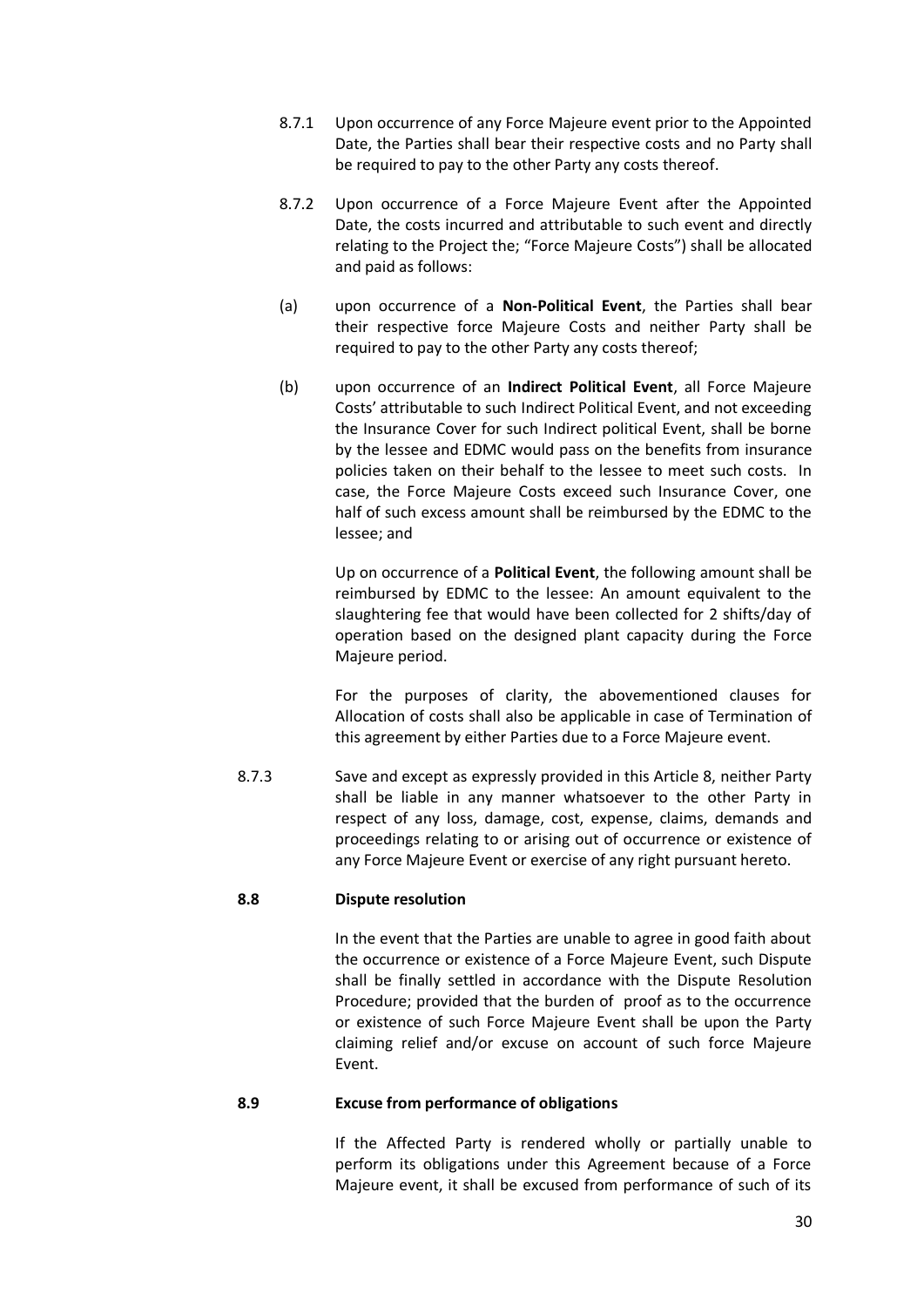obligations to the extent it is unable to perform on account of such force Majeure Event; provided that:

- (a) the suspension of performance shall be of no greater scope and of no longer duration than is reasonably required by the Force Majeure Event;
- (b) the affected party shall make all reasonable efforts to mitigate or limit damage to the other party arising out of or as a result of the existence or occurrence of such Force Majeure Event and to cure the same with due diligence; and
- (c) when the Affected Party is able to resume performance of its obligations under this Agreement, it shall give to the other Party notice to that effect and shall promptly resume performance of its obligations hereunder.

## **8.10 Change in Law**

- (a) Change in Law shall mean the occurrence or coming into force of any of the following, after the Appointed Date:
	- (i) The enactment of any new Indian law;
	- (ii) The repeal, modification or re-enactment of any existing Indian law
	- (iii) A change in the interpretation or application of any Indian law by a court of record
	- (iv) Any order, decision or direction of a court of record.

Provided that Change in Law shall not include:

- (i) Coming into effect, after the Appointed Date, of any provision or statute which is already in place as of the Appointed Date,
- (ii) Any new law or any change in the existing law under the active consideration of or in the contemplation of any government as of the Appointed Date which is a matter of public knowledge,
- (iii) Any change in the rates of the Taxes.
- (b) Subject to Change in Law resulting in Material Adverse Effect and subject to the lessee taking necessary measures to mitigate the impact or likely impact of Change in Law on the Project, if as a direct consequence of a Change in Law, the lessee is obliged to incur Additional Costs, provided such additional cost in any manner as may be mutually agreed upon by parties.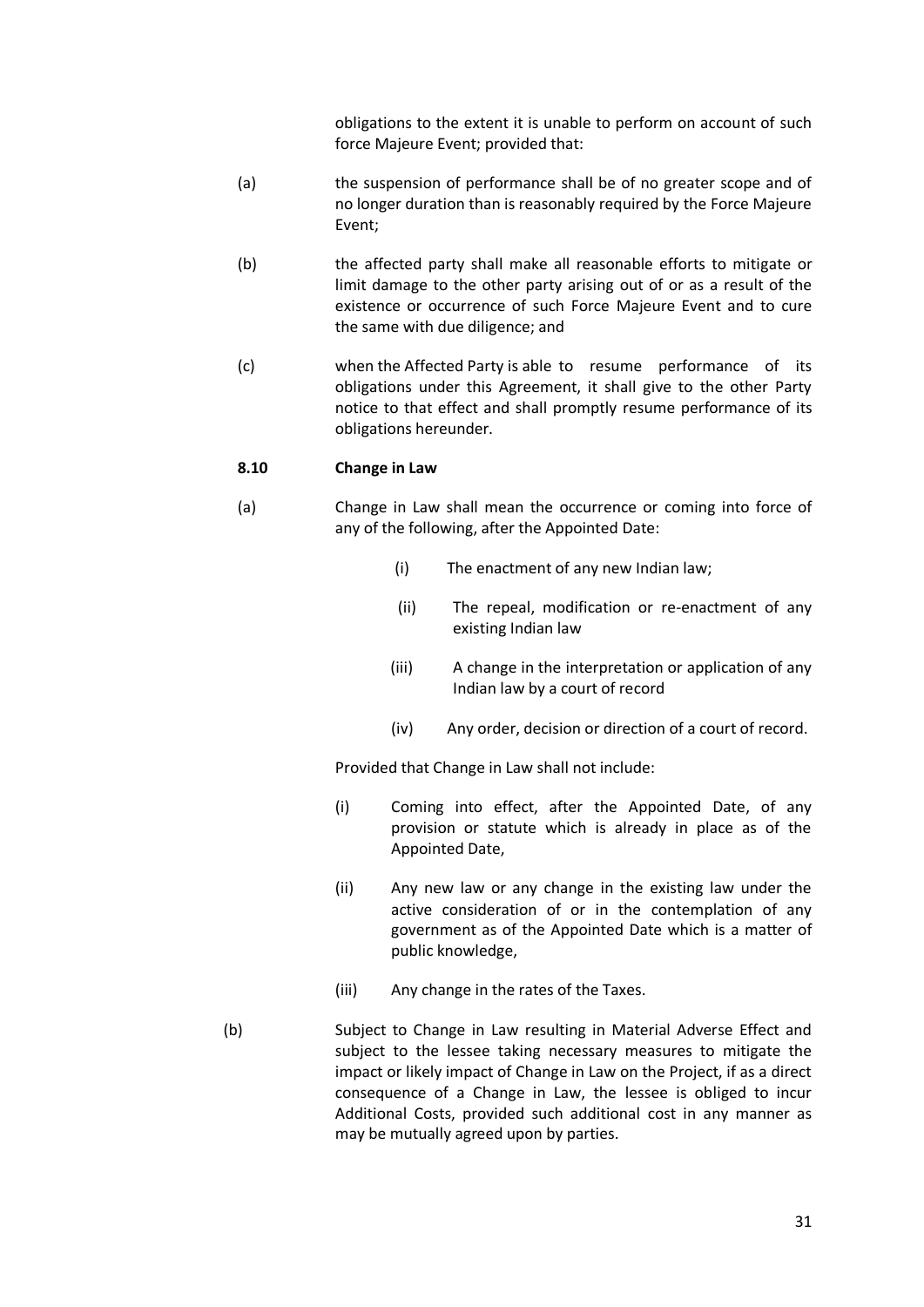- (c) Upon occurrence of a Change in Law, the lessee may, notify EDMC/the EDMC's Plant Manager of the following:
	- (i) The nature and the impact of Change in Law on the Project
	- (ii) In sufficient detail, the estimate of the Additional Cost likely to be incurred by the lessee on account of Change in Law
	- (iii) The measures, which the lessee has taken or proposes to take to mitigate the impact of Change in Law, including in particular, minimising the Additional Cost
	- (iv) The relief sought by the lessee
- (d) Upon receipt of the notice of Change in Law issued by the lessee pursuant to preceding sub-clause, EDMC and the lessee shall along with the EDMC's Plant Manager hold discussions and take all such steps as may be necessary including determination by the EDMC's Plant Manager/EDMC of the quantum of the Additional Cost to be borne and paid by EDMC.
- (e) EDMC shall within 30 days from the date of determination of quantum of Additional Cost, provide relief to the lessee in the manner as mutually agreed upon by the Parties.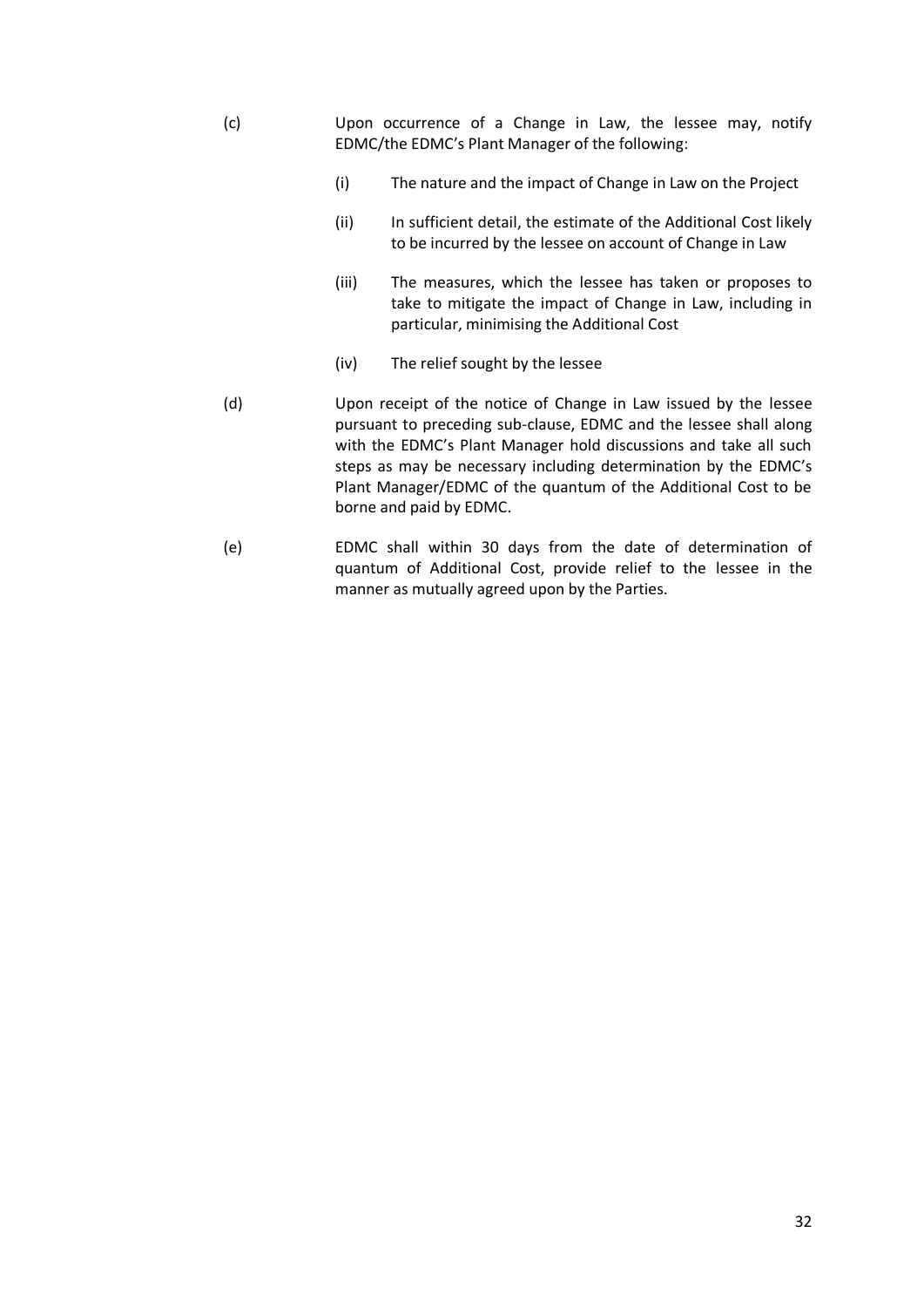## **EVENTS OF DEFAULT AND TERMINATION**

# **9.1 Events of Default**

Event of Default shall mean either lessee Event of Default or EDMC Event of Default or both as the context may admit or require.

# **(a) Lessee Event of Default**

Any of the following events shall constitute an Event of default by the lessee ("lessee Event of Default") unless such event has occurred as a result of one or more reasons set out in **Article 5.12:**

- **(**i) The lessee has failed to make any payments due to EDMC and more than 30 days have elapsed since such payment default;
- (ii) The lessee is in Material Breach of any of its obligations under this Agreement and the same has not been remedied for more than 30 days:
- (iii) A resolution for voluntary winding up has been passed by the shareholders of the lessee's company.

# **(b) EDMC Event of Default**

Any of the following events shall constitute an event of default by EDMC ("EDMC Event of Default"), when not caused by a lessee event of Default or Force Majeure Event:

# **9.2 Termination due to Event of Default**

# **(a) Termination for lessee Event of Default**

- (i) Without prejudice to any other right or remedy which EDMC may have in respect thereof under this Agreement, upon the occurrence of a lessee Event of Default, EDMC shall, be entitled to terminate this Agreement in the manner as set out under Clause 9.2 (a) (iii). Provided however that upon the occurrence of a lessee Event of Default as specified under Clause 9.2 (a) (iii), EDMC may terminate this Agreement by issue of termination Notice in the manner set out under Clause 9.2 (c).
- (ii) If EDMC decides to terminate this Agreement pursuant to preceding clause (i), it shall in the first instance issue Preliminary Notice to the lessee. Within thirty (30) days of receipt of the Preliminary Notice, the lessee shall submit to EDMC in sufficient detail and if applicable the manner in which *interalia* it proposes to cure the underlying Event of Default (the "lessee's Proposal to Rectify"). The same shall be reasonably considered by EDMC. In case of non-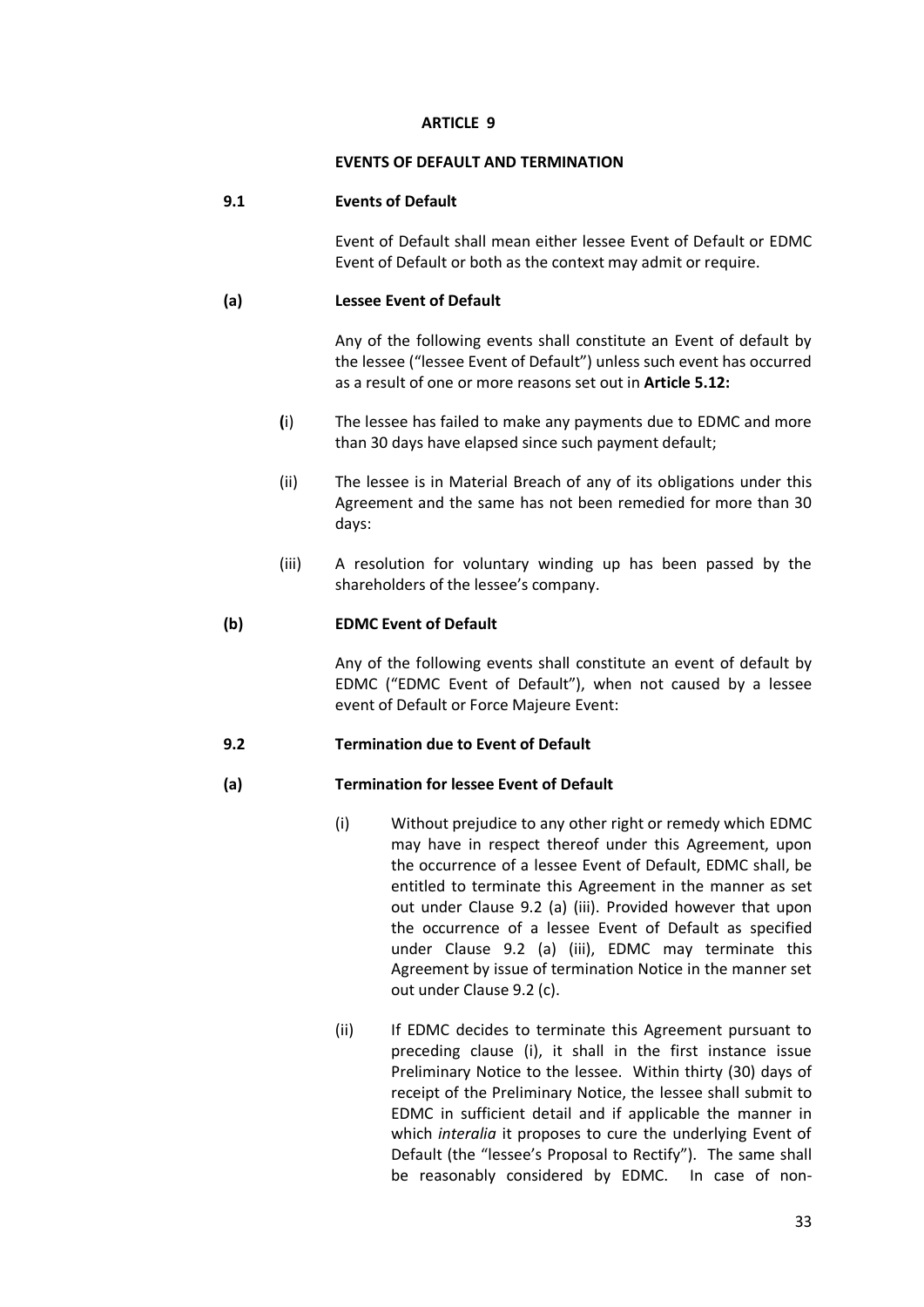submission of the lessee's Proposal to Rectify within the said period of 30 days, EDMC shall be entitled to terminate this Agreement by issuing Termination Notice, and to appropriate the Performance Security, if subsisting.

(iii) In case the lessee has made a Proposal to rectify is submitted within the period stipulated therefore, the lessee shall have further period of 30 days to remedy/cure the underlying Event of Default. If, however the lessee fails to remedy/cure the underlying Event of Default within such further period allowed, EDMC shall be entitled to terminate this Agreement, by issue of Termination Notice and to appropriate the Performance Security, if subsisting.

## **(b) Termination for EDMC Event of Default**

- (i) Without prejudice to any other right or remedy which the lessee may have in respect thereof under this Agreement, upon the occurrence of EDMC event of Default the lessee shall be entitled to terminate this Agreement by issuing termination Notice.
- (ii) If the lessee decides to terminate this Agreement pursuant to preceding clause (i) it shall in the first instance issue Preliminary Notice to EDMC. Within 30 days of receipt of Preliminary Notice, if applicable, EDMC shall forward to the lessee its proposal to remedy/cure the underlying Event of Default (the "EDMC Proposal to Rectify"). In case of non submission of EDMC Proposal to Rectify within the period stipulated therefore, lessee shall be entitled to terminate this Agreement by issuing Termination Notice.
- (iii) In case EDMC Proposal to Rectify is forwarded to the lessee within the period stipulated therefore, EDMC shall have further period of 30 days to remedy/cure the underlying Event of Default. If, however EDMC fails to remedy/cure the underlying Event of Default within such further period allowed, the lessee shall be entitled to terminate this Agreement by issuing Termination Notice.

# **(c) Termination Notice**

If a Party having become entitled to do so decides to terminate this Agreement pursuant to the preceding sub article (a) or (b), it shall issue Termination Notice setting out:

- (i) In sufficient detail the underlying Event of Default;
- (ii) the Termination Date which shall be a date occurring not earlier than 90 days from the date of Termination Notice;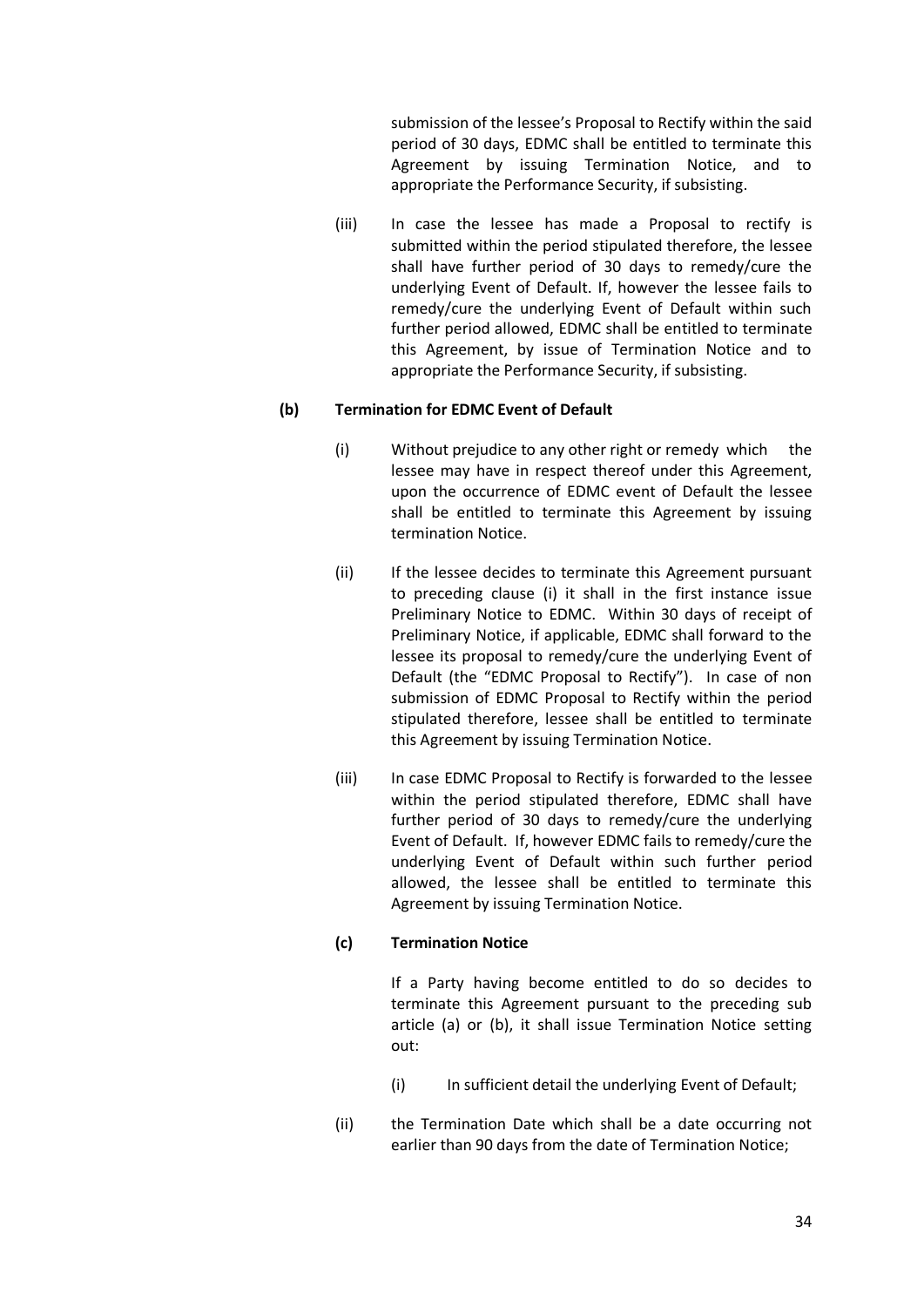- (iii) the estimated termination payment including the details of computation thereof; and,
- (iv) any other relevant information.

## **(d) Obligation of Parties**

Following issue of Termination Notice by either Party, the Parties shall promptly take all such steps as may be necessary or required to ensure that:

(i) until Termination the Parties shall, to the fullest extent possible, discharge their respective obligations so as to maintain the continued operation of the Project Facilities;

(ii) the Project Facilities are handed back to EDMC as per provisions of Article 10 by the lessee in accordance with the following sub – article (f) on the termination Date free from any Encumbrance along with any payment that may be due by the lessee to EDMC.

## **(e) Withdrawal of Termination Notice**

Notwithstanding anything inconsistency contained in this Agreement, if the Party who has been served with the Termination Notice cures the underlying Event of Default to the satisfaction of the other Party at any time before the actual termination occurs, the termination Notice shall be withdrawn by the Party which had issued the same.

Provided that the Party in breach shall compensate the other Party for any direct costs/consequences occasioned by the Event of Default which caused the issue of Termination notice or as mutually agreed upon by both parties.

# (**f) Termination Payments**

- (a) Upon Termination of this Agreement on account of EDMC Event of Default, the EDMC shall return the Lessee performance bank Guarantee after deducting the amount owed by Lessee to EDMC. If any, and pay a compensation amount equivalent to the following:
- i. If the termination is before effective Date, then EDMC shall pay a compensation equivalent to one fourth of the first year royalty amount quoted by the lessee in his financial bid.
- ii. If the termination is after Effective Date, then EDMC shall pay a compensation equivalent to one half of the annual average royalty fee quoted by the lessee in his financial bid.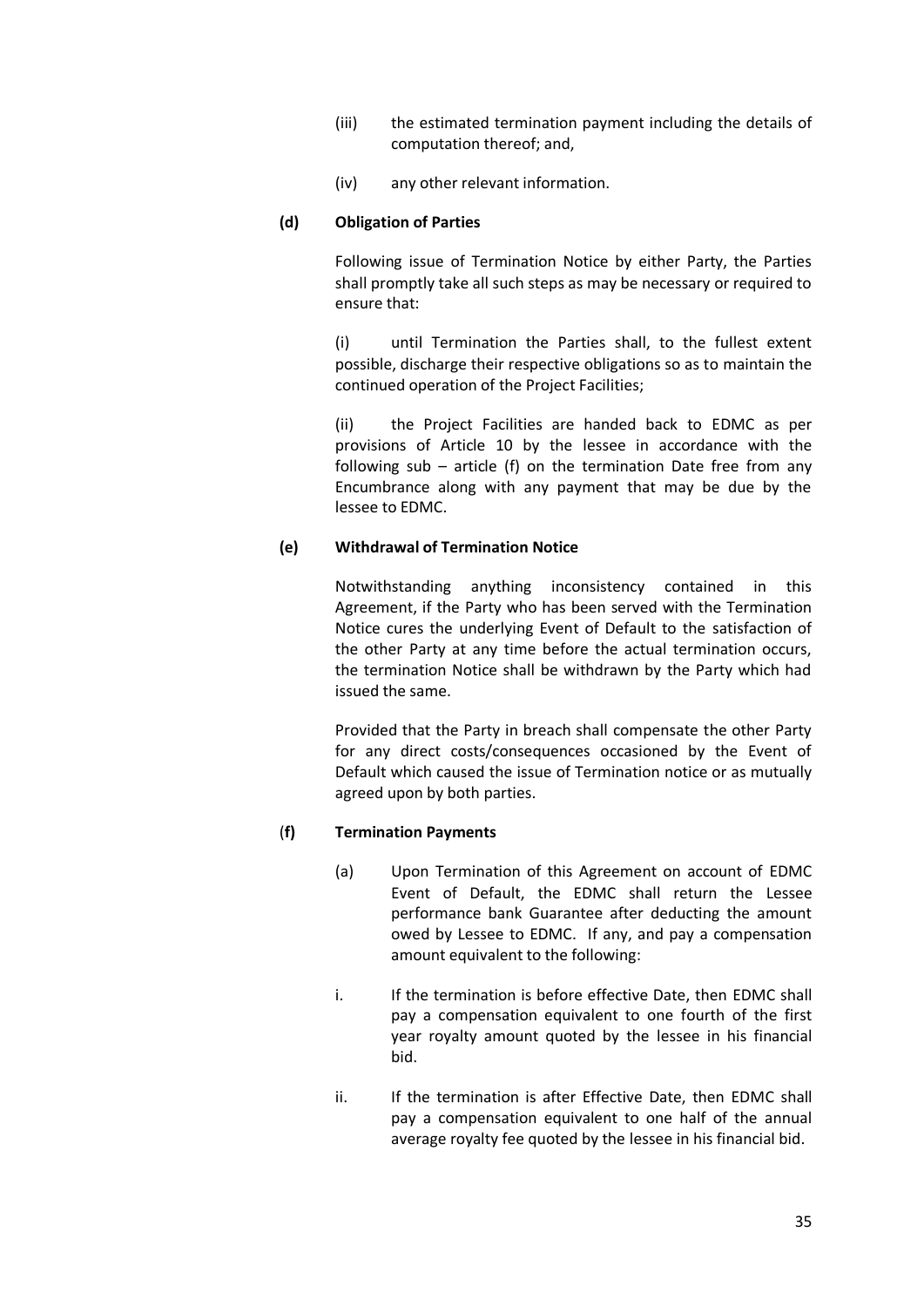- (b) Upon Termination of this Agreement on account of lessee Event of Default, EDMC shall be entitled to the following termination payments in addition to encashment of performance bank guarantee:
	- (i) If the termination occurs prior to the Effective Date, then the lessee shall pay compensation equivalent to one fourth of the first year royalty amount quoted by the lessee in his financial bid.
	- (ii) If the termination occurs after the Effective Date, then lessee shall pay compensation equivalent to one half of the annual average royalty fee quoted by the lessee in his financial bid.

## **9.3 Rights of EDMC on Termination**

- (a) Upon Termination of this Agreement for any reason whatsoever, EDMC shall upon making the Termination Payment, if any, to the lessee and in accordance with the provisions of the financing documents have the power and authority to:
- (i) enter upon and take possession and control of the Project facilities and Site forthwith free from any encumbrances;
- (ii) prohibit the lessee and any person claiming through or under the lessee from entering upon/dealing with the Project Facilities or permit as required for pending resolution of any issues to a limited number of representatives of lessee.
- (iii) Operate plant either by itself or through a suitable operator through appropriate mechanism which EDMC may decide upon.
- (b) Notwithstanding anything contained in this Agreement, EDMC shall not, as a consequence of Termination or otherwise, have any obligation whatsoever including but not limited to obligations as to compensation for loss of employment, continuance or regularisation of employment, absorption or re-employment on any ground, in relation to any person in the employment of or engaged by the lessee in connection with the Project, and the handover of the Project Facilities by the lessee to EDMC shall be free from any such obligation.

## **9.4 Accrued Rights of Parties**

Notwithstanding anything to the contrary contained in this Agreement, Termination pursuant to any of the provisions of this Agreement shall be without prejudice to accrued rights of either Party including its right to claim and recover money damages and other rights and remedies which it may have in law or contract. The rights and obligations of either Party under this Agreement, including without limitation those relating to the Termination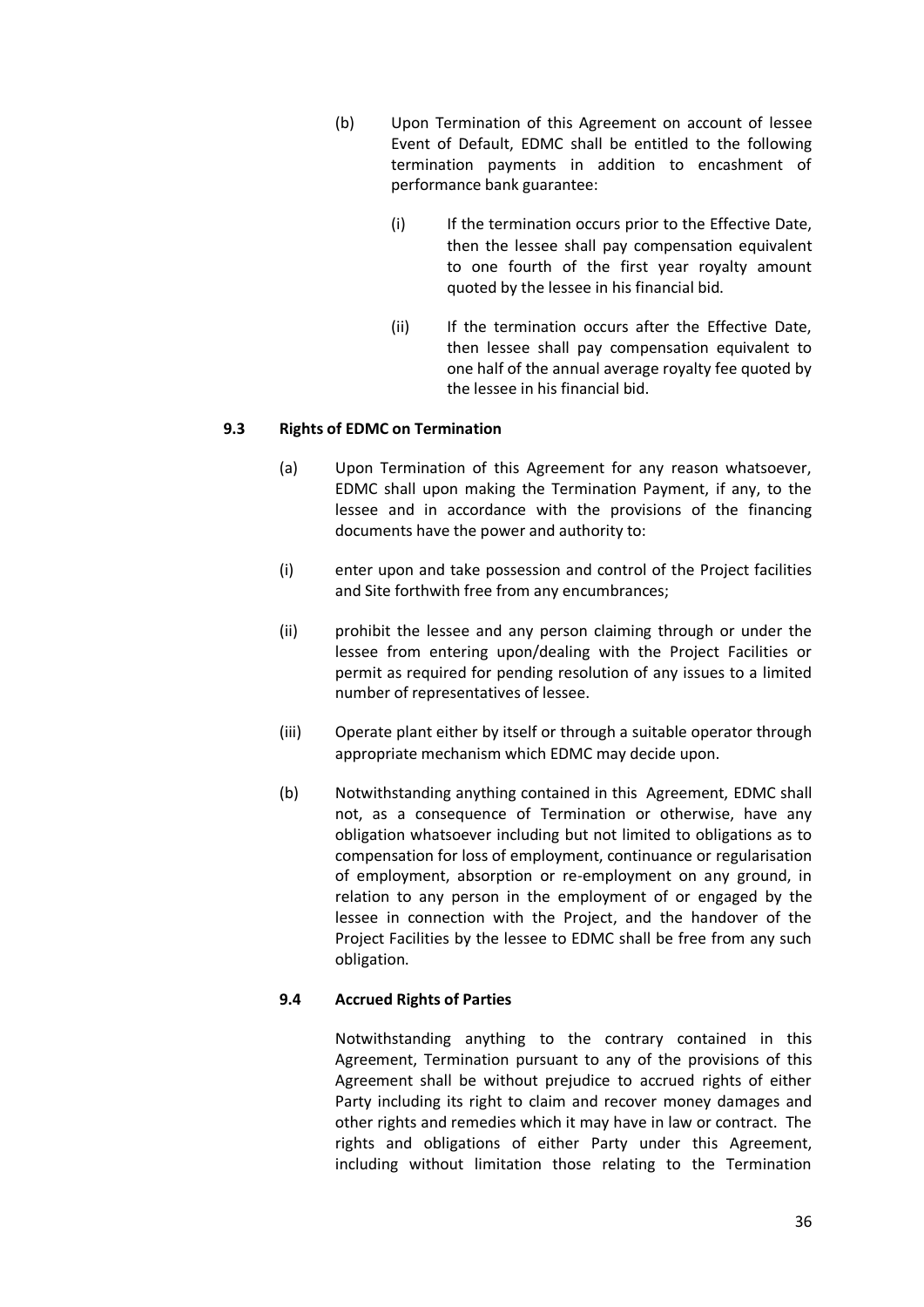Payment, shall survive the Termination but only to the extent such survival is necessary for giving effect to such rights and obligations.

#### **ARTICLE 10**

### **OWNERSHIP AND HAND OVER OF PROJECT FACILITIES AND PROJECT SITE**

#### **10.1 Ownership during the term of lease**

#### **(A) Ownership of Project Facilities:**

Without prejudice and subject to the Lease, the ownership of the Project Facilities, including all improvements made therein by the lessee during the term of the lease shall at all times remain as mentioned below:

- a. the ownership of any or all assets handed over by EDMC to lease forming a part of the Project Facilities including the site, civil structures, buildings, equipments, spare parts etc. (hereinafter referred to as "EDMC assets") shall always vest with EDMC.
- b. the ownership of all infrastructure assets, buildings, structures, equipments and other immovable and movable assets constructed, installed, located, created or provided by the Lessee in, on, over or under the Project Site pursuant to this Agreement shall, until transferred to the EDMC in accordance with this Agreement, be with the Lessee.

(B) The ownership of the Project site shall at all times remain vested with the EDMC.

## **10.2 Handover of Project, project Site and Project Facilities:**

(i) The lessee shall on the date of expiry of the term of agreement or on account of early termination thereof, transfer, assign and deliver to the EDMC or its nominated agency, free and clear of any Encumbrances, the vacant and peaceful possession of the Project, project Facilities and the Site along with the buildings, machinery, equipments, facilities and structures constructed on, over, at or under it in normal operating conditions.

(ii) transfer all its rights, titles and interest in or over the tangible assets comprised in the Project (including movable assets which the EDMC agrees to take over) to the EDMC or its nominated agency and execute such deeds and documents as may be necessary for the purpose and complete all legal or other formalities required in this regard.

(iii) to the extent possible assign to the EDMC or its nominated agency at the time of transfer all insurance policies.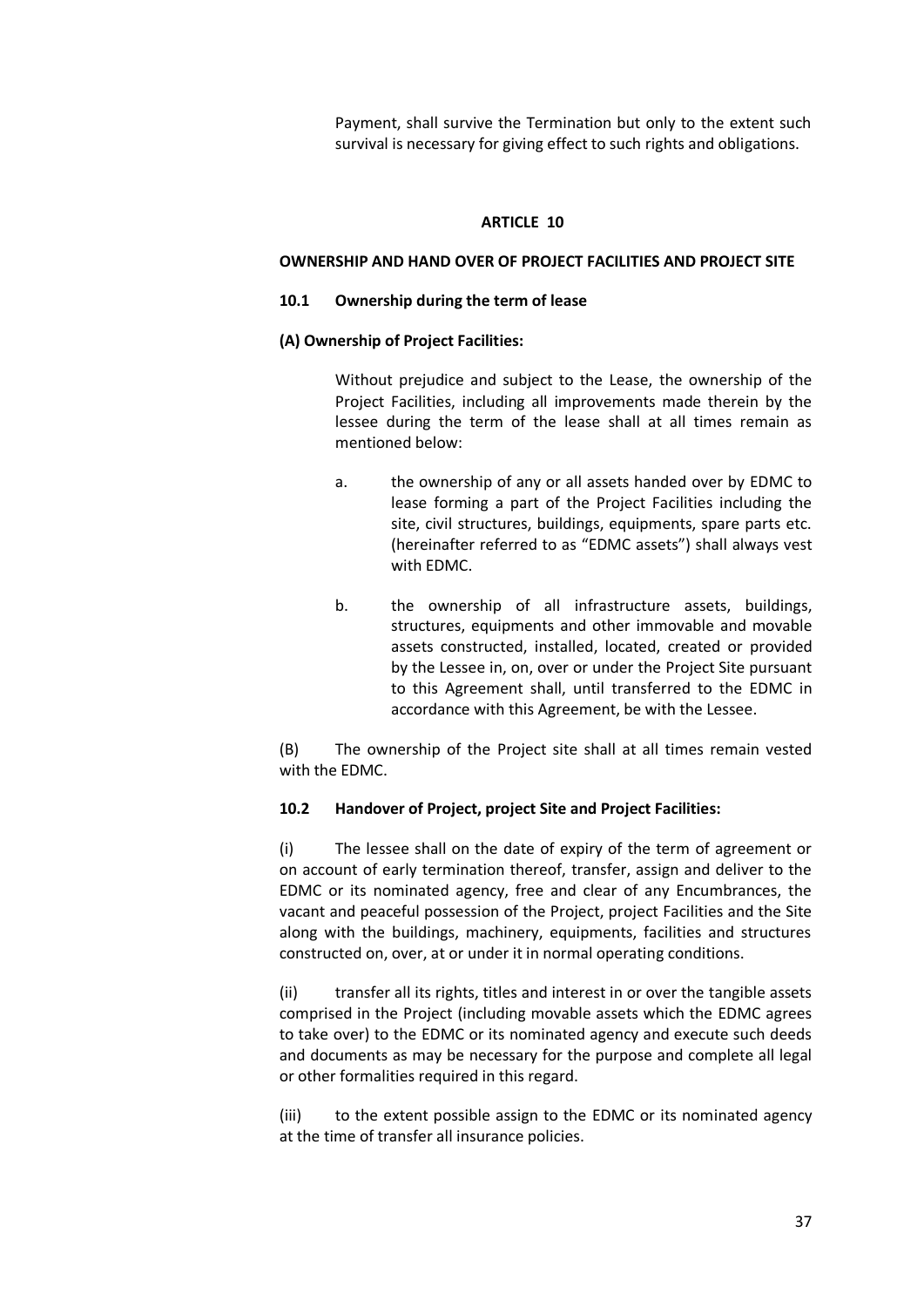(iv) at its cost remove from the Site all such moveable assets which are not taken over by or transferred/assigned to the EDMC or its nominated agency. In the event the Lessee fails to remove such objects within the stipulated time, the EDMC or its nominated agency may remove and transport or cause removal and transportation of such objects, after giving the Lessee notice of its intention to do so to a suitable location for safe storage. The Lessee shall be liable to bear the reasonable cost and the risk of such removal, transportation and storage.

(v) All proceeds of insurance claims shall be handed over to the EDMC or its nominated agency and the Lessee or Persons claiming through or under it shall have no claim thereon or rights thereto.

(vi) The EDMC and the lessee shall at least three months prior to the expiry of the Lease Period or upon issuance of preliminary Notice, as the case may be, promptly agree upon the modalities and take all necessary steps to complete the aforesaid process of transfer of assets on the Transfer Date. During this period, the designated key personnel of the EDMC shall be associated with the operations of the project in order to facilitate smooth takeover of the same by the EDMC on the Transfer Date.

(vii) It is clarified that only the assets of the Lessee shall be taken over and not the liabilities, including without limitation liabilities relating to labour and personnel related obligations of the Lessee and the Persons claiming through or under the Lessee shall be taken over by the EDMC or its nominated agency. All such labour and employees shall be the responsibility of the Lessee/such Persons ever after the expiry of the Lease Period and they shall have no claim to any type of employment or compensation from EDMC or its nominated agency.

(viii) On the Transfer Date the Project and the Project Assets shall be in fair condition, subject to normal wear and tear, having regard for the nature of the asset, the construction and life of the facilities, constructions, structures etc.

(ix) All contracts, agreements, arrangement's etc. Entered into by the Lessee with its suppliers, service providers, shall also be liable to be terminated forthwith along with the termination of this agreement at the sole option and discretion of the EDMC.

(x) The Lessee shall, at its cost, transfer to the EDMC all such Applicable Permits which the EDMC may require and which can be legally transferred. Provided if the termination is on account of EDMC Event of Default the cost of such transfer shall be borne/reimbursed by the EDMC.

(xi) The Project and the Project Facilities shall be transferred to EDMC or its nominated agency, as the case may be, for a sum of rupee 1.00.

(xii) (a) Until the Transfer Date, all risks shall lie with the Lessee for loss of or damage to the whole or any part of the Project and the Project Facilities unless the loss or damage is due to an act or omission of the EDMC in contravention of its obligations under this Agreement. On and from the Transfer Date all risks in relation to the Project and the Project Assets shall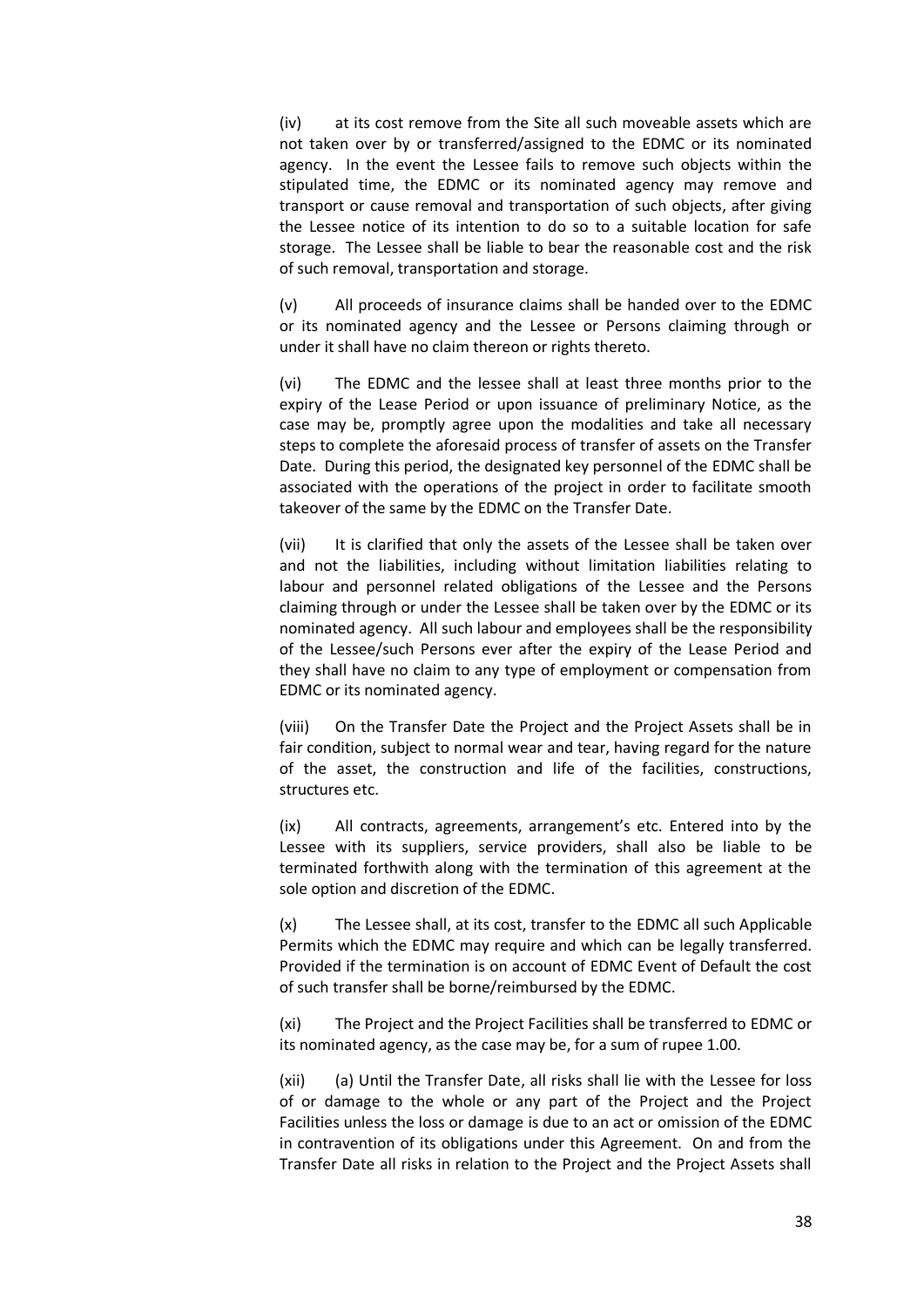be deemed to have been transferred to and lie with the Grantor or its nominated agency.

(xiii) (a) On the Transfer Date the EDMC/Expert shall verify, in the presence of the Lessee or of a representative of the Lessee, compliance by the Lessee with the requirements of clause (i) to (xii) above. In the event the EDMC/Expert notifies the Lessee of shortcomings, if any, in the Lessee's compliance with such requirements, the Lessee shall forthwith cure the same. Furthermore, EDMC shall have the right to en-cash the PBG as submitted by the Lessee and retain the amount spend by EDMC for carrying out works/jobs/maintenance which have not been carried out by the lessee and return the balance amount, if any.

(b) The Divestment of all rights, title and interest in the Project and Project Facilities shall be deemed to be complete on the Transfer Date but no later than 30 (thirty) days thereafter, by when all the requirements of clause (i) to (xii) above shall be fulfilled. The Plant Manager shall on such date issue a compliance certificate, with a copy thereof endorsed to the EDMC, which shall have the effect of constituting evidence of divestment by the Lessee of all of its rights, title and interest in the Project and the vesting thereof in the EDMC or its nominee, as the case may be, pursuant hereto.

## **ARTICLE 11**

### **DISPUTE RESOLUTION**

#### **11.1 Amicable Resolution**

- (a) Save where expressly stated to the contrary in this Agreement, any dispute, difference or controversy of whatever nature between the Parties, howsoever arising under, out of or in relation to this Agreement (the "Dispute") shall in the first instance be attempted to be resolved amicably in accordance with the procedure set forth in clause (b) below.
- (b) Either Party may require such Dispute to be referred to the Commissioner, EDMC (for the Person holding charge) and the Chief Executive Officer of the lessee for the time being, for amicable settlement. Upon such reference, the two shall meet at the earliest mutual convenience and in any event within 15 days of such reference to discuss and attempt to amicably resolve the Dispute. If the Dispute is not amicably settled within 15 (fifteen) days of such meeting between the two, either Party may refer the Dispute to arbitration in accordance with the provisions of Article 11.2 below.

#### **11.2 Arbitration**

#### **(a) Procedure**

Subject to the provisions of **Article 11.1**, any Dispute which is not resolved amicably shall be finally settled by arbitrator under the Arbitration and Conciliation Act. The Arbitrator would be appointed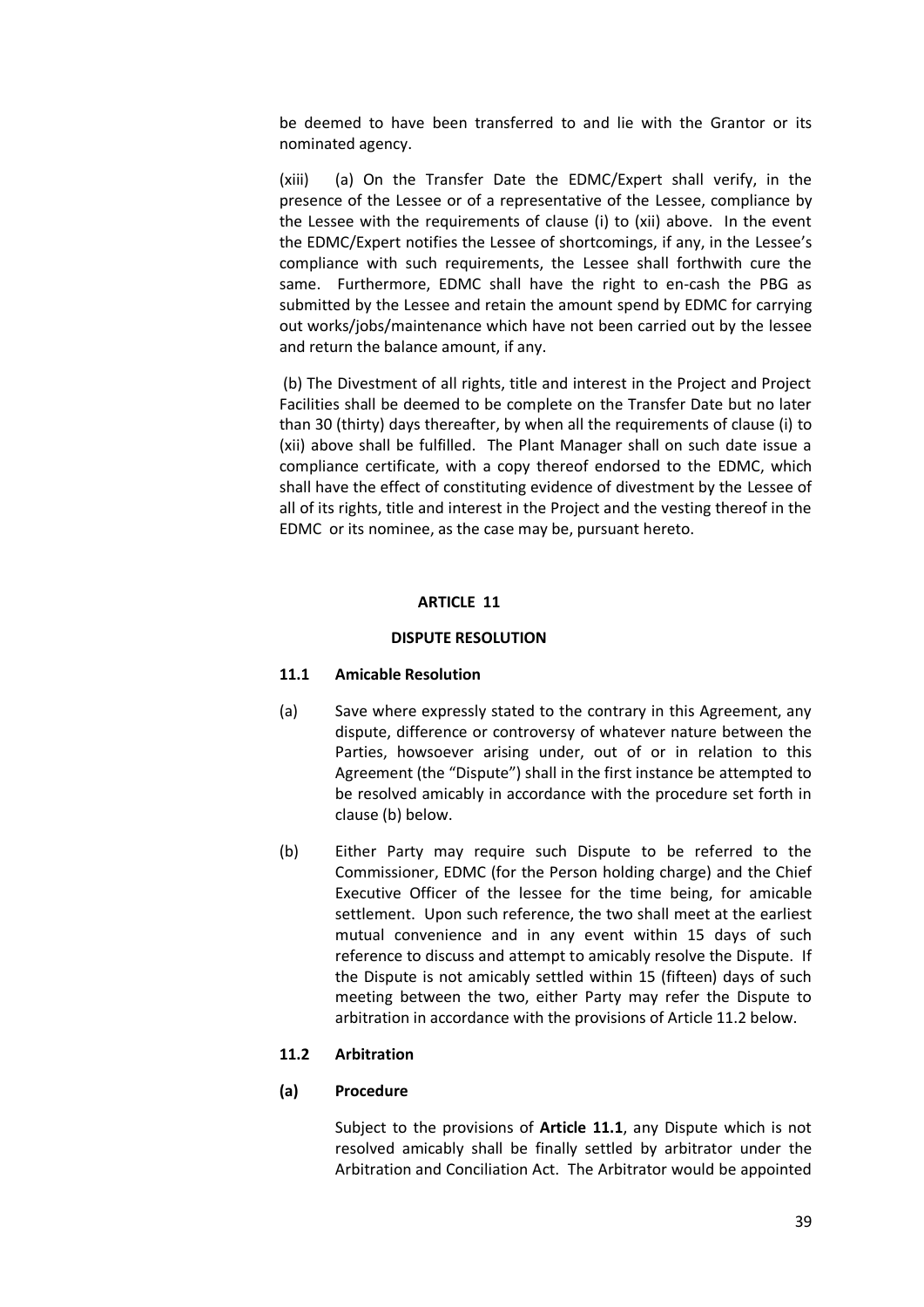with free consent of lessee and EDMC to resolve the dispute. The fees of the Arbitrator would be equally shared by both the parties. In case there is no mutual consensus between both parties then either party may approach the Hon'ble Court of Law for appointing the Arbitrator under the provision of Arbitration and conciliation Act.

## **(b) Place of Arbitration**

The place of arbitration shall be at Delhi only. The Hon'ble Courts of Delhi would have territorial and legal jurisdiction and settle the Litigation/suit/Appeal/Writ etc.

## **(c) Language**

The request for arbitration, the answer to the request, the terms of reference, any written submissions, any orders and awards shall be in English and, if oral hearings take place, English shall be the language to be used in the hearings. Any party using Hindi as language shall supply the other party an authorized transcript of true translation of its submissions into English at its costs and expenses. Both parties however may agree upon use of Hindi as the sole language.

# **(d) Enforcement of Award**

The Parties agree that the decision or award resulting from arbitration shall be final and binding upon the Parties and shall be enforceable in accordance with the provisions of the Arbitration Act subject to the rights of the aggrieved parties to secure relief from any higher forum.

# **11.3 Performance during Dispute**

Pending the submission of and/or decision on a dispute and until the arbitral award is published; the Parties shall continue to perform their respective obligations under this Agreement without prejudice to a final adjustment in accordance with such award.

## **ARTICLE 12**

## **REPRESENTATIONS AND WARRANTIES**

## **12.1 Representations and Warranties of the lessee**

The lessee represents and warrants to EDMC that:

- (a) it is duly organized, validly existing and in good standing under the laws of India;
- (b) it has full power and authority to execute, deliver and perform its obligations under this Agreement and to carry out the transactions contemplated hereby;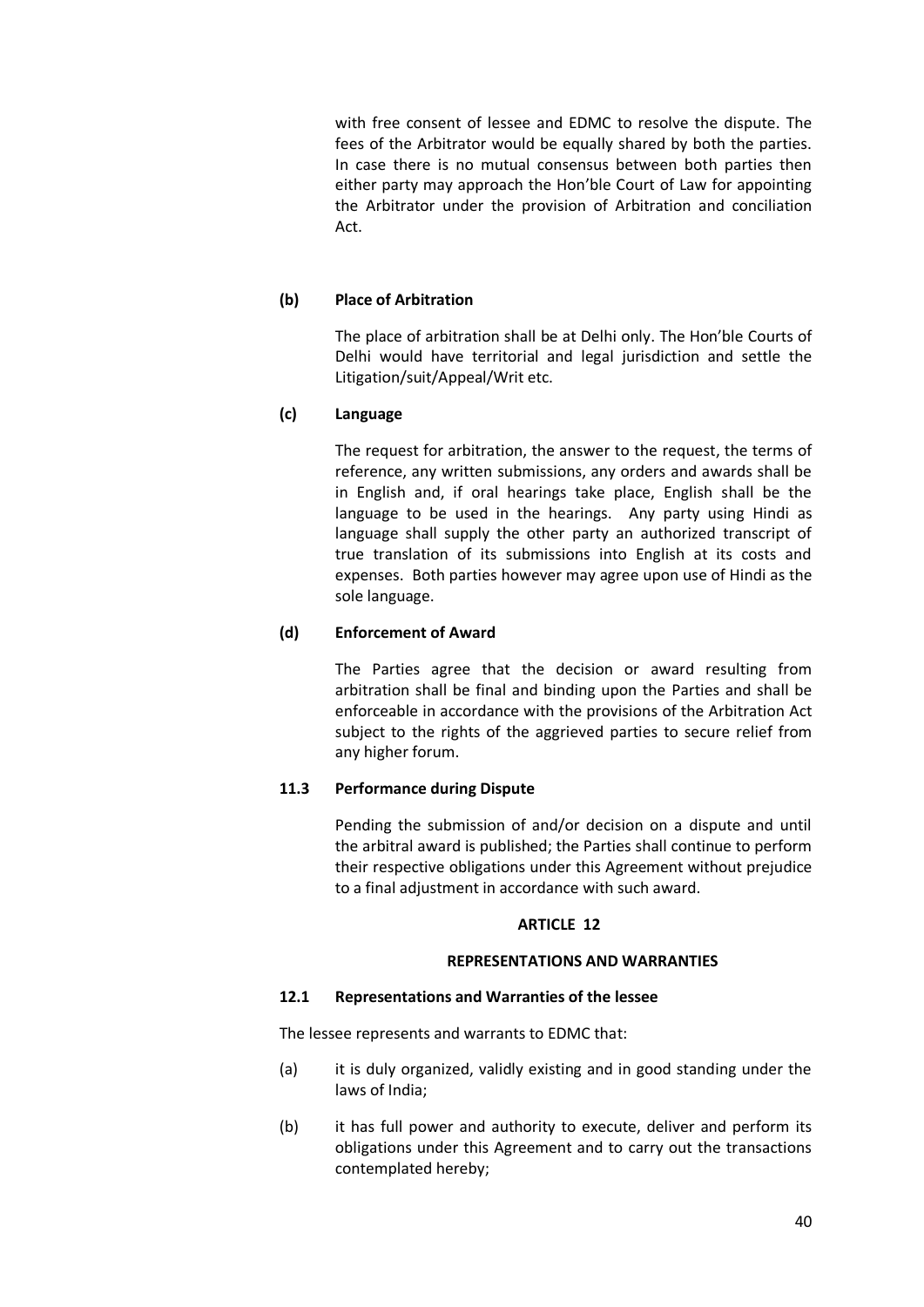- (c) it has taken all necessary corporate and other actions under Applicable Laws and its constitutional documents to authorise the execution, delivery and performance of this Agreement;
- (d) it has the financial standing and capacity to undertake the project;
- (e) this Agreement constitutes its legal, valid and binding obligation enforceable against it in accordance with the terms hereof;
- (f) the execution, delivery and performance of this Agreement will not conflict with, required by any of the terms of the lessee's Memorandum and Articles of association or any Applicable Laws or any covenant, agreement, understanding, decree or order to which it is a party or by which it or any of its properties or assets are bound or affected;
- (g) there are no actions, suits, proceedings or investigations pending or to the lessee's knowledge threatened against it at law or in equity before any court or before any other judicial, quasi judicial or other authority, the outcome of which may constitute lessee Event of Default or which individually or in the aggregate may result in Material Adverse Effect;
- (h) it has no knowledge of any violation or default with respect to any order, writ, injunction or any decree of any court or any legally binding order of any Government Agency which may result in Material Adverse Effect;
- (i) it has complied with all Applicable Laws and has not been subjected to any fines, aggregate have or may have Material Adverse Effect;
- (j) without prejudice to any express provision contained in this Agreement, the lessee acknowledges that prior to the execution of this Agreement, the lessee has after a complete and careful examination made an independent evaluation of the project Facilities, and the information provided by EDMC and has determined to its satisfaction the nature and extent of risks and hazards as are likely to arise or may be faced by the lessee in the course of performance of its obligations hereunder.
- (k) The lessee also acknowledges and hereby accepts the risk of inadequacy, mistake or error in or relating to any of the matters set forth above and hereby confirms that EDMC shall not be liable for the same in any manner whatsoever to the lessee.

## **12.2 Representations and Warranties of EDMC**

EDMC represents and warrants to the lessee that:

- (a) That it is duly incorporated under the laws of India and has the power to conduct its business as presently conducted and to enter into this Agreement;
- (b) That it has full power, capacity and authority to execute, deliver and perform this Agreement and has taken all necessary sanctions and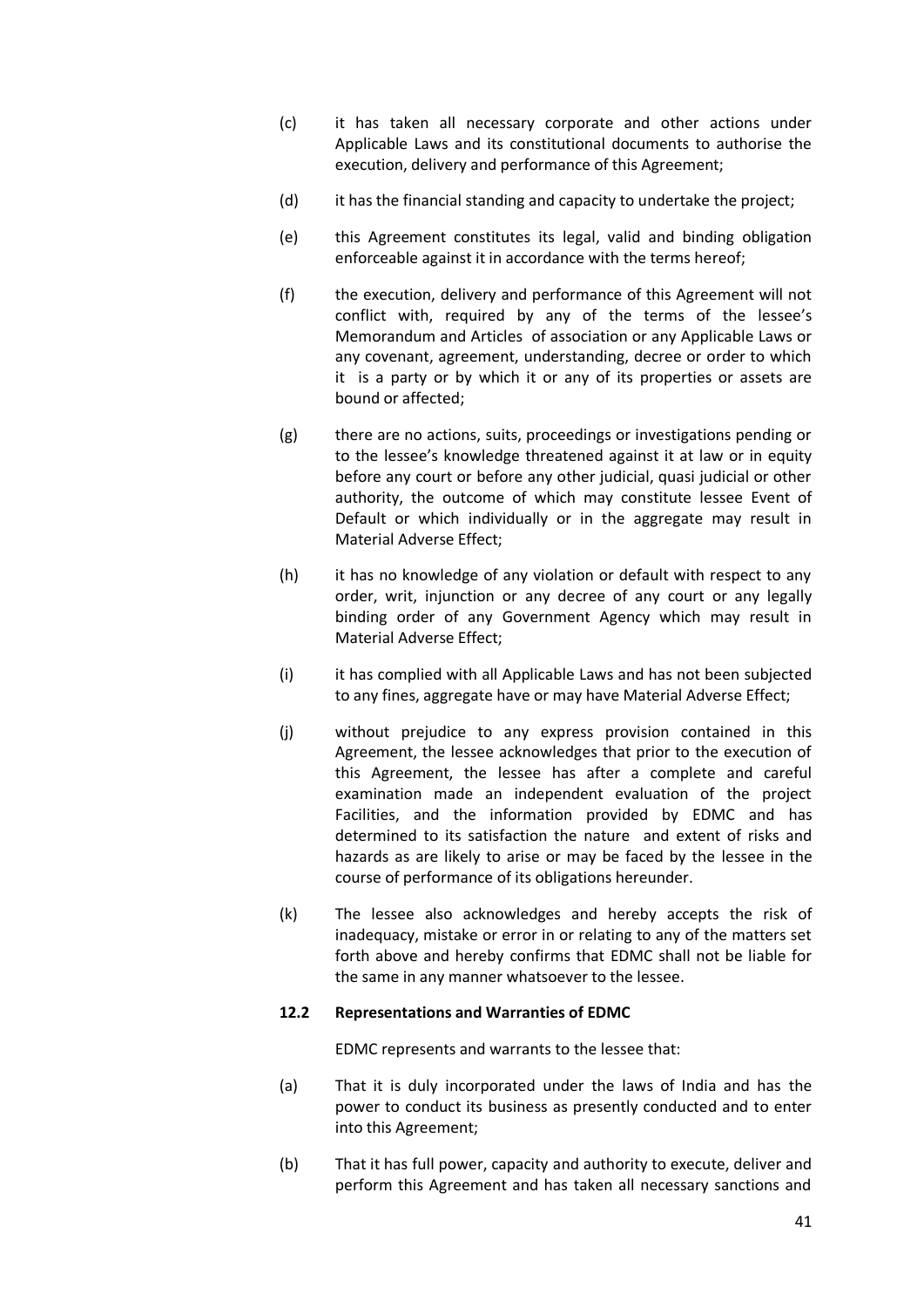approvals and followed all the procedures required to authorise the execution, delivery and performance of this Agreement.

- (c) Nothing in this Agreement conflicts with its constitutional authority, mandate, or any law or any other agreement, understanding or arrangement or any judgement, decree or order or any statute, rule or regulation applicable to it
- (d) All approvals and permissions that are necessary for the execution of this Agreement have been obtained and all the required procedure for the due execution of this Agreement has been adhered to and further that this Agreement will be valid, legal and binding against it under the Indian Law;

## **12.3 Obligation to Notify Change**

In the event that any of the representations or warranties made/given by a Party ceases to be true or stands changed, the Party who had made such representation or given such warranty shall promptly notify the other of the same.

#### **ARTICLE 13**

#### **MISCELLANEOUS**

#### **13.1 Assignment and Charges.**

- *(a) The lessee shall not assign* in favour of any person this Agreement or the rights, benefits and obligations hereunder save and except with prior consent of EDMC.
- (b) the lessee shall not create nor permit to subsist any Encumbrance over the Project Facilities except with prior consent in writing of EDMC.
- (c) Restraint set forth in clauses (a) and (b) above shall not apply to:

(i) liens/encumbrances arising by operation of law (or by an agreement evidencing the same) in the ordinary course of business of the lessee:

(ii) Pledges/hypothecation of goods/stocks/moveable assets, revenue and receivables a security for indebtedness, in favour of the Lenders and working capital providers for the Project;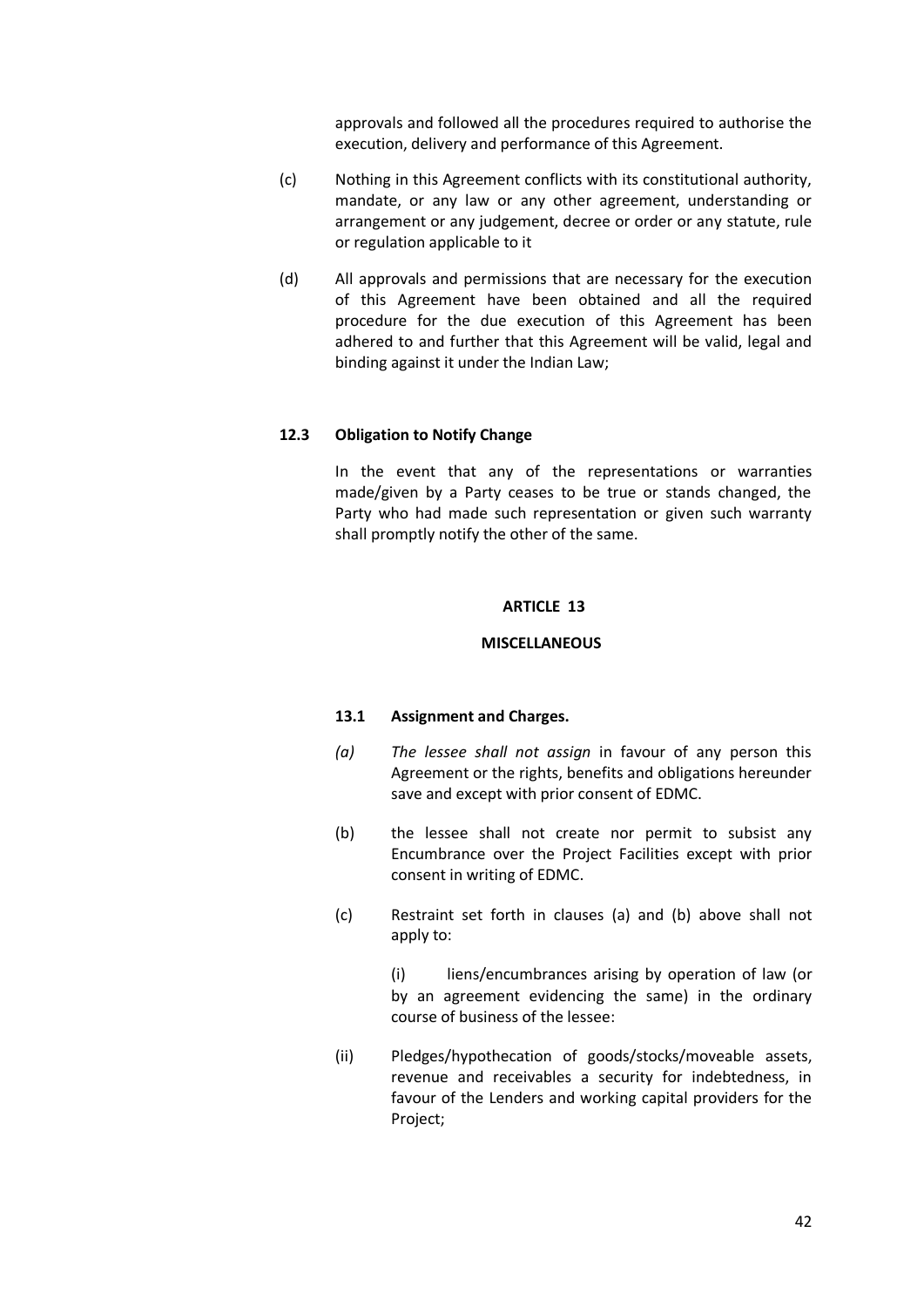(iii) assignment of lessee's rights and benefits under this Agreement to or in favour of the lenders as security for financial assistance provided by them.

## **13.2 Interest and Right of Set Off**

Any sum which becomes payable under any of the provisions of this Agreement by one Party to the other Party shall, if the same be not paid within the time allowed for payment thereof, shall be deemed to be a debt owed by the Party responsible for payment thereof to the Party entitled to receive the same. Such sum shall until payment thereof carry interest at prevailing prime lending rate of State Bank of India per annum from the due date for payment thereof until the same is paid to or otherwise realised by the Party entitled to the same. Without prejudice to any other right or remedy that may be available under this Agreement or otherwise under law, the Party entitled to receive such amount shall also have the right of set off. Provided the stipulating regarding interest for delayed payments contained in this Article 13.2 shall neither be deemed nor construed to authorise any delay in payment of any amount due by a Party nor be deemed or construed to be a waiver of the underlying breach of payment obligations.

## **13.3 Governing Law and Jurisdiction**

This Agreement shall be governed by the laws of India. The courts at Delhi shall have jurisdiction over all matters arising out of or relating to this Agreement.

## **13.4 Waiver**

- (a) Waiver by either Party of any default by the other Party in the observance and performance of any provision of or obligations under this Agreement:
	- (i) shall not operate or be construed as a waiver of any other or subsequent default hereof or of other provisions or obligations under this Agreement;
	- (ii) shall not be effective unless it is in writing and executed by a duly authorised representative of such Party; and
	- (iii) shall not affect the validity or enforceability of this Agreement in any manner.
- (b) Neither the failure by either party to insist on any occasion upon the performance of the terms, conditions and provisions of this Agreement or any obligation hereunder nor time or other indulgence granted by a Party to the other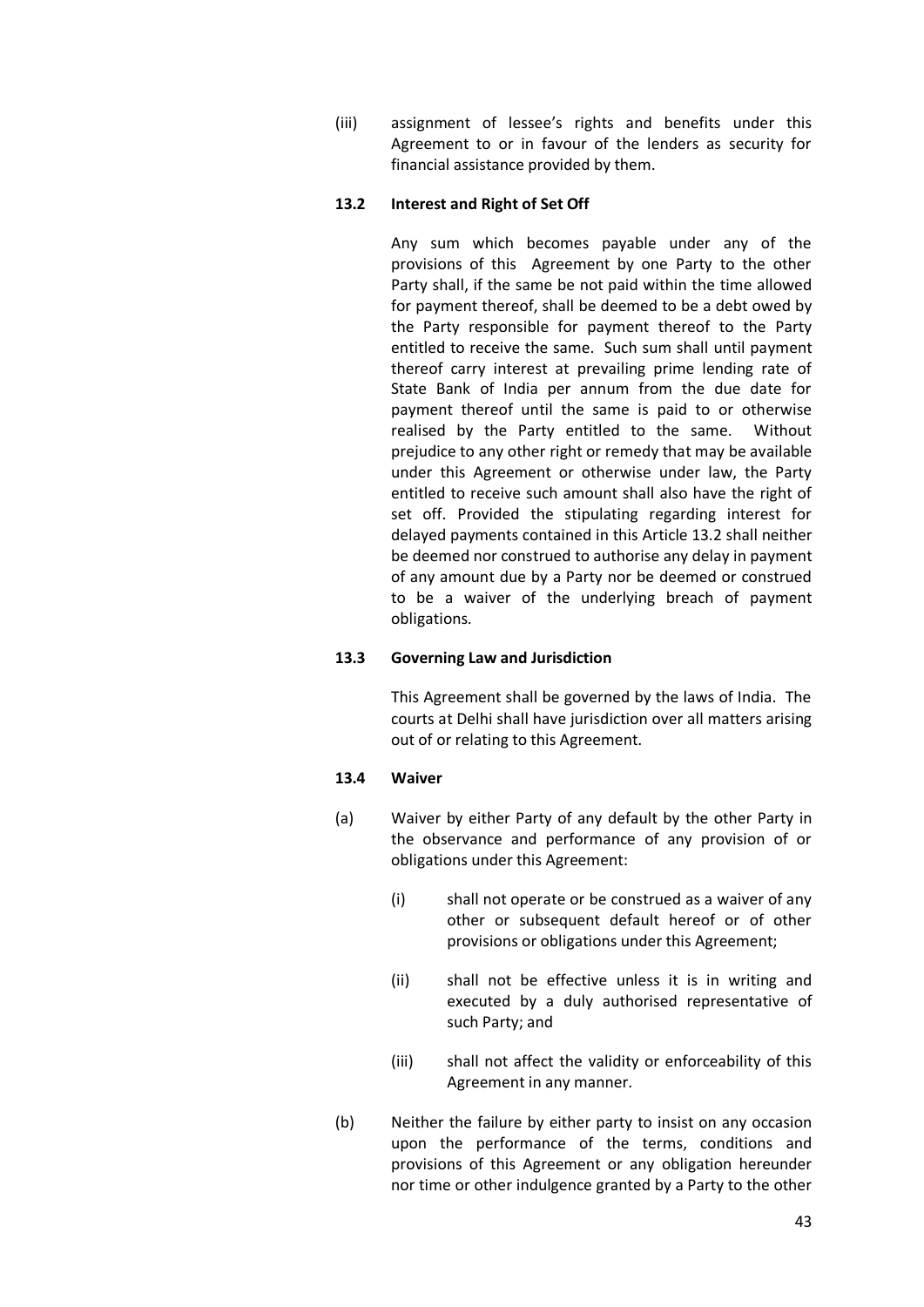Party shall be treated or deemed as waiver/breach of any terms, conditions or provisions of this Agreement.

## **13.5 Survival**

#### Termination of this Agreement

- (a) shall not relieve the lessee or EDMC of any obligation already incurred hereunder which expressly or by implication survives termination hereof, and
- (b) except as otherwise provided in any provision of this Agreement expressly limiting the liability of either Party, shall not relieve either Party of any obligations or liabilities for loss or damage to the other Party arising out of or caused by acts or omissions of such Party prior to the effectiveness of such termination or arising out of such Termination.

## **13.6 Amendments**

This Agreement and the Schedules together constitute a complete and exclusive understanding of the terms of the Agreement between the Parties on the subject hereof and no amendment or modification hereto shall be valid and effective unless agreed to by all Parties hereto and evidenced in writing.

## **13.7 Notices**

Unless otherwise stated, notices to be given under this Agreement including but not limited to a notice of waiver of any term, breach of any term of this Agreement and termination of this Agreement, shall be in writing and shall be given by hand delivery, recognised international courier, mail, telex or facsimile transmission and delivered or transmitted to the Parties at their respective addresses set forth below:

**If** to EDMC:

East Delhi Municipal Corporation (EDMC)

**-------------------------------------------------**

**-------------------------------------------------**

**-------------------------------------------------**

### **If to the lessee:**

The Managing director,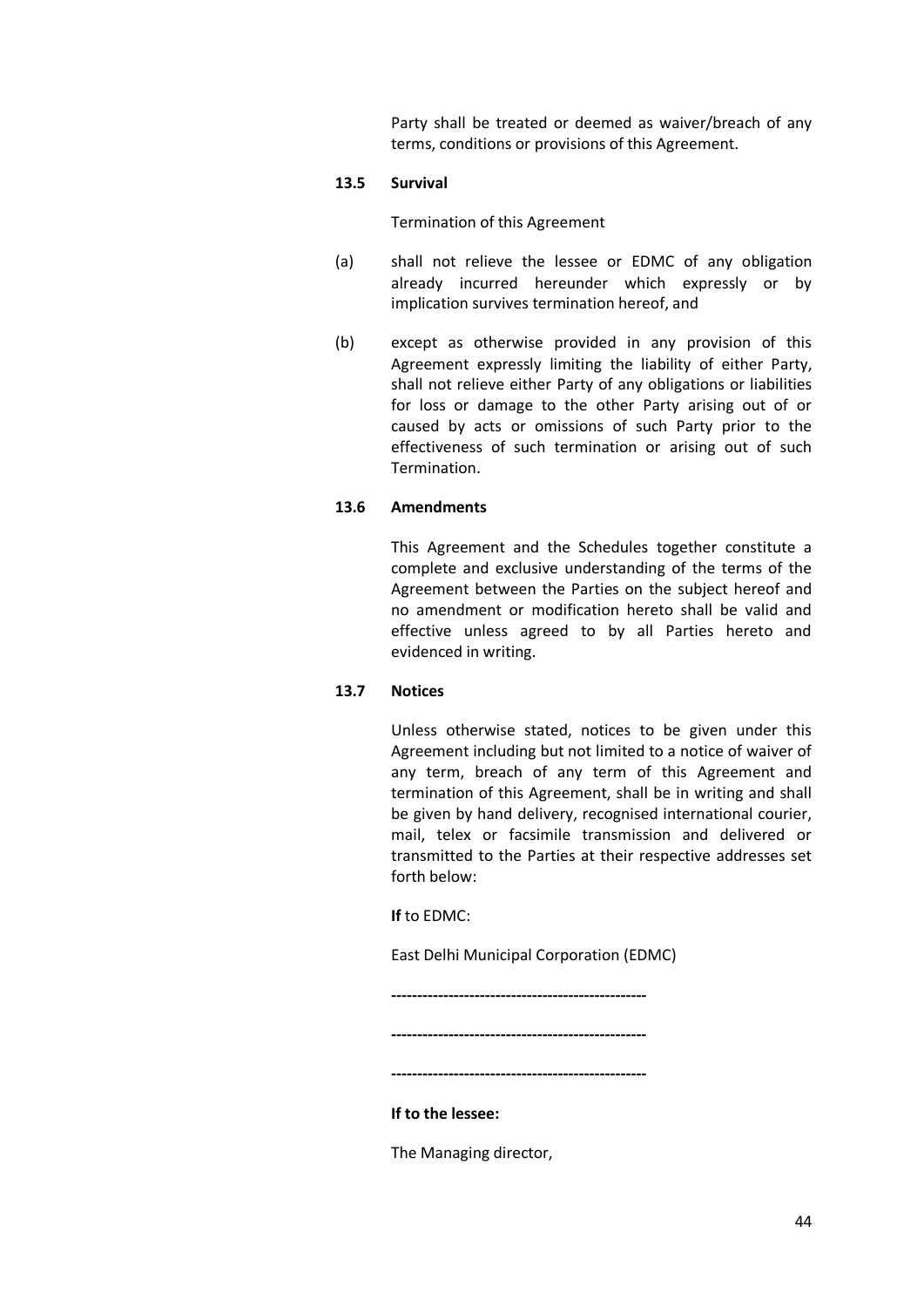| Ph. No. ------------------ |  |
|----------------------------|--|
| Fax No. ------------------ |  |

Or such address, telex number, or facsimile number as may be duly notified by the respective Parties from time to time, and shall be deemed to have been made or delivered

- (i) in the case of any communication made by letter, when delivered by hand, by recognised international courier or by mail registered, return receipt requested) at that address, and
- (ii) in the case of any communication made by telex or facsimile, when transmitted properly addressed to such telex number or facsimile number.

## **13.8 Severability**

If for any reason whatsoever any provision of this Agreement is or becomes invalid, illegal or unenforceable or is declared by any court of competent jurisdiction or any other instrumentality to invalid, illegal or unenforceable, the validity, legality or enforceability of the remaining provisions shall not be affected in any manner, and the Parties shall negotiate in good faith with a view to agreeing upon one or more provisions which may be substituted for such invalid, unenforceable or illegal provisions, as nearly as is practicable, Provided failure to agree upon any such provisions shall not be subject to dispute resolution under this Agreement or otherwise.

## **13.9 No Partnership**

Nothing contained in this Agreement shall be construed or interpreted as constituting a partnership between the Parties. Neither Party shall have any authority to bind the other in any manner whatsoever.

## **13.10 Language**

All notices required to be given under this Agreement and all communications, documentation and proceedings which are in any way relevant to this Agreement shall be in writing and in English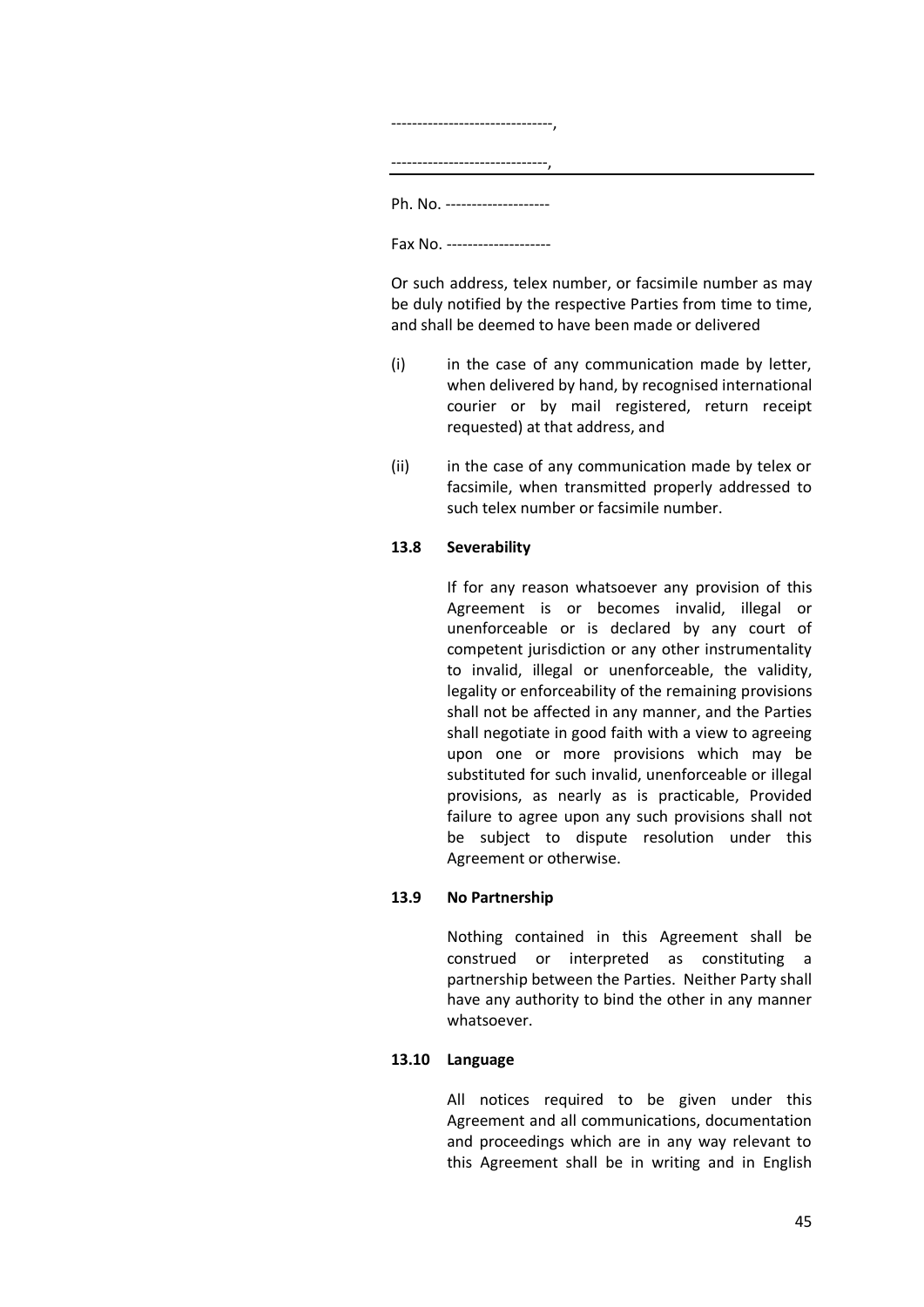language and true translation into English language if Hindi is used at user's cost and expenses.

## **13.11 Exclusion of Implied Warranties etc.**

This Agreement expressly excludes any warranty, condition or other undertaking implied at law or by custom or otherwise arising out of any other agreement between the Parties and any representation by any Party not contained in a binding legal agreement executed by the Parties.

## **13.12 Counterparts**

This Agreement may be executed in two counterparts, each of which when executed and delivered shall constitute an original of this Agreement but shall together constitute one and only the Agreement.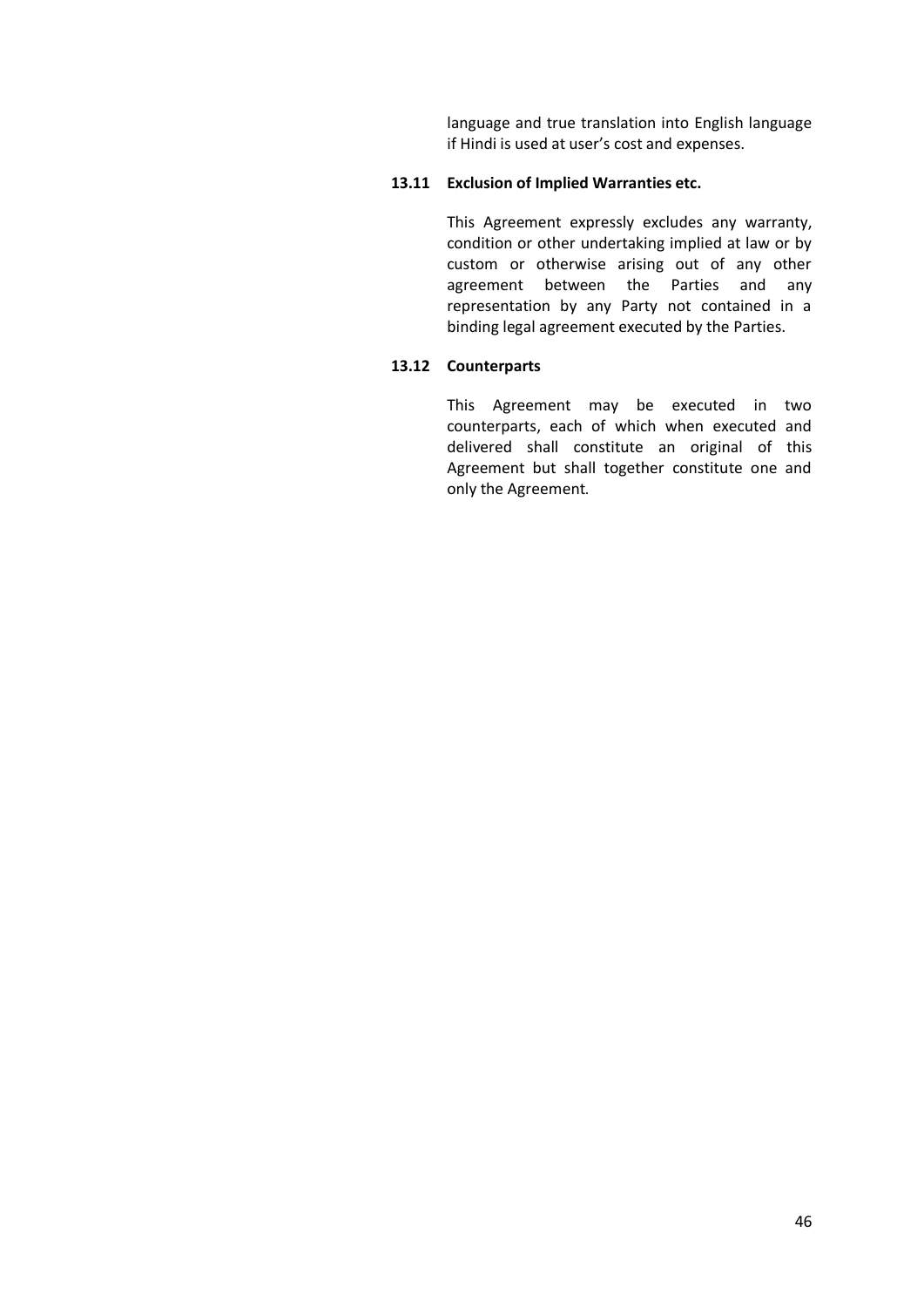IN WITNESS WHERE OF THE, PARTIES HAVE EXECUTED AND DELIVERED THIS AGREEMENT AS OF THE DATE FIRST ABOVE WRITTEN.

SIGNED SEALED AND DELIVERED

**For and on behalf of EDMC by: For and behalf of Lessee by:**

(signature) (signature)

(Name) (Name)

(Designation) (Designation)

**In the presence of:**

**1) 2)**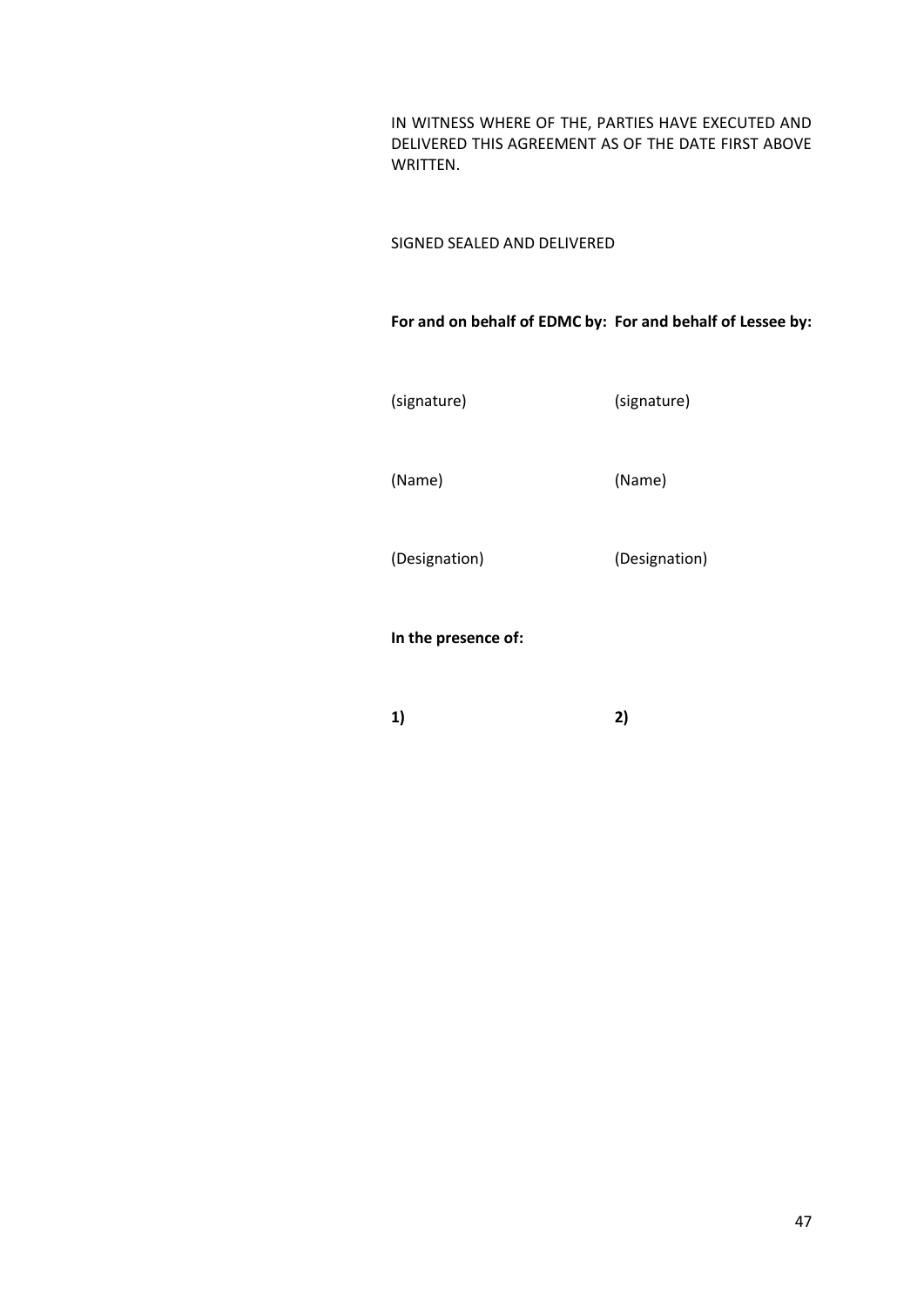Schedule – 1

**Details of Project Site & Facilities**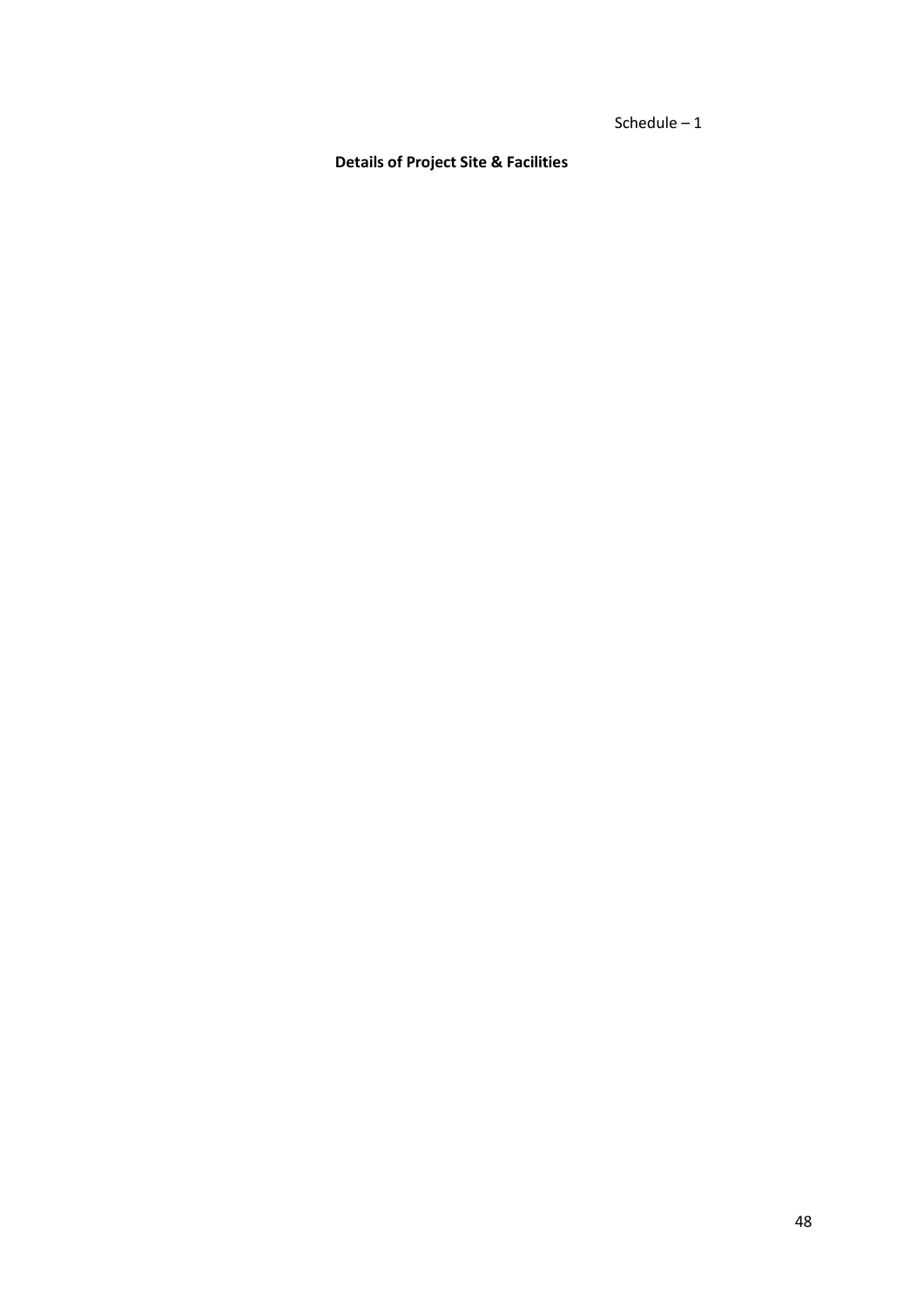## SCHEDULE – II

## **APPLICABLE APPROVALS**

# **List of approvals/Clearances**

| S.No.            | <b>Approval/Clearance</b>       | <b>Responsibility</b> | to | obtain |
|------------------|---------------------------------|-----------------------|----|--------|
|                  |                                 | clearance             |    |        |
| 1.               | Prior environmental clearance   | <b>EDMC</b>           |    |        |
|                  | from Ministry of environment    |                       |    |        |
|                  | and Forests                     |                       |    |        |
| $\overline{2}$ . | Consent to Establish under Air  | <b>EDMC</b>           |    |        |
|                  | and Water Act from DPCC         |                       |    |        |
| 3.               | Consent to Operate under Air    | Lessee                |    |        |
|                  | and Water Act from DPCC and     |                       |    |        |
|                  | its subsequent renewals         |                       |    |        |
| 4.               | Permission<br>to<br>operate     | Lessee                |    |        |
|                  | refrigerated vehicles<br>for    |                       |    |        |
|                  | delivery of carcass             |                       |    |        |
| 5.               | Any other permission, licence,  |                       |    |        |
|                  | permit required for operation   | Lessee                |    |        |
|                  | of the facility in the intended |                       |    |        |
|                  | manner.                         |                       |    |        |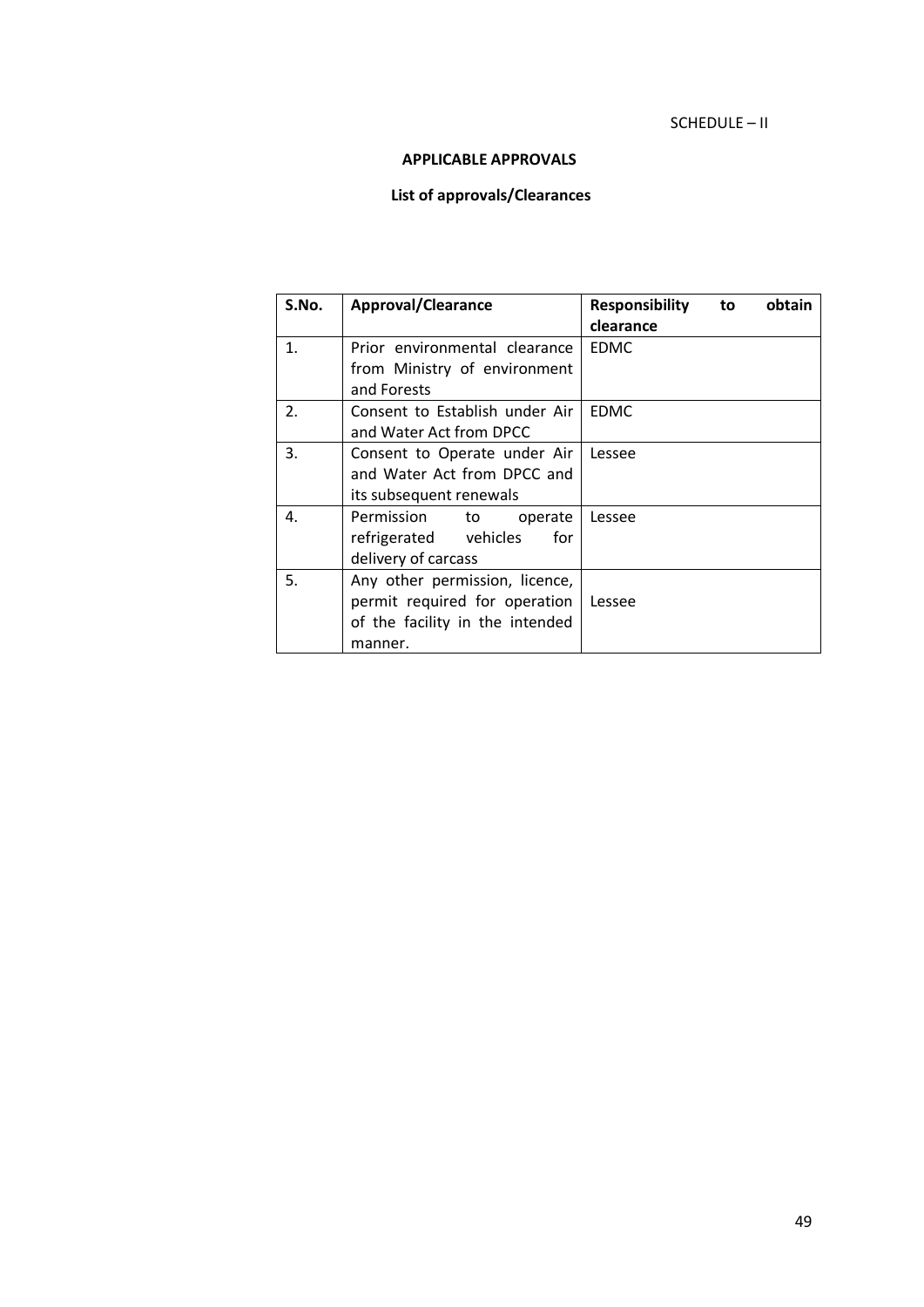#### **SCOPE OF EDMC'S PLANT MANAGER**

#### **1. Role of the EDMC's Plant Manager**

The EDMC's Plant Manager is expected to play a positive, proactive and unbiased role in discharging his functions, thereby facilitating the smooth operation of the Project Facilities. Broadly, the role of the EDMC's Plant Manager or his authorized representative is to:

- (a) review, monitor and where required by the agreement, to supervise and approve activities associated with the Operation and Maintenance of the Project Facilities to ensure compliance by the lessee with the O&M Requirements;
- (b) report to Competent Authority of EDMC on the various physical, technical and financial aspects of the Project based on inspections, its visits and Tests;
- (c) assist in arriving at an amicable settlement of disputes, should the need arise at primary level without recourse to the intervention of C.E.O. of the lessee and Commissioner of EDMC.
- (d) review matters related to safety and environment management measures adopted by the lessee for the Project.
- (e) the Plant Manager may take the services of a third party engineer/firm for providing the services as envisaged hereunder and the mechanism therefore, may be mutually agreed upon by Parties.

### **2. Scope of Services**

The services to be provided by the EDMC's Plant Manager are listed below. In addition, the scope of services would also include such other functions as are required to be undertaken pursuant to specific provisions of the Agreement.

## **2.1 Before COD**

- (a) Ensure that the proposed implementation/operational plan fully complies with all applicable Laws, regulations and guidelines associated with the operation of the slaughter house complex at Ghazipur.
- (b) Review and approve the proposed identification system for the animals and its parts to ensure the traceability of the carcass and all of its parts at the end of the slaughter house operation.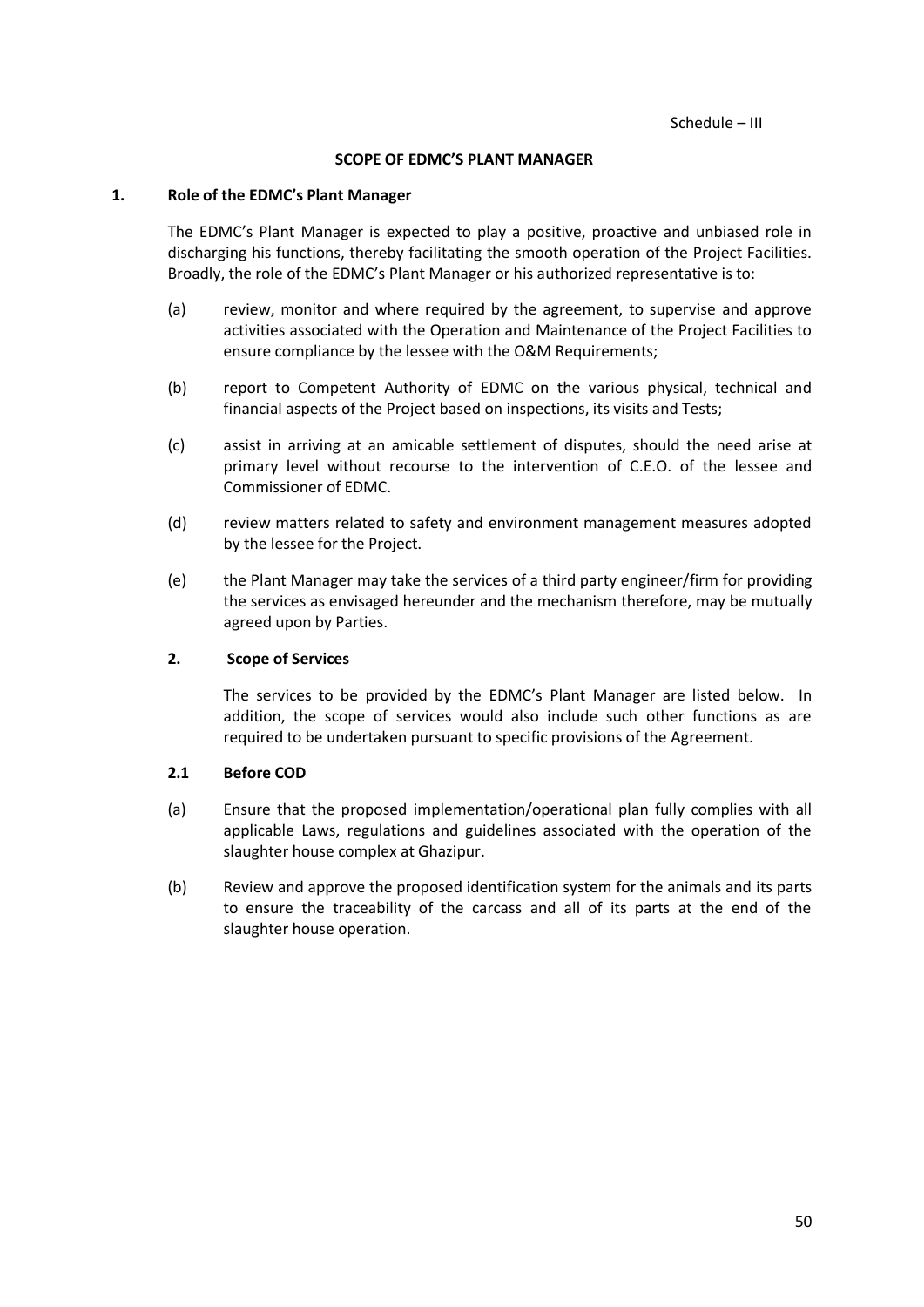(c) Review and approve all the operational plan submitted by the lessee and ensure conformity of the same with the O & M Requirements before the operation of the complex.

## **2.2 Operating Period – From effective Date to Transfer Date**

- 2.2.1 The EDMC's Plant Manager would monitor, in accordance with Good Industry Practice, the operation of live stock markets, its cleanliness, ante-mortem inspection for animals, slaughter house operations, final inspection of carcass, despatch and delivery of carcass and also addressing the complaints received from owners of the animals with respect to any deficiency/problems in the working of the slaughter house. Plant manager of EDMC will also monitor the operation and maintenance of carcass utilization -cum- rendering plant by the lessee.
- 2.2.2 For this purpose the EDMC's Plant Manager shall undertake, interalia, the following activities and where appropriate make suitable suggestions:
- (a) Provide administration of the contract in full and in complete accordance with applicable laws;
- (b) Act on the EDMC's behalf as the EDMC's representative regarding all contact with the lessee unless expressly indicated otherwise;
- (c) Verify the amount of royalty to be paid to EDMC for each quarter and certify the receipt of the same.
- (d) Review and approve test results and materials and/or equipment used in the operation of the facility;
- (e) Interpret the requirements of the contract and make decisions regarding performance of the lessee. The Plant manager shall inform and advise the EDMC, in a timely manner all matters relating to the execution, progress, and completeness of the operational works;
- (f) Reject work which fails to comply with the specifications and requirements of the Agreement. Whenever considered necessary or advisable to ensure correction of defective work, the Plant Manager may require inspection or testing of such work, whether or not such work is to be the fabricated, installed, or completed;
- (g) Review plans, reports, samples, and other submissions of the lessee to determine compliance and conformance with the requirements of the Agreement;
- (h) Engage competent third party wherever required, to check the quality of operation of the plant as well as materials and the skills of the workers during the operation of the complex with the help of the lessee.

## **2.3 Management of Spare Parts**

2.3.1 Certain spare parts related to the rendering plant are lying with the EDMC. These spare parts would be examined by the Engineering Department of EDMC and if they are found fit/worthy of use these would be handed over to the successful bidder for their eventual use in the rendering plant.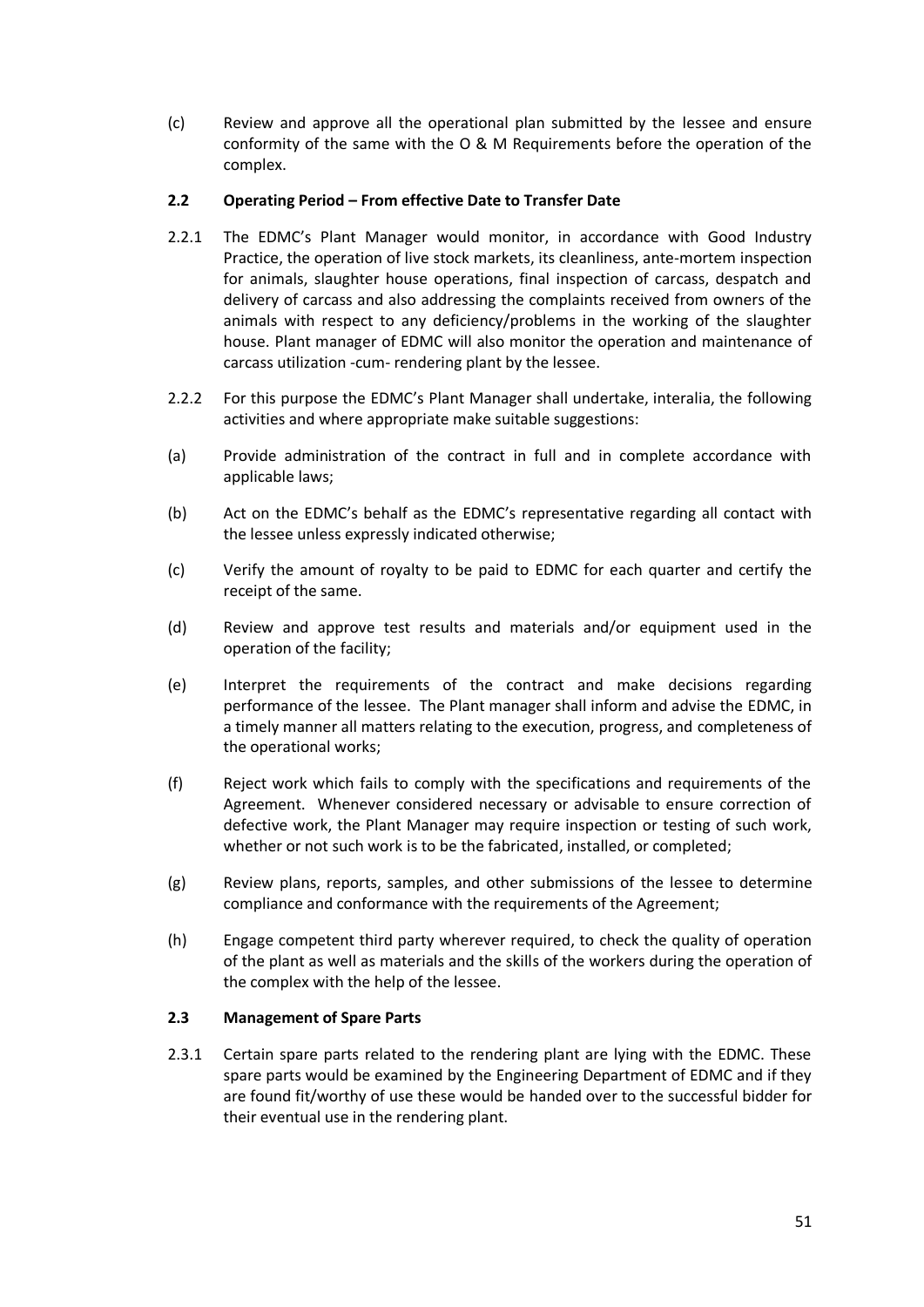2.3.2 In case the spare part is not available with EDMC, the lessee shall arrange for the genuine spare parts at its own cost and the same would be replaced by the lessee under the supervision of EDMC.

## **2.4 Handover of Waste Processing Facilities to EDMC**

- 2.4.1 At the time of handing back the Waste Processing Facilities to EDMC at the end of term of the agreement, the PM shall:
	- (a) monitor and certify compliance with the Hand back Requirements,
	- (b) review and approve the Post Lease rectification Plan, if required.

## **2.5 Post Lease rectification Period**

- 2.5.1 During the Post **Lease rectification** Period, the PM shall monitor and certify compliance with the Post **Lease Rectification** Plan.
- 2.6 Meetings, Records and Reporting
- 2.6.1 The EDMC's Plant Manager shall, in the ordinary course, maintain record of the activities undertaken by him in discharge of its functions and responsibilities. This would include records in respect of the following:
	- (a) Manpower deployed and other organisational arrangements of the Project Engineer;
	- (b) Reviews of documents submitted to it by the lessee to meet the O&M Requirements, such as manuals, drawings, schedules, plans and reports;
	- (c) Inspections undertaken and notices/instructions issued to the lessee;
	- (d) Review of compliance with O&M Requirements;
	- (e) Tests carried out to check the condition of equipment, quality of meat etc;
	- (f) Verifying and certifying the amount of royalty to be paid every quarter;
	- (g) Change in Law;
	- (h) Force Majeure Events;
	- (i) Address issues relating to specific site conditions, modifications/amendments, or lessee disputes.
	- 2.2.3 The Plant Manager or his authorized representative shall brief periodically EDMC on the quality of work performed by the lessee and to discuss problems or other pertinent matters relating to the work and the improvements, if any.
	- 2.2.4 The Plant Manager or his authorized representative shall prepare and submit to competent Authority of EDMC, Monthly Inspection Report including the following:
		- (a) Regarding the numbers of animals slaughtered in the different shifts of different sections.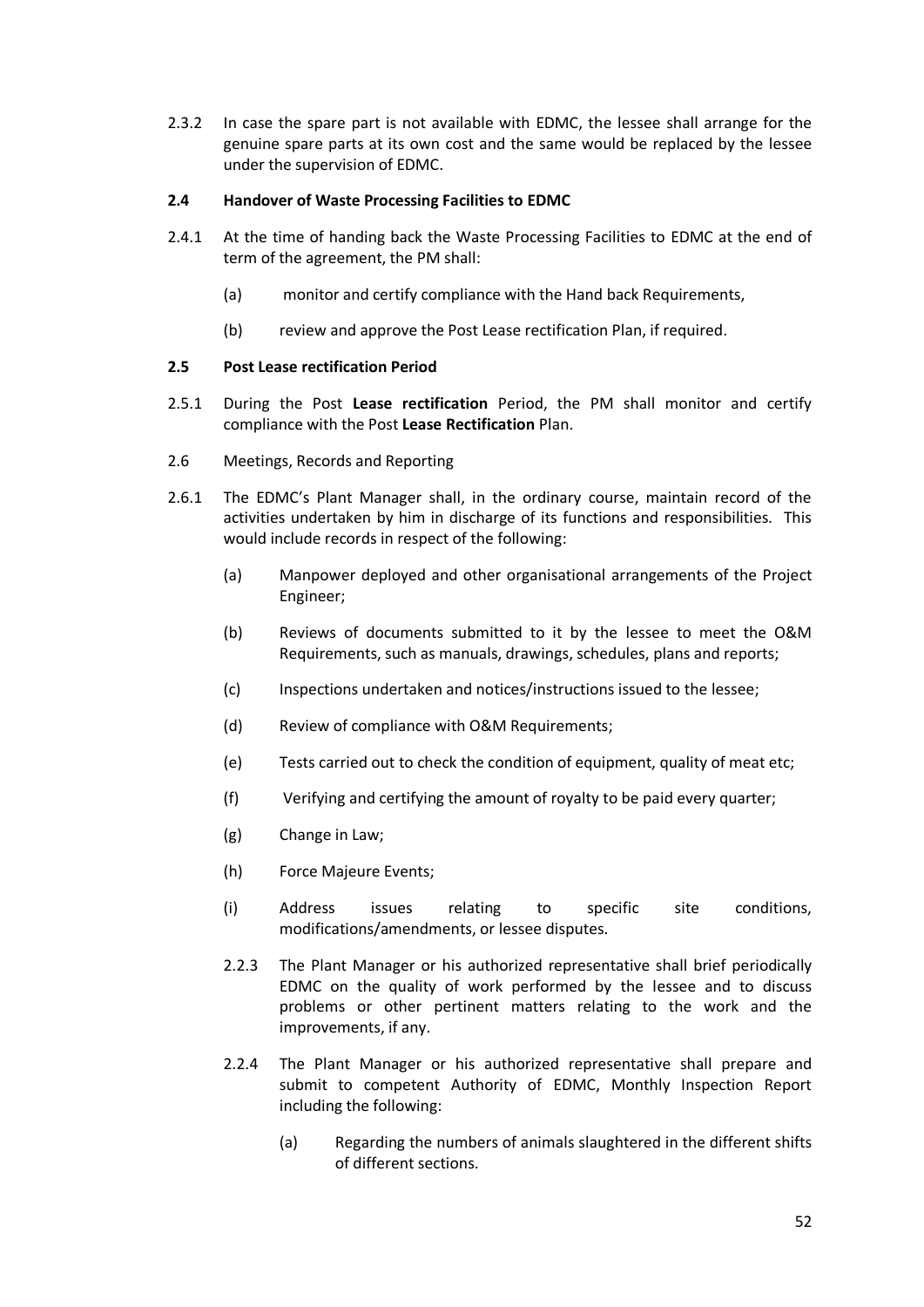- (b) That the work is being done as per the O&M requirements and the expected standards are maintained in the facility.
- 2.2.5 Periodically review the O&M Requirements and Guidelines prepared for the facility and update the same accordingly;
- 2.2.6 Monitor the Operation and Maintenance activities (including maintenance of Project Facilities and equipment, standards of service, safety and environmental issues) and the overall quality of O&M activities so as to ensure compliance by the lessee with the O&M Requirements, O&M Plan and O&M Requirements and Guidelines;
- 2.2.7 Review and ascertain the cost variation arising as a result of Change in Law and determine the Additional Cost;
- 2.2.8 Undertake a quarterly review of the various records and registers maintained by the lessee and suggest suitable modifications/improvements/procedures, where necessary.
- 2.2.9 The Plant Manager or his authorized representative would monitor day to day working and during this inspection if he finds anything that requires rectification/attention it would be pointed out immediately to the lessee with the direction to get it resolved. However, if it is not resolved in the prescribed time limit. The plant manager if desires can call a meeting with the lessee.
- 2.2.10 The PM shall provide all other services as normally provided by a Project Coordinator on behalf of EDMC.
	- (i) Breaches and defaults by the Parties; and
	- (j) Hand back Requirements
- 2.6.2 The EDMC's Plant Manager would be required to submit the following reports to EDMC during the Lease Period:
	- (i) Monthly Progress Report (in accordance with Article 2.2.3 above).
	- (ii) Readiness Certificate for operation of the plant.
	- (iii) Periodical review of the O&M Requirements and guideline document and its amended version.
	- (iv) Issue Certificate of Compliance with Hand Back Requirements at the end of the term, after completion of rectifications by the lessee, if any.
	- (v) Any supplemental or special report that may be considered necessary by the EDMC's Plant manager (including force Majeure, and breach of obligations).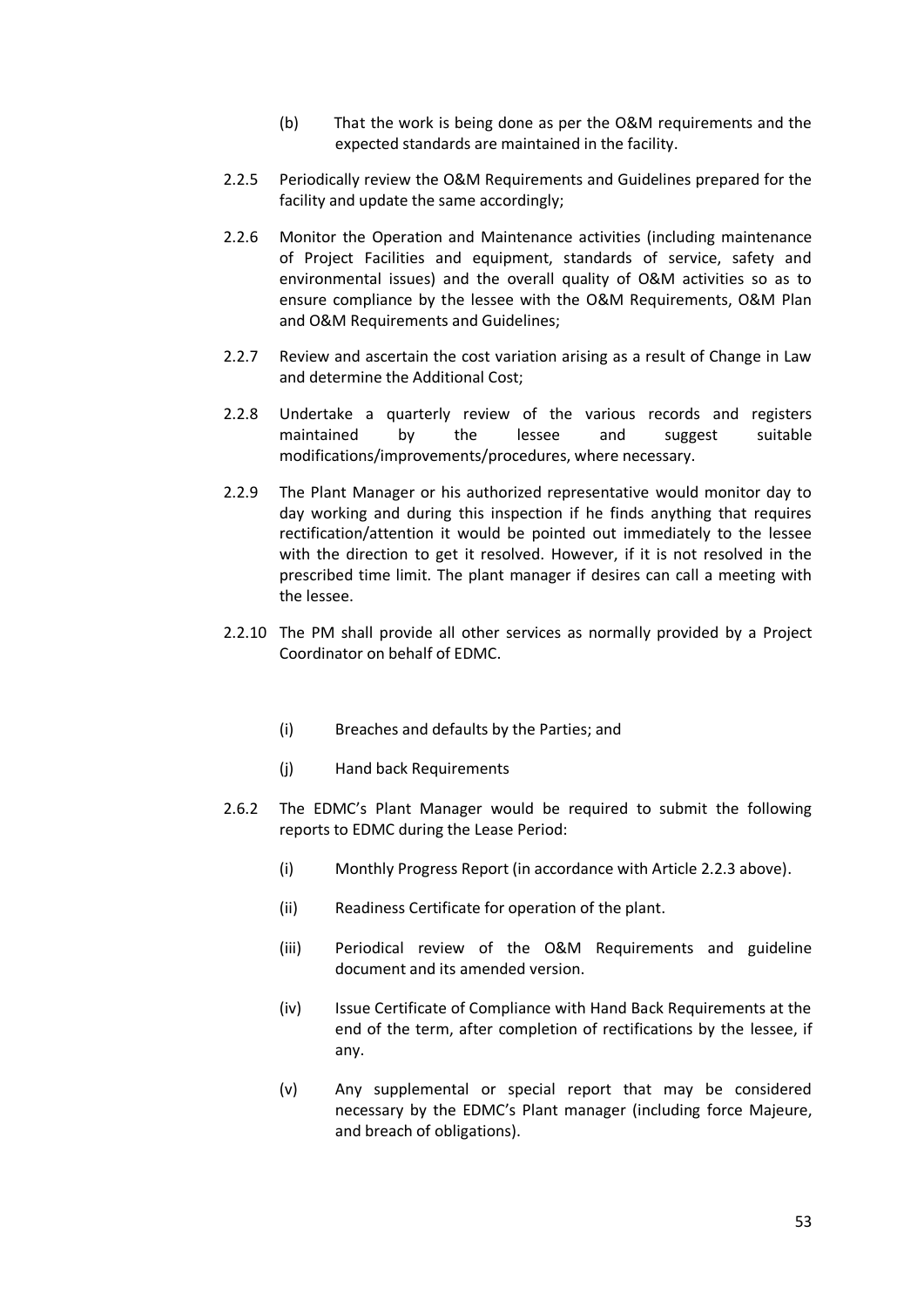(vi) Any other report as may be reasonably required by EDMC or as may be necessary to give effect to the provisions of the Agreement.